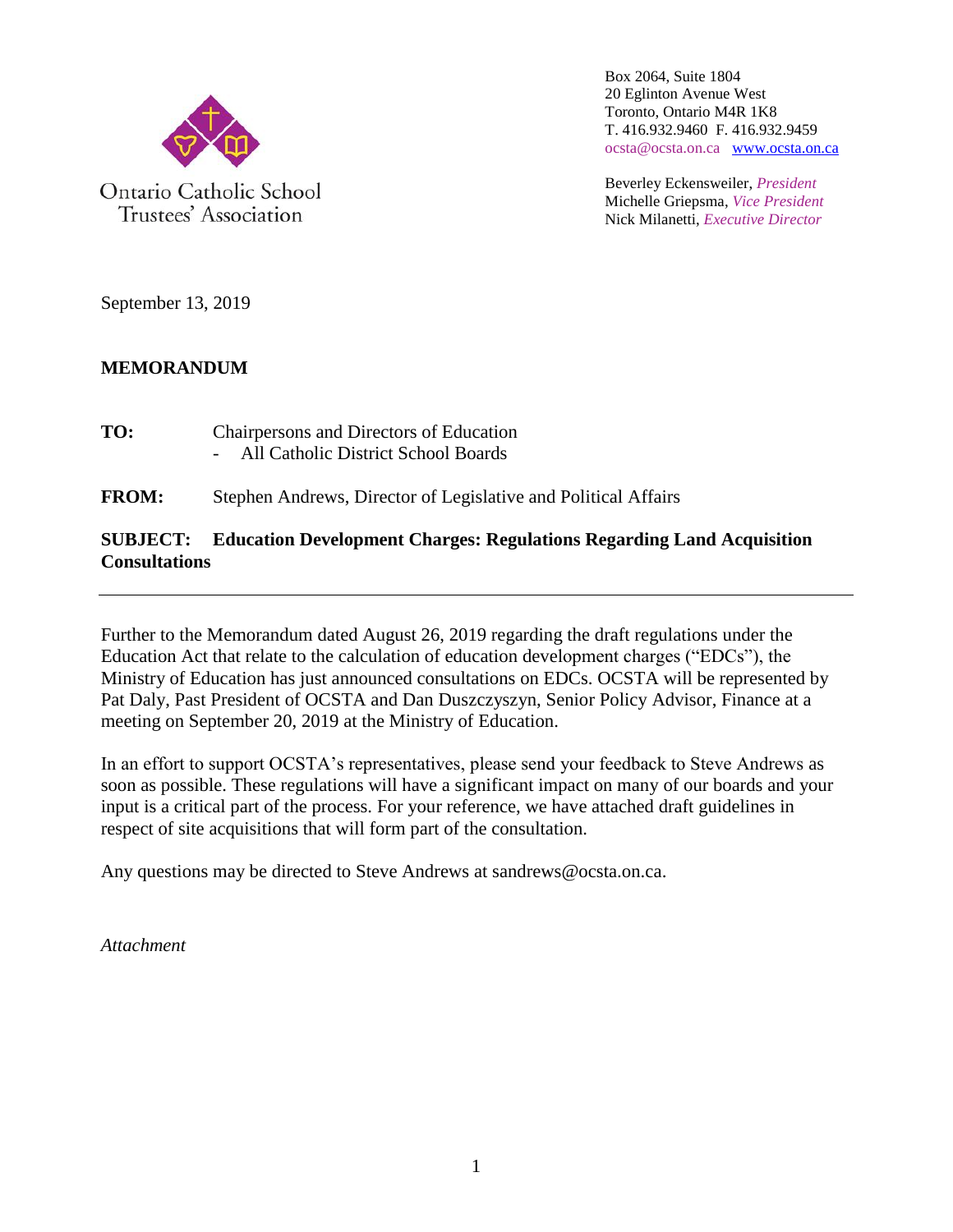

# **Site Acquisition Guidelines**

**Capital Programs Branch Ministry of Education November 1, 2019**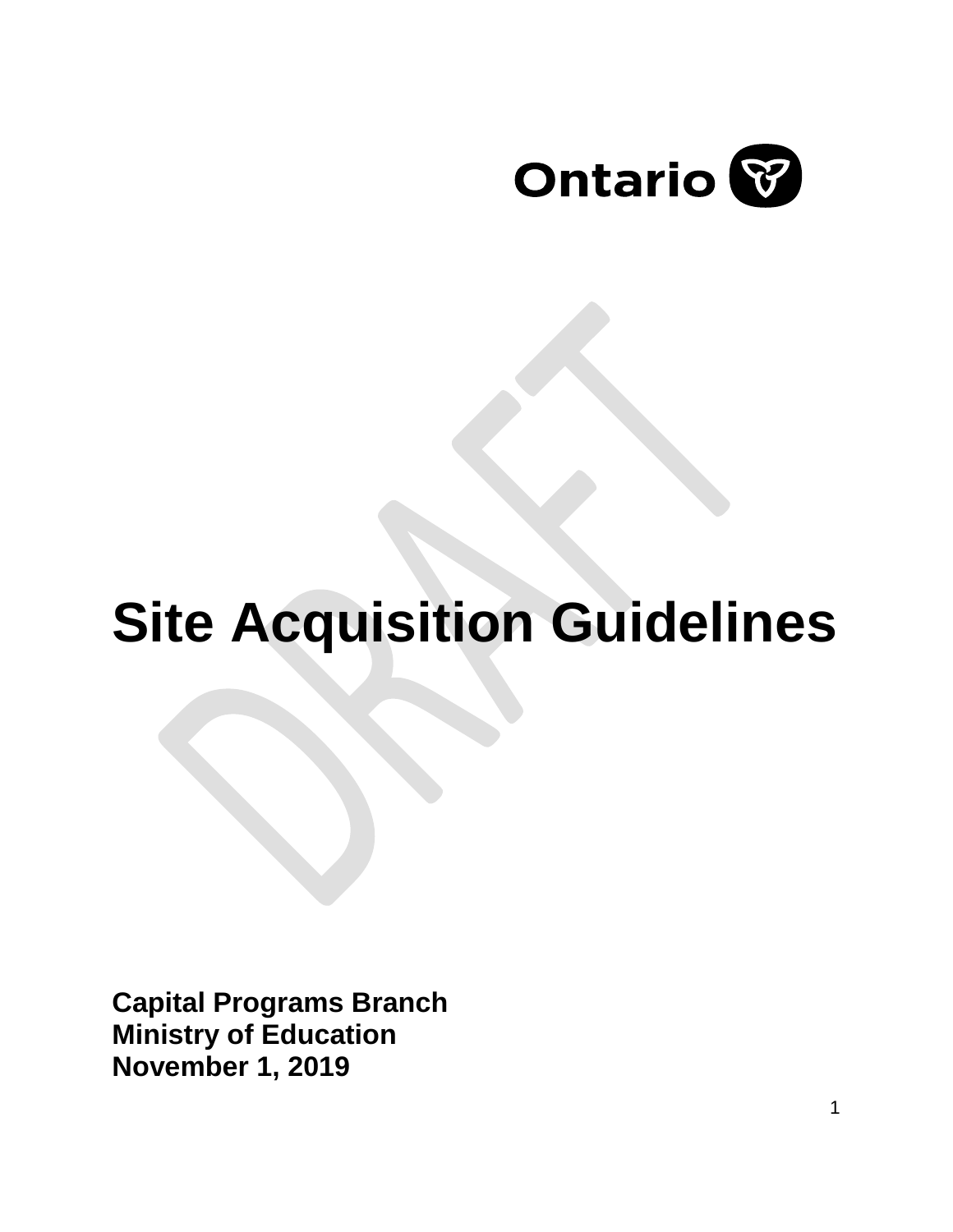|     | Table of Contents |  |
|-----|-------------------|--|
|     |                   |  |
|     |                   |  |
|     |                   |  |
|     |                   |  |
| 1.  |                   |  |
| 2.  |                   |  |
| 3.  |                   |  |
| 4.  |                   |  |
| 5.  |                   |  |
| 6.  |                   |  |
| 7.  |                   |  |
| 8.  |                   |  |
| 9.  |                   |  |
| 10. |                   |  |
|     |                   |  |
| 11. |                   |  |
| 12. |                   |  |
| 13. |                   |  |
|     |                   |  |
| 14. |                   |  |
| 15. |                   |  |
| 16. |                   |  |
|     |                   |  |
| 17. |                   |  |
| 18. |                   |  |
| 19. |                   |  |
| 20. |                   |  |
| 21. |                   |  |

#### LТ.  $\ddot{\bullet}$  $\overline{\mathbf{A}}$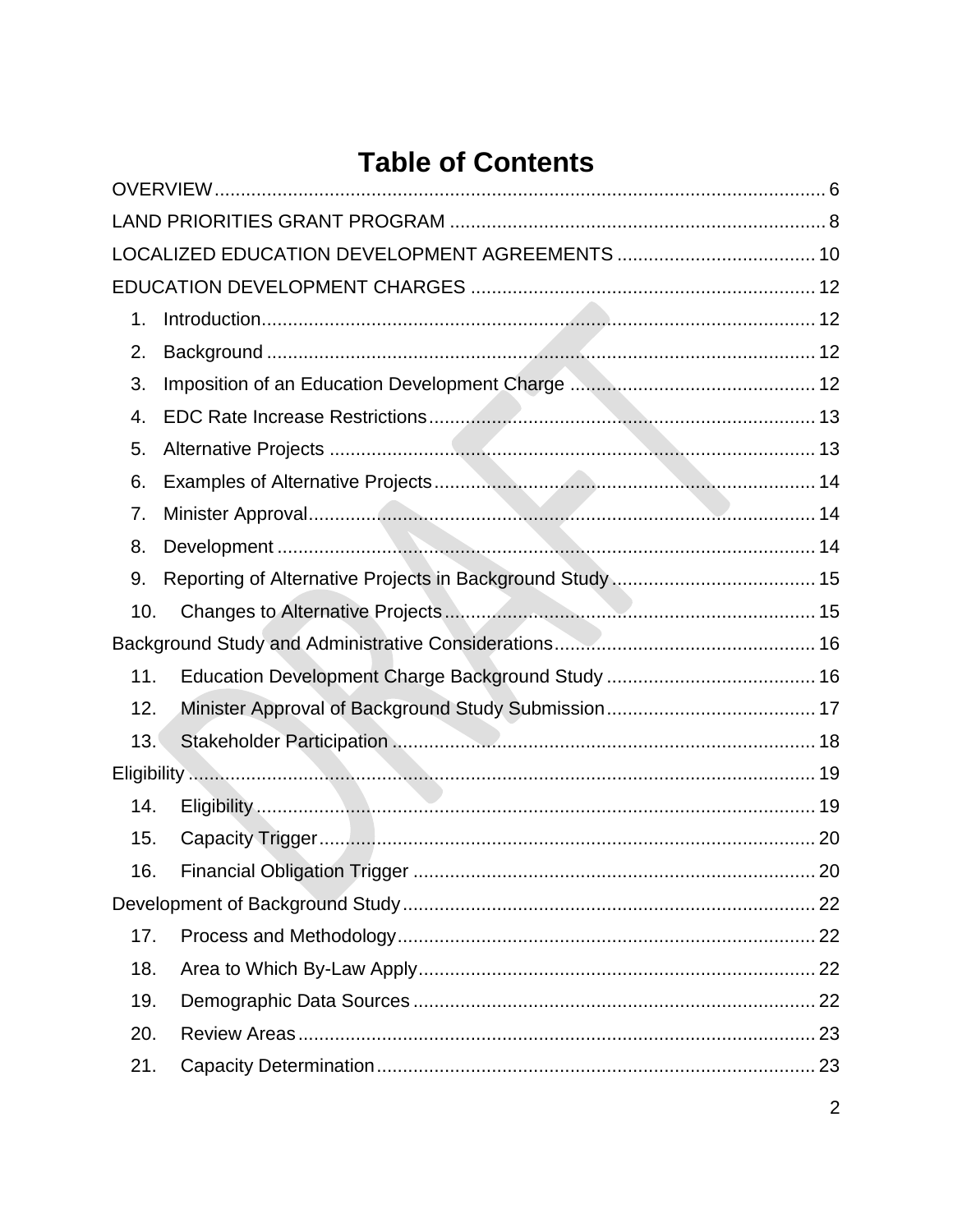| 22. |                                                           |  |
|-----|-----------------------------------------------------------|--|
| 23. |                                                           |  |
| 24. |                                                           |  |
| 25. |                                                           |  |
| 26. |                                                           |  |
| 27. |                                                           |  |
| 28. |                                                           |  |
| 29. |                                                           |  |
| 30. |                                                           |  |
| 31. |                                                           |  |
| 32. |                                                           |  |
| 33. |                                                           |  |
| 34. |                                                           |  |
| 35. |                                                           |  |
| 36. |                                                           |  |
| 37. |                                                           |  |
| 38. |                                                           |  |
| 39. |                                                           |  |
| 40. | Appointment of Education Land Costs Across Development 35 |  |
| 41. |                                                           |  |
| 42. |                                                           |  |
| 43. |                                                           |  |
|     |                                                           |  |
| 44. |                                                           |  |
| 45. |                                                           |  |
| 46. |                                                           |  |
|     |                                                           |  |
| 47. |                                                           |  |
| 48. |                                                           |  |
|     |                                                           |  |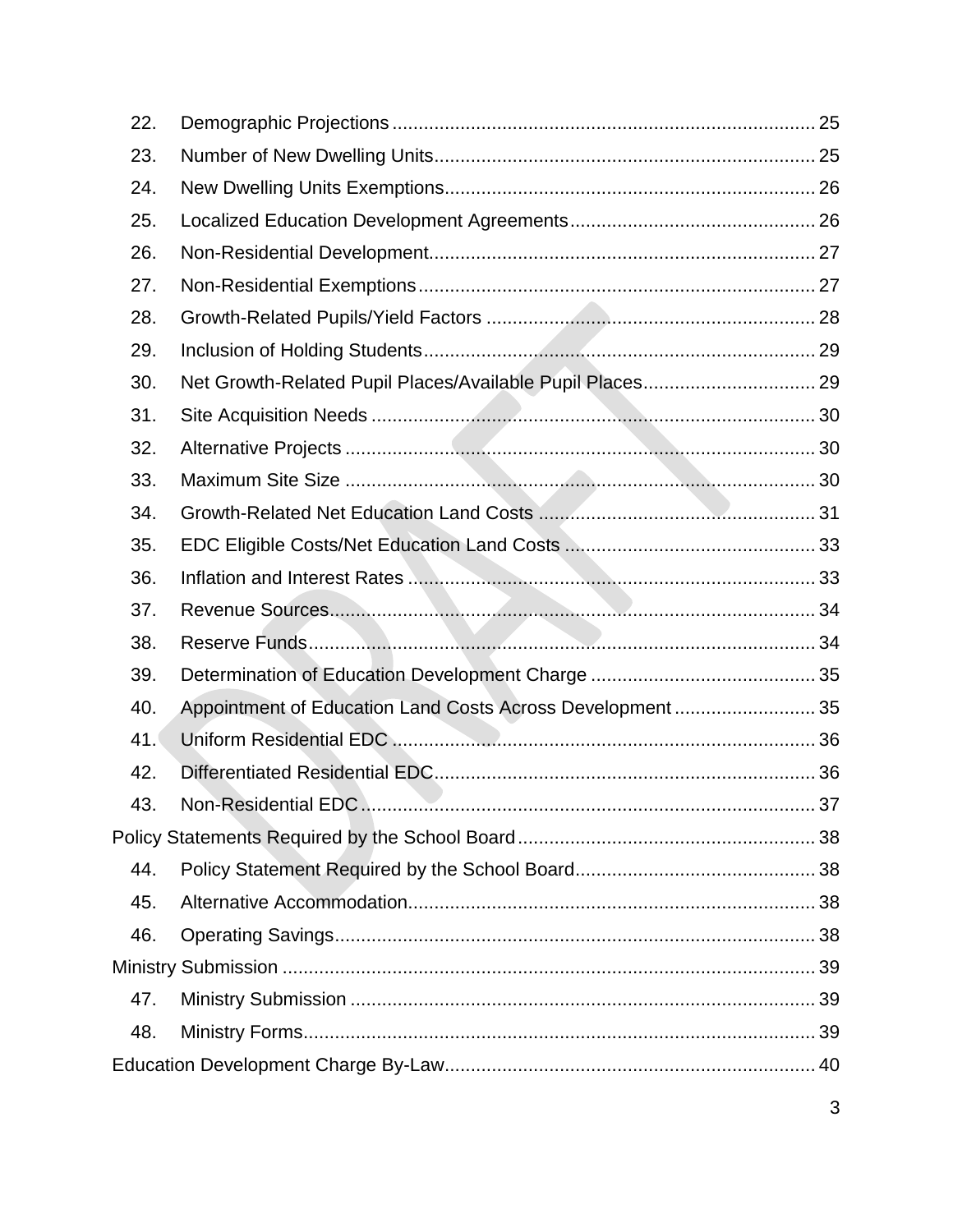| Alternative Projects or Localized Development Agreements 40<br>Powers of the Local Planning Appeal Tribunal (LPAT)  47 |
|------------------------------------------------------------------------------------------------------------------------|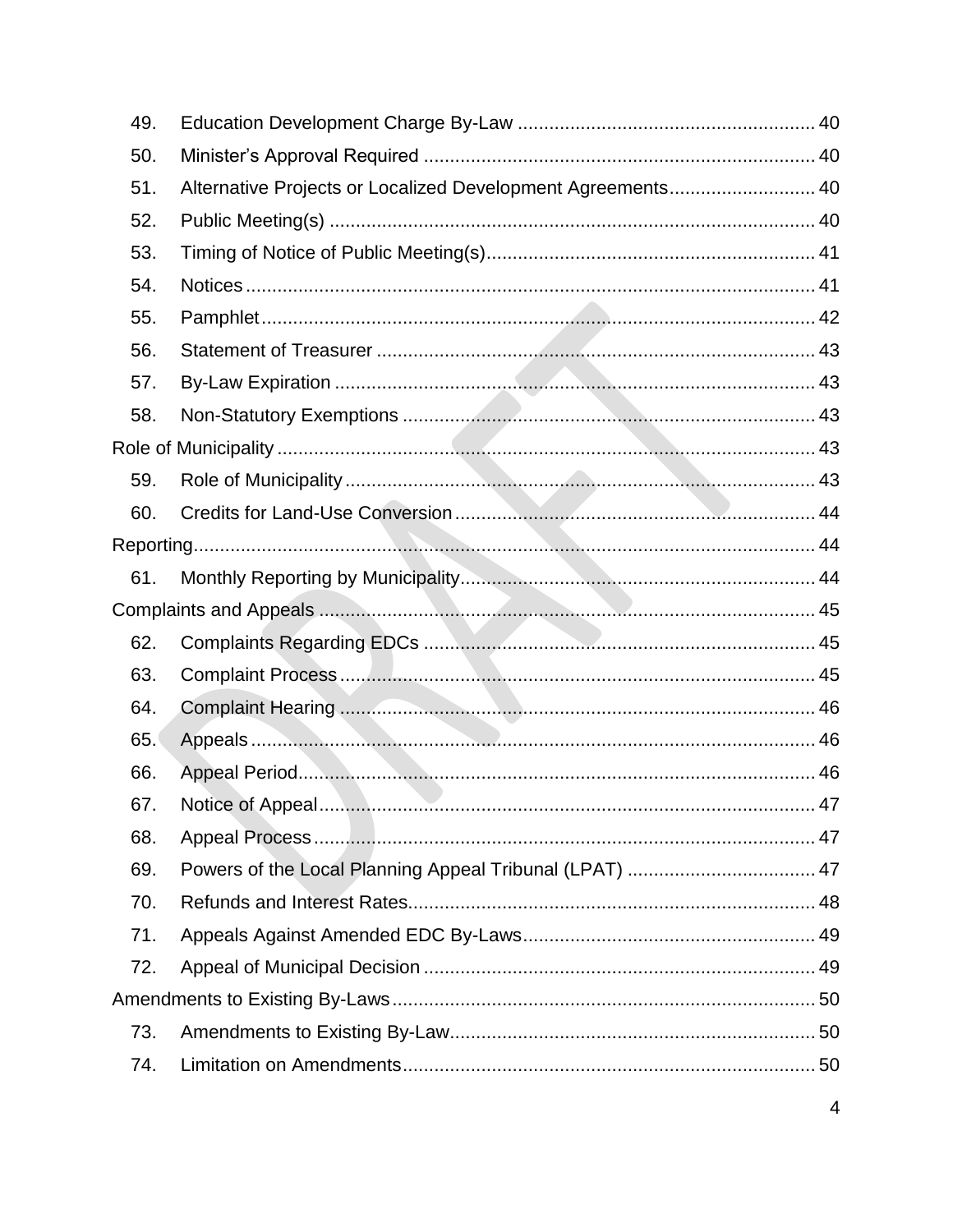75. [Process to Amend a By-Law............................................................................](#page-51-0) 51 76. [Calculation of Amended EDC...........................................................................](#page-51-1) 51 [MINISTER NOTIFICATION OF SITE ACQUISTION, LEASE OR EXPROPRIATION...](#page-52-0) 52 77. [Minister Notification of Site Acquisition, Lease or Expropriation](#page-52-1) ...................... 52

APPENDIX A – Request for Land Priorities Funding Form ............ **Error! Bookmark not defined.**

..................................................................................... **Error! Bookmark not defined.** APPENDIX X – Request to Change an Alternative Project Form... **Error! Bookmark not defined.**

APPENDIX X – Minister Notification of Site Acquisition-Expropriation-Lease Form **Error! Bookmark not defined.**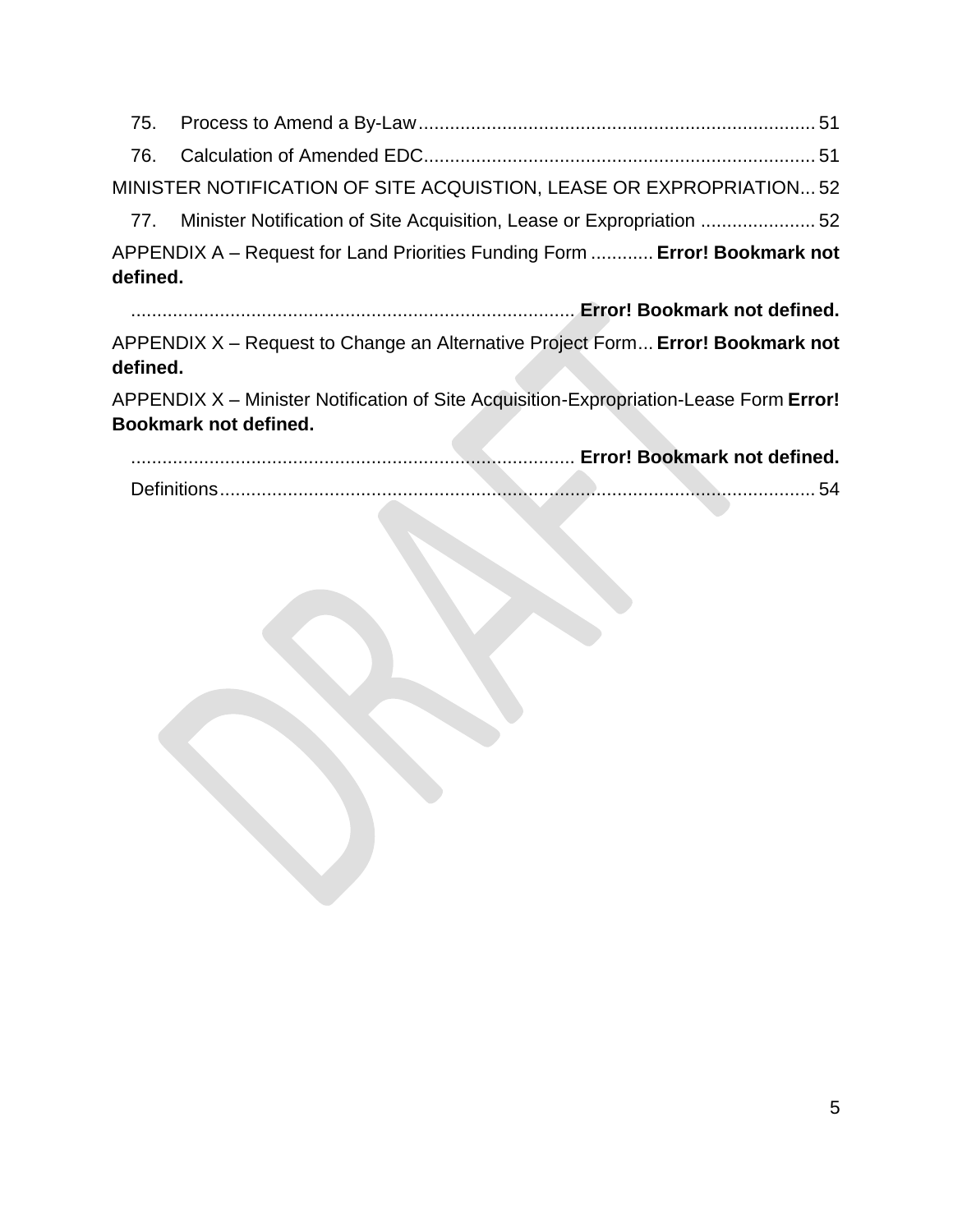# <span id="page-6-0"></span>**OVERVIEW**

Under the *Education Act*, school boards are responsible for providing pupil accommodation for all students in Ontario. School boards must be able to plan for the future and have access to land to allow for the construction of new schools. The Ministry of Education provides capital funding to support the construction of all new schools and additions through the Capital Priorities Grant program. However, there are three ways school boards can fund the acquisition of land which include:

- 1. **Land Priorities Grant** This government program provides funding to support the purchase of land and site preparation costs where the site is not eligible to be funded through Education Development Charges (EDCs).
- 2. **Localized Education Development Agreements (LEDAs)**  A LEDA is a Minister approved alternative to the traditional EDC revenue supported purchase of land for pupil accommodation. This agreement provides more flexibility to EDC eligible school boards where a developer may provide sites and;
- 3. **Education Development Charges (EDCs)** Eligible school boards can impose EDCs on residential and non-residential development. The revenue collected can be used to support site acquisitions, lower cost alternatives to site acquisition (Alternative Projects) and site preparation costs.

These guidelines outline the methodology and processes school boards are required to follow when securing sites for the construction of future schools.

**Please Note: These guidelines are provided solely for purposes of facilitating the administration of the EDC Program. These guidelines are not intended as a legal interpretation of, or opinion on, the** *Education Act***, regulations, or any other relevant legislation.** 

This guidelines package may be updated regularly. Please ensure you have obtained the most recent copy.

This document provides legislative, regulatory, or other references for your convenience. Regulatory references listed refer to the consolidated and amended version of Ontario Regulation 20/98. A copy is available for download from the Ontario Government e-laws website at: [http://www.e-laws.gov.on.ca.](http://www.e-laws.gov.on.ca/)

On any matter involving the legal interpretation of the legislation governing EDCs, the reader is encouraged to consult their legal advisor.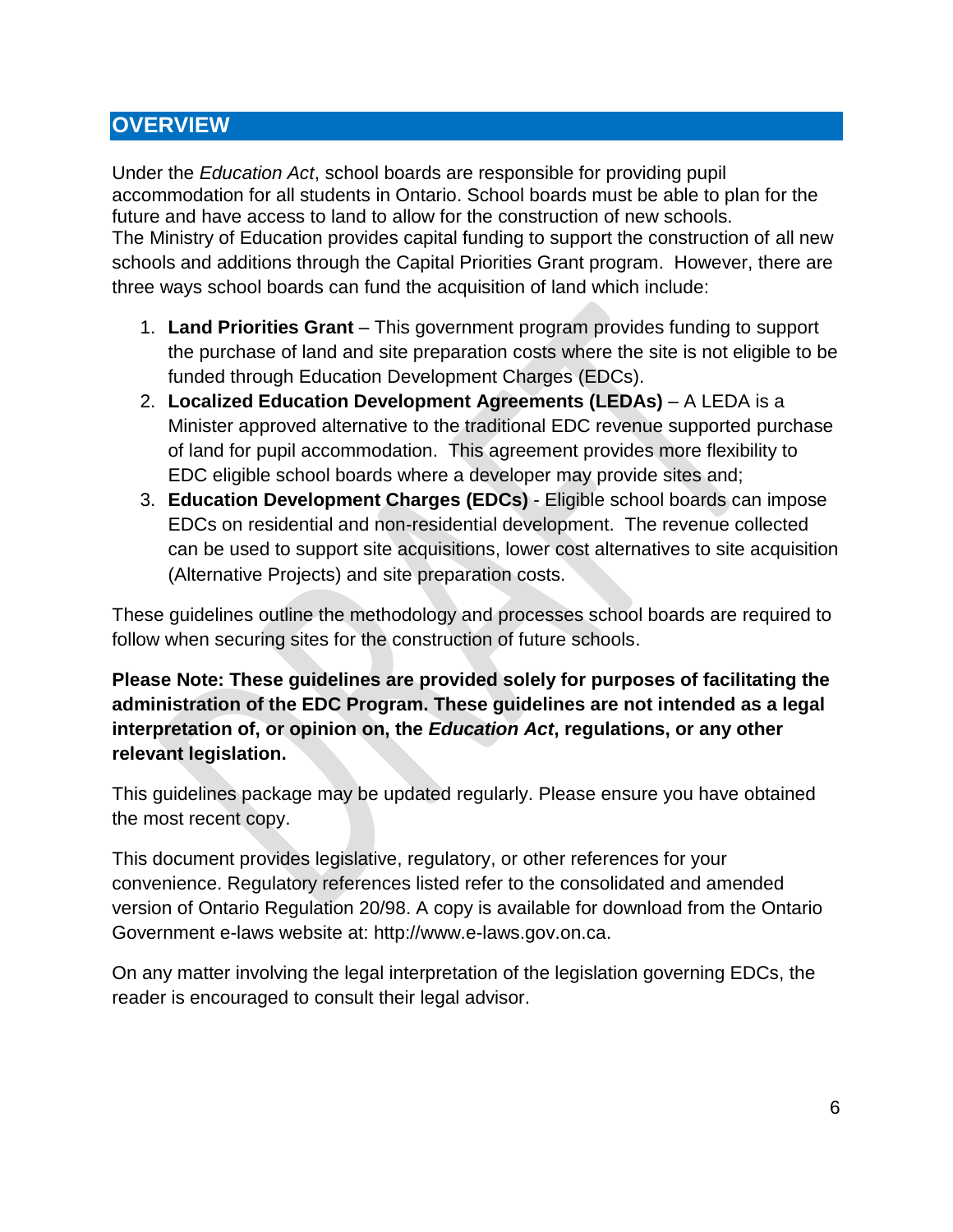# **Content Overview**

#### **Land Priorities Grant Program**

The Ministry's Land Priorities Grant program allows school boards to request funding to support the purchase of land and site preparation costs where the site is not eligible to be supported with Education Development Charges

#### **Localized Education Development Charges**

A Localized Education Development Agreement (LEDA) is a Minister approved alternative to the traditional EDC revenue supported purchase of land for pupil accommodation. This agreement provides more flexibility to EDC eligible school boards where a developer may provide sites. This section provides guidance on LEDAs.

#### **Education Development Charges – Introduction**

Education Development Charges and Alternative Projects are defined in this section along with the rate restrictions that were implemented in 2019.

#### **Education Development Charges – Background Study and Administrative Considerations**

Outlined in this section are those elements of the background study which require Minister's approval, as well as information on stakeholder participation in the development of EDC submissions.

#### **Education Development Charges – Eligibility**

To be eligible to collect EDC revenue school boards are required to meet either the capacity or financial obligation trigger. Details are provided in this section.

#### **Education Development Charges – Process and Methodology**

This section provides information on the calculation of the EDC rate.

#### **Education Development Charges – Policy Statements Required by School Boards**

This section provides information on school board policy statements, alternative accommodations and operating savings.

#### **Education Development Charges – Role of Municipality**

This section outlines the role of the municipality with respect to the collection EDCs on behalf of school boards.

#### **Education Development Charges – Reporting**

7 The *Education Act* requires municipalities which collect EDCs to prepare monthly reports. This section outlines the requirements.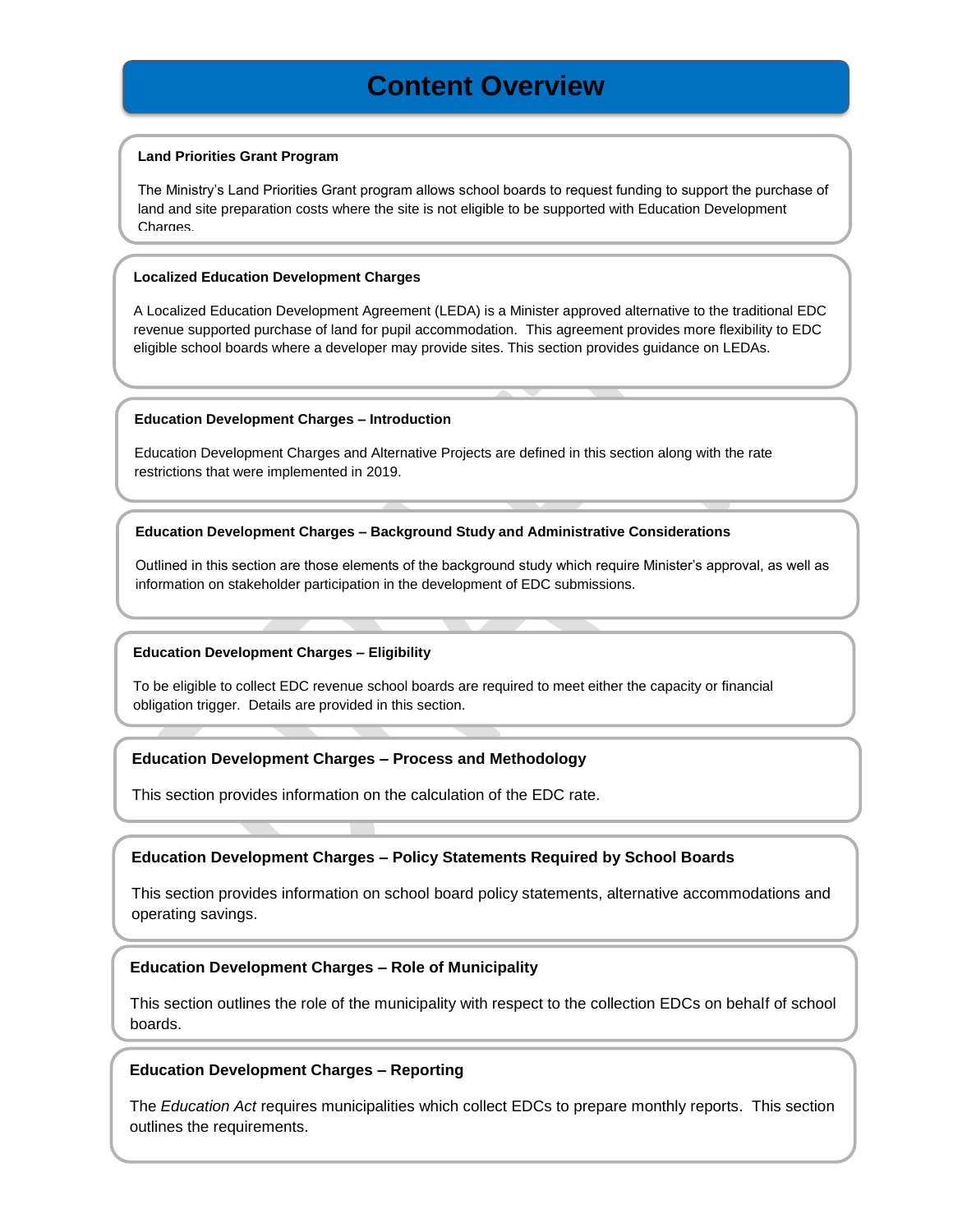# <span id="page-8-0"></span>**LAND PRIORITIES GRANT PROGRAM**

Through the ministry's Land Priorities Grant program, funding is available for all school boards to support the acquisition of land and site preparation costs where the site is not eligible to be funded by Education Development Charges revenues.

School boards may request Land Priorities funding from the ministry at any time during the year.

To submit a request for Land Priorities funding, school boards are required to complete the ministry's Site Acquisition Support Form (See Appendix A – Request for Land Priorities Funding (RLPF) Form). Please contact your Capital Analyst at the Ministry of Education for a copy of this form.

In order for the ministry to complete its review of the funding request, school boards are also aske to include additional documentation where available as follows:

- Justification for the need to purchase a site such as an approved capital project through the ministry's Capital Priorities program or through an EDC background study;
- Location and full legal description of property;
- Agreement of Purchase and Sale;
- A completed Request for Land Priorities Funding Form (RLPF); and
	- $\circ$  Allows school boards to identify costs associated with the purchase along with any potential unique site costs.
- Appraisal by an independent third-party certified appraiser.
	- o If the school board has decided to offer a higher purchase price than the appraised value, a rationale is required.

If available submit the following studies which may identify extraordinary costs:

- Applicable Municipal Zoning By-Laws:
	- o Identify issues which could potentially impact the site development and construction costs and provide zoning by-law maps for the target site.
	- o Documentation must provide clear evidence that the zoning by-law allows for the construction of a school and/or child care services or that a zoning change will be permitted.
- Applicable Municipal Planning By-Law:
	- o Identify issues which could potentially impact site development and building design.
		- o Identify all offsite requirements such as roadway modifications, sidewalks, street lighting, street access and availability of municipal services and utilities.
- Municipal Service Assessment: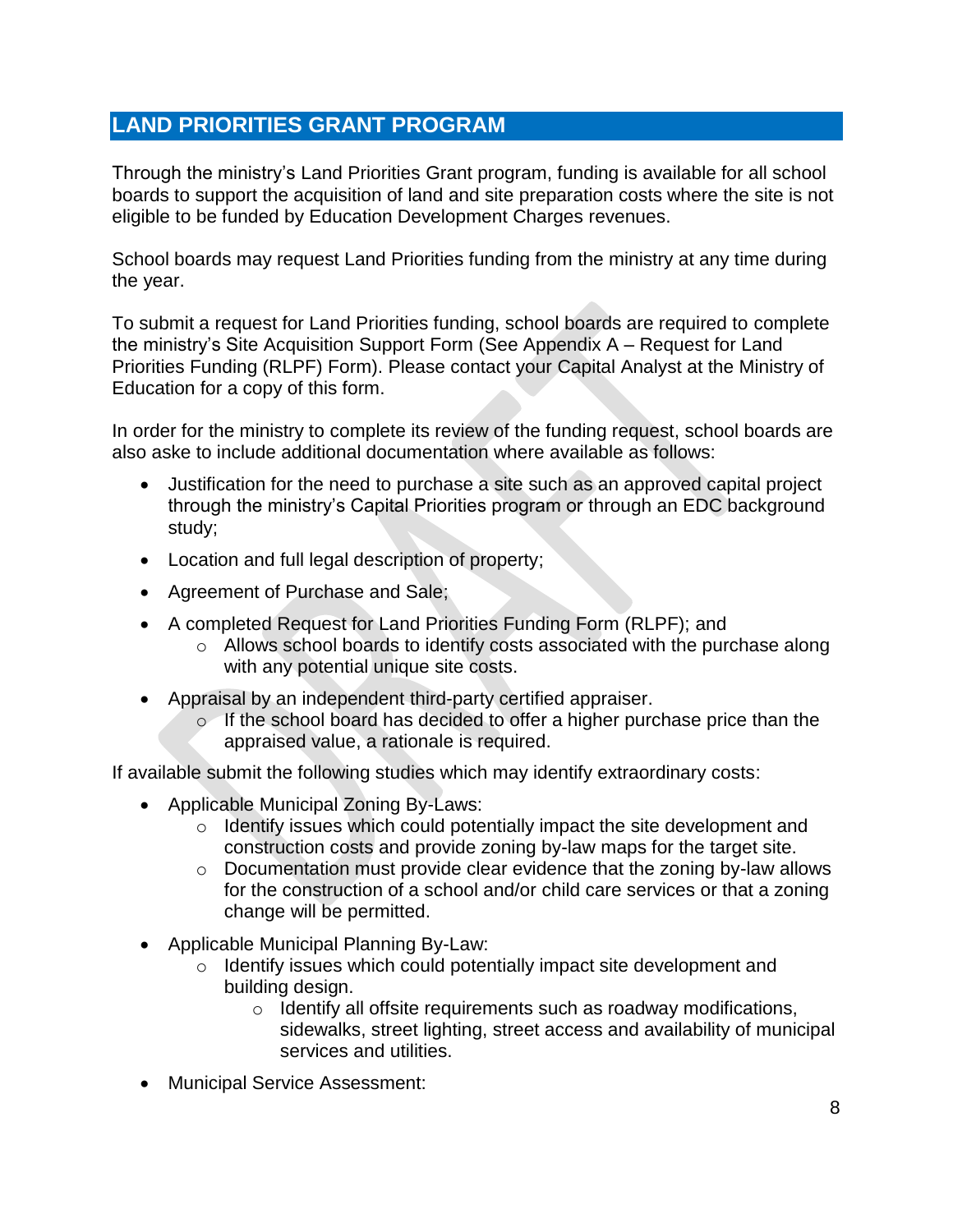- o Identify availability of municipal services and adequacy for servicing the planned school, while considering servicing for any future additions.
- Environmental Study (Phase 1 & 2):
	- o Identify the historical land use of the target site and neighbouring properties.
	- o A Phase 3 study may be required given the results of the Phase 1 & 2 report.
- Hazardous Materials Assessment:
	- o Identify hazardous materials and remediation strategy.
- Geotechnical Study:
	- o Identify soil types, bearing capacity, chemical composition and ground water levels.
- Topographic Survey:
	- o Identify the amount of cut and fill required on the site.

The studies listed above are not exhaustive and school boards may be asked to provide additional studies in some situations (For example, provide a building condition assessment report when purchasing an existing building).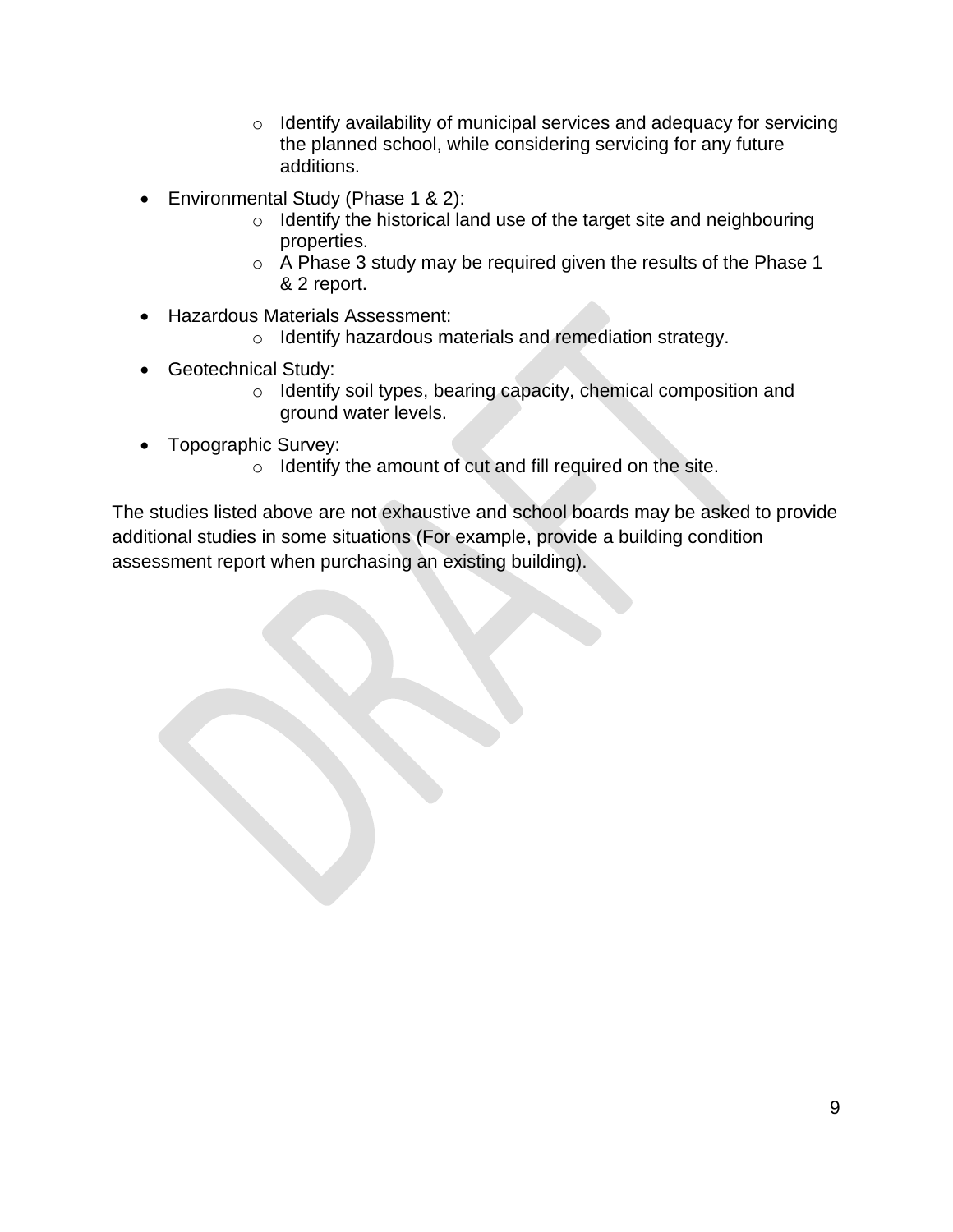# <span id="page-10-0"></span>**LOCALIZED EDUCATION DEVELOPMENT AGREEMENTS**

## **1. Introduction**

A Localized Education Development Agreement (LEDA) is a Minister approved alternative to the traditional EDC revenue supported purchase of land for pupil accommodation. This agreement provides more flexibility to EDC eligible school boards where a developer may provide sites and;

A LEDA is an agreement between a school board and an owner, such as a developer, in which the owner provides a means for pupil accommodation or other benefit to be used to provide pupil accommodation. In exchange, the geographical area that the LEDA will service will be exempt from the collection of EDCs.

School boards are expected to consult with co-terminus boards when developing a LEDA to determine if a joint project is feasible.

Under the *Education Act* school boards are required to seek Minister approval before finalizing a LEDA.

### **2. Examples of Localized Education Development Agreements**

Examples of LEDAs include but are not limited to:

- Providing access to land (either through a long-term lease or gift);
- Owner constructs and provides facilities (e.g. podium builds). o This could result in many different types of agreements including:
	- Owner provides podium space only in a condo building. Ministry provides funding through the Capital Priorities Grant program to build out the space. Any cost over and above the benchmark would be provided by owner.
	- Owner provides podium space and funds the build out space.

### **3. Minister Approval**

In order to obtain the Minister's approval of a LEDA, the following information is required:

### • **Description of the LEDA:**

- o Description of the project, specifically what the owner/developer will provide;
- $\circ$  List of any external partners (including municipalities);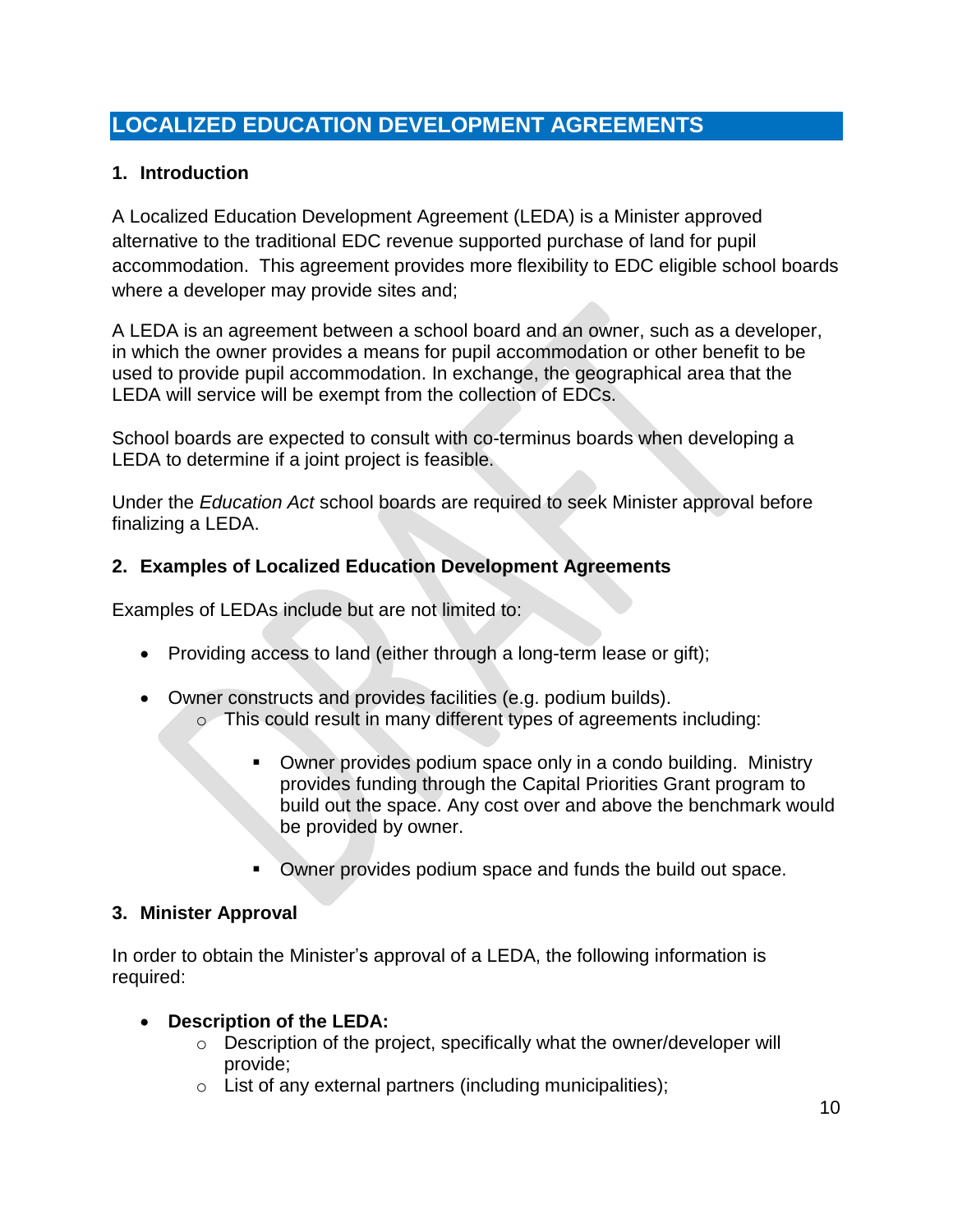- o Ownership agreement;
- o Who will be responsible for construction;
- o How pupil accommodation will be supported;
- o Parents/community reactions;
- o Risks and liability concerns;
- o Advantages/disadvantages;
- o Exit Conditions;
- o Timing of the project; and
- o Impact on EDC charge.

#### • **Define region to which the LEDA will apply:**

o Provide catchment area specifics for the proposed school and geographic area that will be exempt.

#### • **Cost/Benefit Analysis:**

- $\circ$  Cost of LEDA to a school board including capital and operating cost;
- o Contingencies to address liabilities and risks;
- o Any accounting implications such as amortization period;
- o Savings realized due to avoiding site acquisition.

#### • **Enrolment Projections (if a new school is to be constructed):**

 $\circ$  15-year enrolment projections for surrounding schools along with the impact a new school will have on enrolment projections.

School boards are required to submit a Localized Education Development Agreement form when requesting Minister approval (See Appendix X – Request to Enter into a Localized Development Agreement).

The ministry recognizes that these types of agreements can be very complex, as such, school boards are encouraged to inform the ministry as negotiations proceed.

The ministry has developed a summary to help guide school boards in their conversations with developers, Trustees and the public (See Appendix X – Localized Education Development Charges).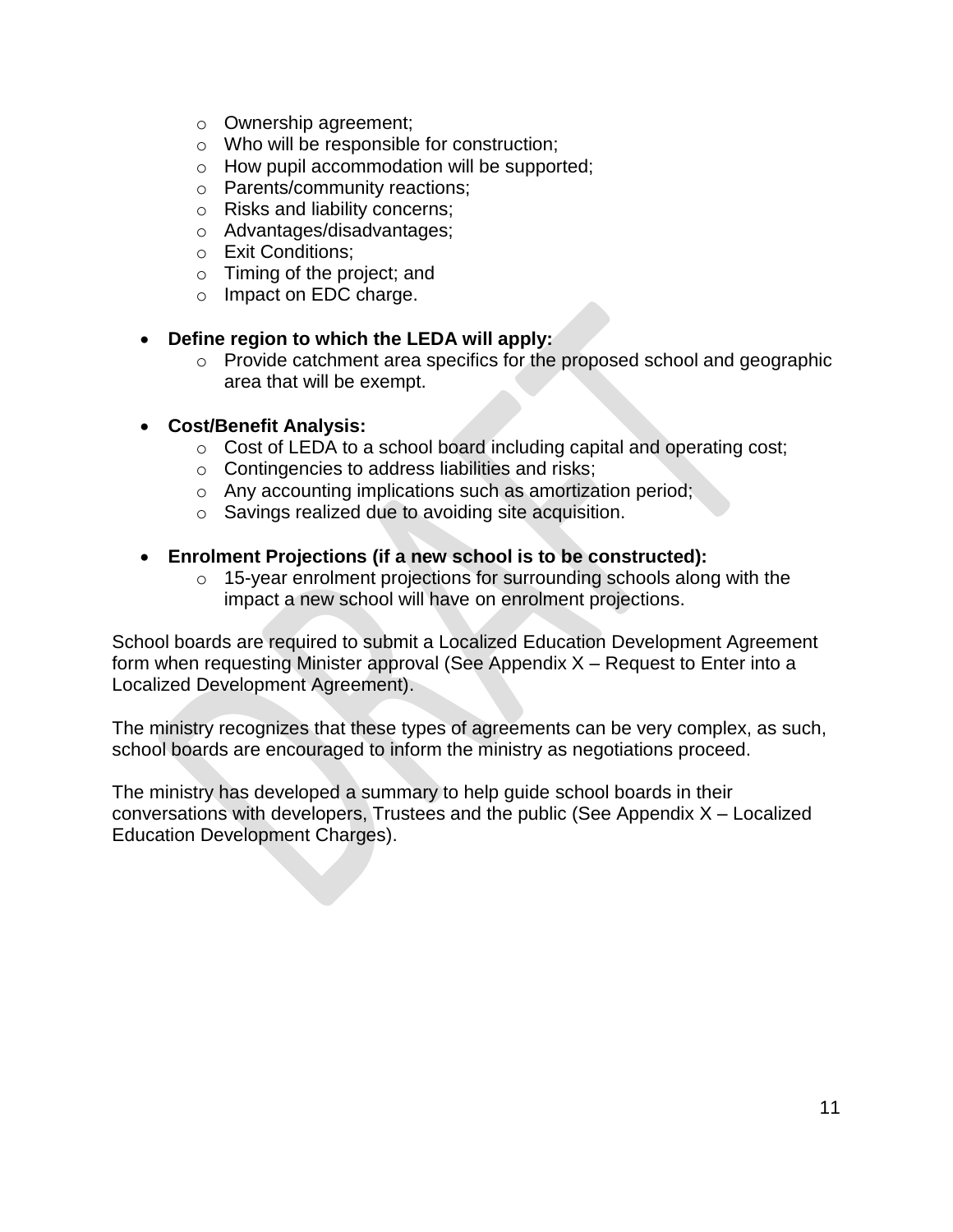# <span id="page-12-0"></span>**EDUCATION DEVELOPMENT CHARGES**

#### <span id="page-12-1"></span>**1. Introduction**

Education Development Charges (EDCs) are a revenue source for eligible school boards that need to purchase land for new schools, in order to accommodate students coming from new housing development. EDCs can also support costs related to site preparation and starting in 2019, lower-cost alternatives to land purchase.

EDC rates are set out in school board by-laws and may last up to five years. Before passing by-laws, school boards are required to submit background studies to the Ministry of Education which outline, among other things, anticipated enrollment growth from development, the number of school sites required, planned Alternative Projects, LEDAs and any capacity exemption requests.

School boards are provided with the general authority to impose EDCs for new school sites in Division E of Part IX of the *Education Act*. Ontario Regulation 20/98 (Education Development Charges – General), as amended, provides requirements for determining a school board's eligibility to impose EDCs on new development, and the calculation of the charges.

#### <span id="page-12-2"></span>**2. Background**

In response to concerns raised by stakeholders, including developers and school boards, the Ministry of Education announced its intention to review the Education Development Charge framework in October 2018.

Through the Housing Supply Action Plan, the Ministry of Education worked with the Ministry of Municipal Affairs and Housing (MMAH) to consult with representatives from the education and municipal sectors, as well as the housing development industry, on opportunities to improve the EDC framework.

In June 2019, the government amended the *Education Act* through Bill 108 – *More Homes, More Choice Act 2019.* This legislation provided school boards with more flexibility to apply EDC revenue to support lower-cost alternatives to site acquisition and provided EDC eligible school boards the option to enter into a Localized Education Development Agreement (LEDA).

In November 2019, Ontario Regulation 20/98 (Education Development Charges – General) was amended to operationalize legislative changes made earlier in 2019.

#### <span id="page-12-3"></span>**3. Imposition of an Education Development Charge**

Before passing an EDC by-law, a school board is required to: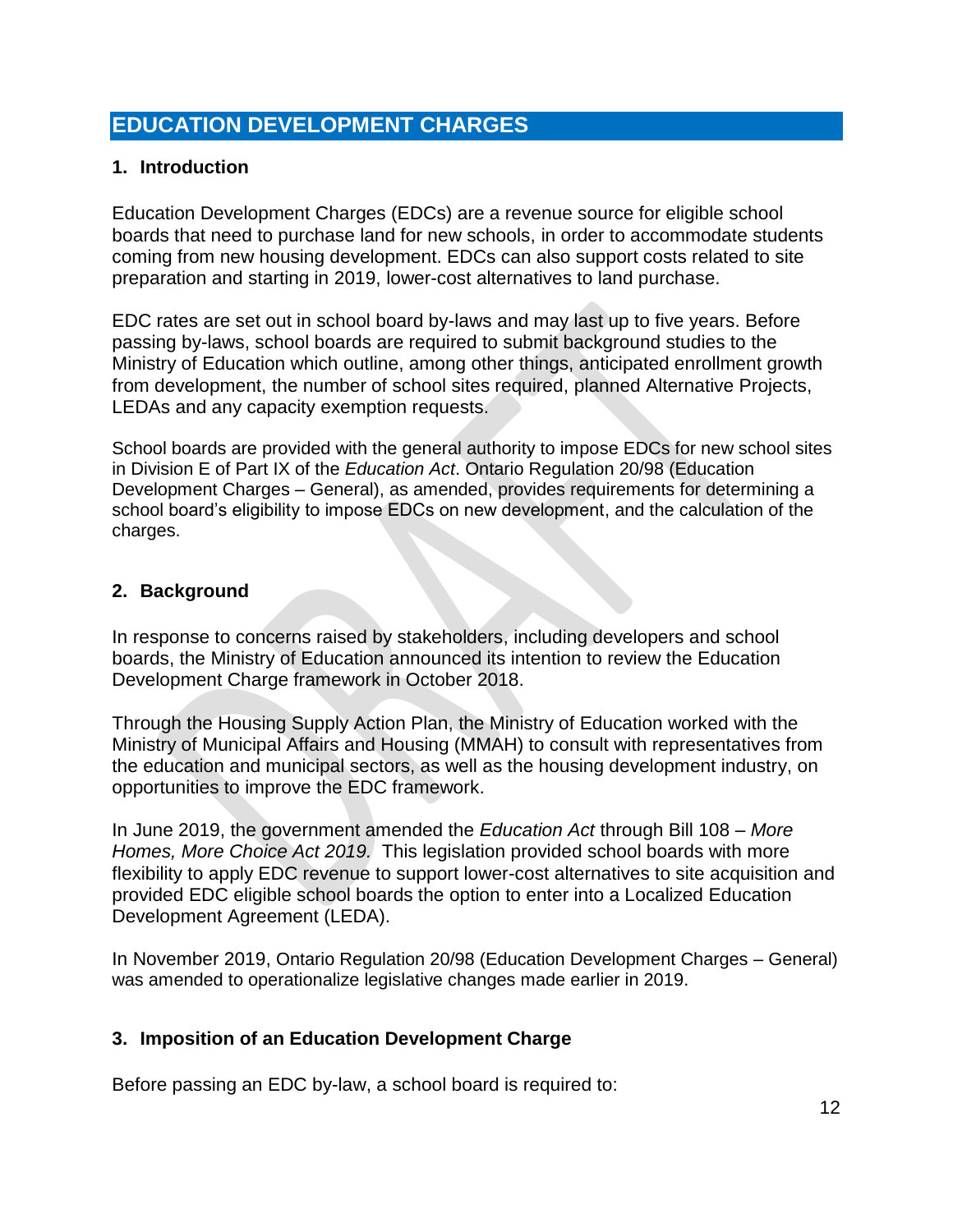- Demonstrate that the school board's projected 5-year average elementary or secondary enrolment within its jurisdiction exceeds the school board's elementary or secondary capacity; or the school board's current EDC financial obligations exceeds the revenues reported in the EDC Reserve Fund;
- Prepare an EDC background study (which includes details on the calculation of the EDC rate, Alternative Projects and LEDAs);
- Hold at least one public meeting identifying the means to which land owners can submit Alternative Projects or LEDAs for consideration;
- Receive written approval from the Minister of Education of the estimated enrolment projections, number of new school sites required, Alternative Projects, LEDAs and the exclusion of any available capacity.

*Ontario Regulation 20/98 Section 10* 

#### <span id="page-13-0"></span>**4. EDC Rate Increase Restrictions**

In 2019, the government amended Ontario Regulation 20/98 (Education Development Charges – General) to impose annual EDC rate restrictions to the following:

- A maximum yearly increase of the greater of 5% or \$300 per residential unit; and;
- A maximum yearly increase of the greater of 5% or \$0.10 per square foot where applicable for non-residential units, where applicable.

The above does not restrict the ability of school boards to pass by-laws for the full fiveyear term as set out in the *Education Act.*

*Ontario Regulation 20/98 Section 7(9) (9.1) (10) (11) (12)*

#### <span id="page-13-1"></span>**5. Alternative Projects**

Starting in 2019, the *Education Act* was amended to provide school boards the flexibility to allocate EDC revenue to other means of pupil accommodation beyond the traditional purchase and preparation of land. Thus, school boards may allocate revenue raised by charges imposed by EDC's towards a lower cost alternative to site acquisition (Alternative Project).

An Alternative Project means a project, lease or other measure, approved by the Minister, that would address the school boards pupil accommodation needs and would reduce the cost of acquiring land.

*Education Act Section 257.53.1*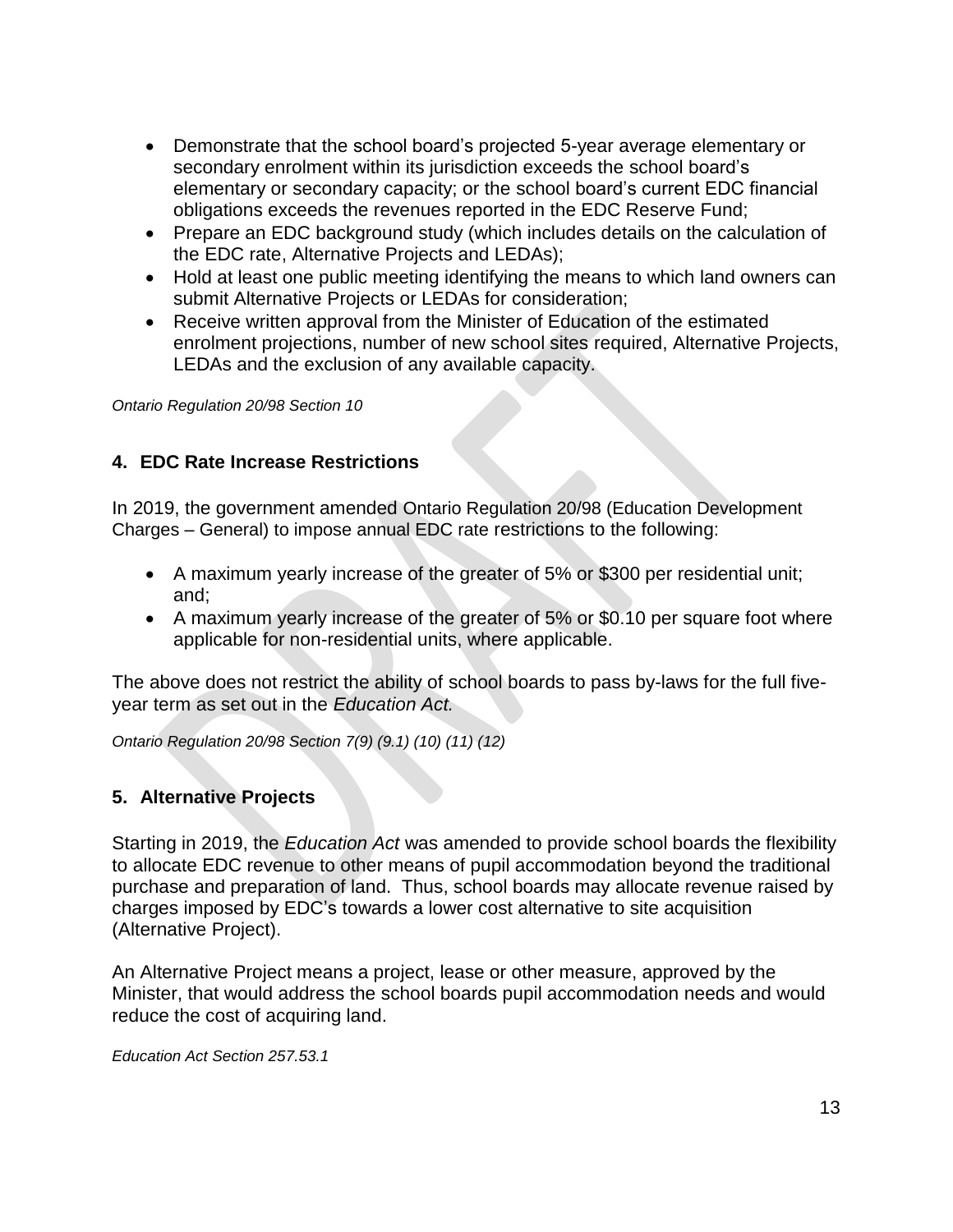In order for an Alternative Project to be considered for Minister approval, it must have an associated cost that is less than the cost to acquire the associated site. When determining the cost of Alternative Projects, school boards should consider any ongoing operating and renewal costs, associated with the Alternative Project. School boards should consider non-financial implications such as student achievement, safety and programming opportunities.

Alternative Projects are not to replace costs that are supported by ministry funding (e.g. Capital Priorities, School Renewal Grant or School Condition Improvement Grant) and thus, do not include:

- Construction of new pupil places (e.g. additions to existing schools); and
- Repair of existing schools.

# <span id="page-14-0"></span>**6. Examples of Alternative Projects**

The following provides examples of Alternative Projects a school board could consider as a solution to pupil accommodation needs:

- Alternative parking arrangements such as underground parking garages or offsite parking;
- Additional construction costs attributed to vertical construction;
- Purpose built space within a larger development;
- Alternative play area enhancements; and
- Pedestrian access improvements.

### <span id="page-14-1"></span>**7. Minister Approval**

All Alternative Projects require Minister's approval. This will be provided at the same time the Minister provides approval of other elements of the background study.

### <span id="page-14-2"></span>**8. Development**

School boards are to consider the acquisition of land as the board's primary means to address pupil accommodation needs; however, for sites expected to be acquired during the term of the proposed by-law, boards should also identify potential Alternative Projects.

School Boards are also encouraged to hold on-going conversations with developers regarding any potential Alternative Projects. This could be part of a school board's annual meeting held with community partners. As a best practice, school boards are encouraged to inform the ministry of any proposed Alternative Projects early in their development.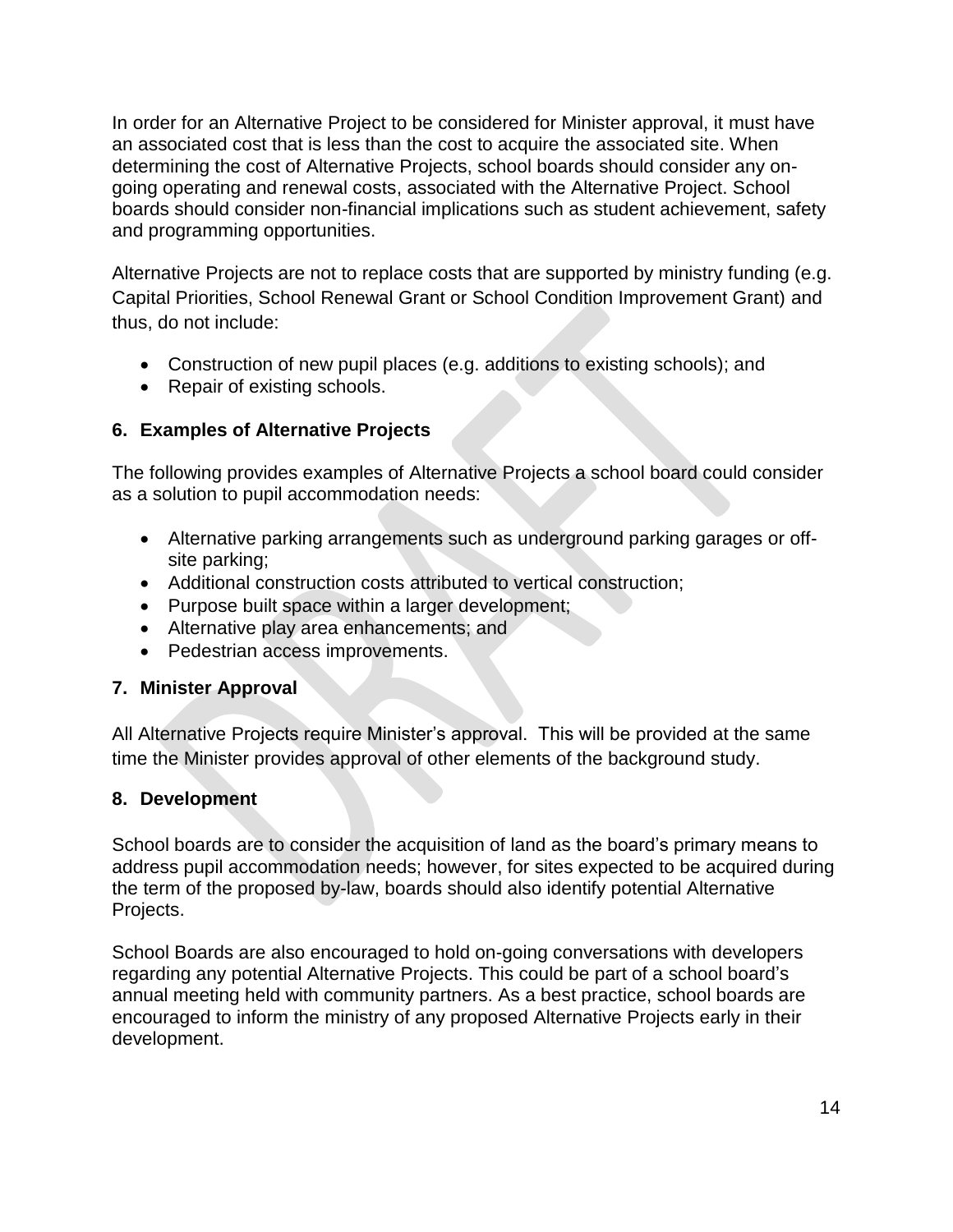School boards may receive numerous suggestions for Alternative Projects from the public. They are not required to consider all submissions but are encouraged to develop internal polices that outlines what criteria/parameters will be used to evaluate submitted Alternative Projects. These policies should be included in the background study.

In addition, school boards are also encouraged to develop internal policies regarding the implementation of Alternative Projects as school boards have the authority to determine the best solution to pupil accommodation.

# <span id="page-15-0"></span>**9. Reporting of Alternative Projects in Background Study**

As part of the background study, school boards are required to undertake the following for any alternative project that the school board is proposing to implement:

- **Provide a Description of Alternative Project:**
	- o Description of the project;
	- o Advantages/disadvantages of Alternative Projects;
	- o List of any external partners;
	- o Ownership of Alternative Project;
	- o Who will be responsible for construction;
	- o Anticipated Parent/community reactions;
	- o Risks and liability concerns;
	- o Timelines;
	- o Impact on EDC charge.
- **Demonstrate that the Alternative Project has a lower cost to site acquisition:**
	- o Cost of alternative project including capital, renewal and operating costs;
	- o Contingencies to address liabilities and risks;
	- o Any accounting implications such as amortization period;
	- o Savings realized due to avoiding site acquisition.

School boards are encouraged to include appropriate contingencies in their costing of alternative projects.

### <span id="page-15-1"></span>**10.Changes to Alternative Projects**

School boards are encouraged to identify a variety of potential Alternative Projects in the background study to allow for future changes as circumstances require.

A school board may make a change to a previously approved Alternative Project. For example, a school board may have planned implement underground parking lot and then decided to purchase a larger site, this would constitute a change.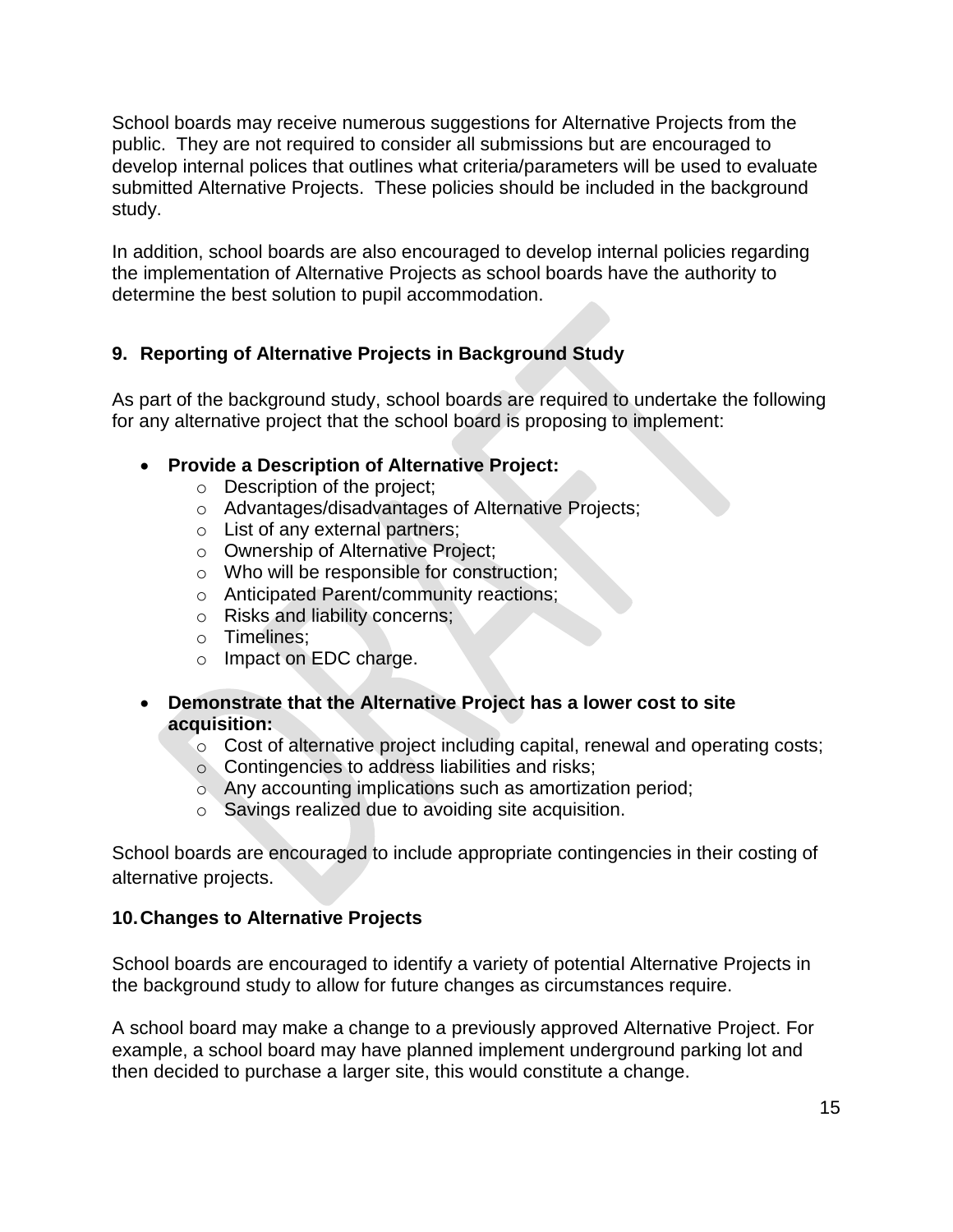Minister's approval is required to change a previously approved Alternative Project. School boards are required to notify the Minister at least 60 days prior to implementing the change. If denied, the Minister will respond within this timeframe.

#### *Education Act Section 257.53.1(3)*

School Board are required to complete and submit to the ministry a "Request to Change an Alternative Project" form along with providing any necessary supporting documentation. (See Appendix C – Request to Change an Alternative Project). The completed form should be submitted to the Capital Program Branch at the Ministry of Education.

School boards have the option to amend their EDC rates up to once per year to reflect any changes to Alternative Projects.

A school board is not permitted to implement an Alternative Project which was not included in the board's background study and, thus, does not have Minister's approval.

# <span id="page-16-0"></span>**Background Study and Administrative Considerations**

#### <span id="page-16-1"></span>**11.Education Development Charge Background Study**

EDC by-laws are in force for a maximum of five years; however, to better reflect the timing of the need for pupil accommodation resulting from new residential development (as well as minimizing the fluctuation of EDCs over time), the calculation of the charge is based on projected enrolment arising out of new development over a fifteen-year period.

In order to pass an EDC by-law, a school board must first complete a background study. This study provides information on the methodology used by the school board in determining the calculation of the charge, as well as the assumptions and logic employed in determining development projections, enrolment projections, site requirements, evaluation of Alternative Projects, Localized Education Development Agreements and estimated education land cost.

In addition, all background studies are to include a complete set of Ministry forms related to the calculation of the EDC. These forms provide Ministry of Education staff and the public with specific calculation-related information required for the analysis of EDC background studies, along with information on Alternative Projects and LEDAs.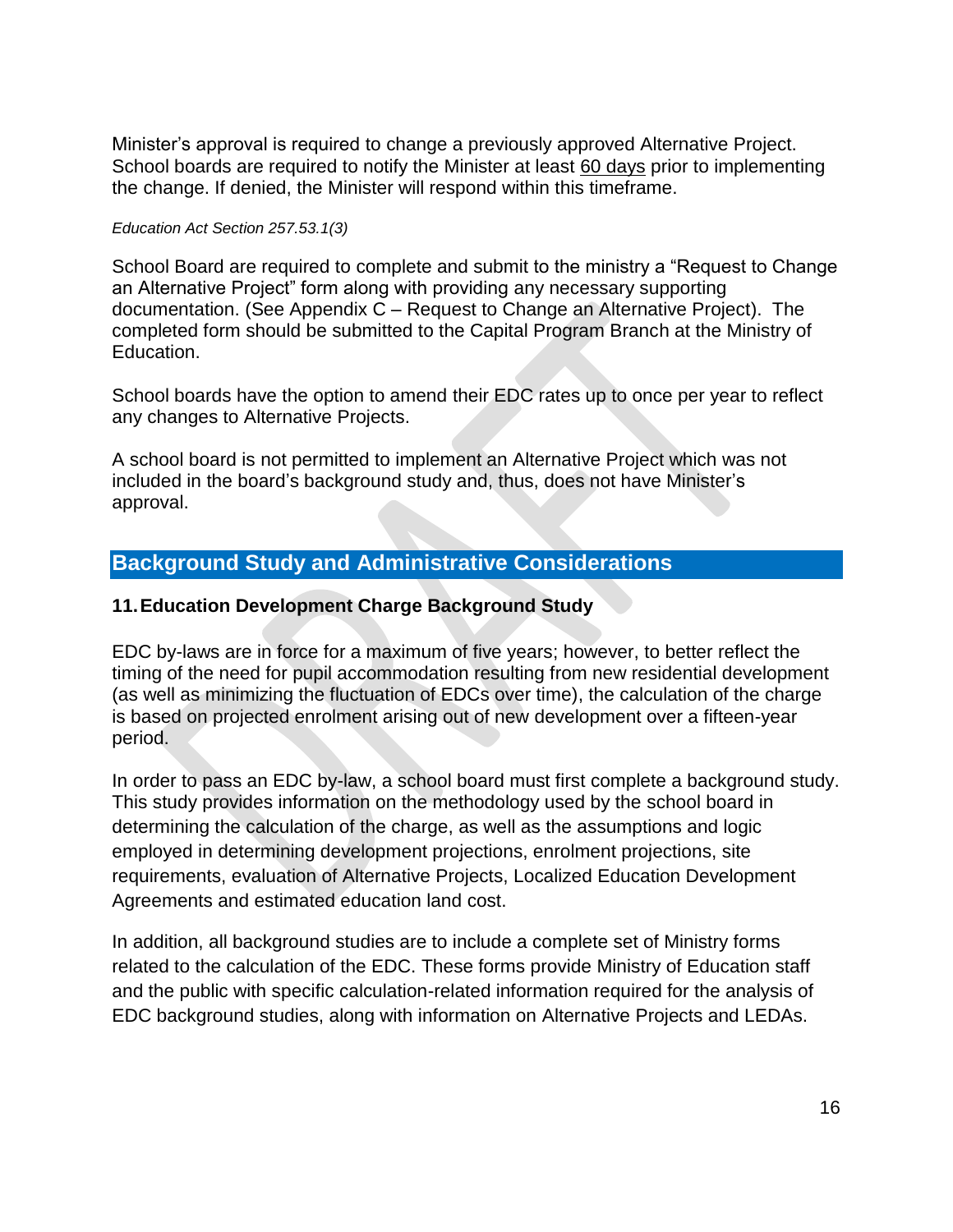Please see the section of this document dealing with Ministry forms for additional information. The forms are available for download at: [https://efis.fma.csc.gov.on.ca/faab/CapitalPrograms.htm.](https://efis.fma.csc.gov.on.ca/faab/CapitalPrograms.htm)

These guidelines are not designed to constrain school boards in the preparation of a background study. School boards may include additional information as necessary or relevant to their specific circumstances. However, these guidelines provide an outline of the minimum amount detail that is to be included based on the provisions of Ontario Regulation 20/98, as amended.

## <span id="page-17-0"></span>**12.Minister Approval of Background Study Submission**

School boards are to submit a copy of the EDC background study and Ministry forms to the Ministry of Education, Capital Program Branch at the following address:

Capital Program Branch 315 Front Street West, 15th Floor Toronto, Ontario M7A OB8

The Minister of Education's approval of the estimated enrolment projections, estimated number of new sites, Alternative Projects, LEDAs and capacity exclusions are required prior to by-law passage.

#### *Ontario Regulation 20/98 Section 10*

As a best practice, school boards are encouraged to inform the ministry of any unique circumstances expected to be included in their background study such as Alternative Projects, LEDAs and capacity exclusions.

In order to complete the necessary work to issue this approval, the Ministry requires the final version of the background study at least 60 days prior to the anticipated by-law passage date. Failure to supply the Ministry with the background study at least 60 days in advance may result in the school board not receiving the necessary approval in time, and, consequently, a possible delay in by-law passage. As a best practice, school boards are encouraged to provide an alternative date for the adoption of the by-law.

#### *Ontario Regulation 20/98 Section 10*

Ministry staff would be pleased to review draft background studies in order to assist school boards with identifying potential issues or concerns that could delay ministerial approval. In many cases, ministry staff identify issues that require clarification before approval can be issued. It is recommended that school boards provide the ministry with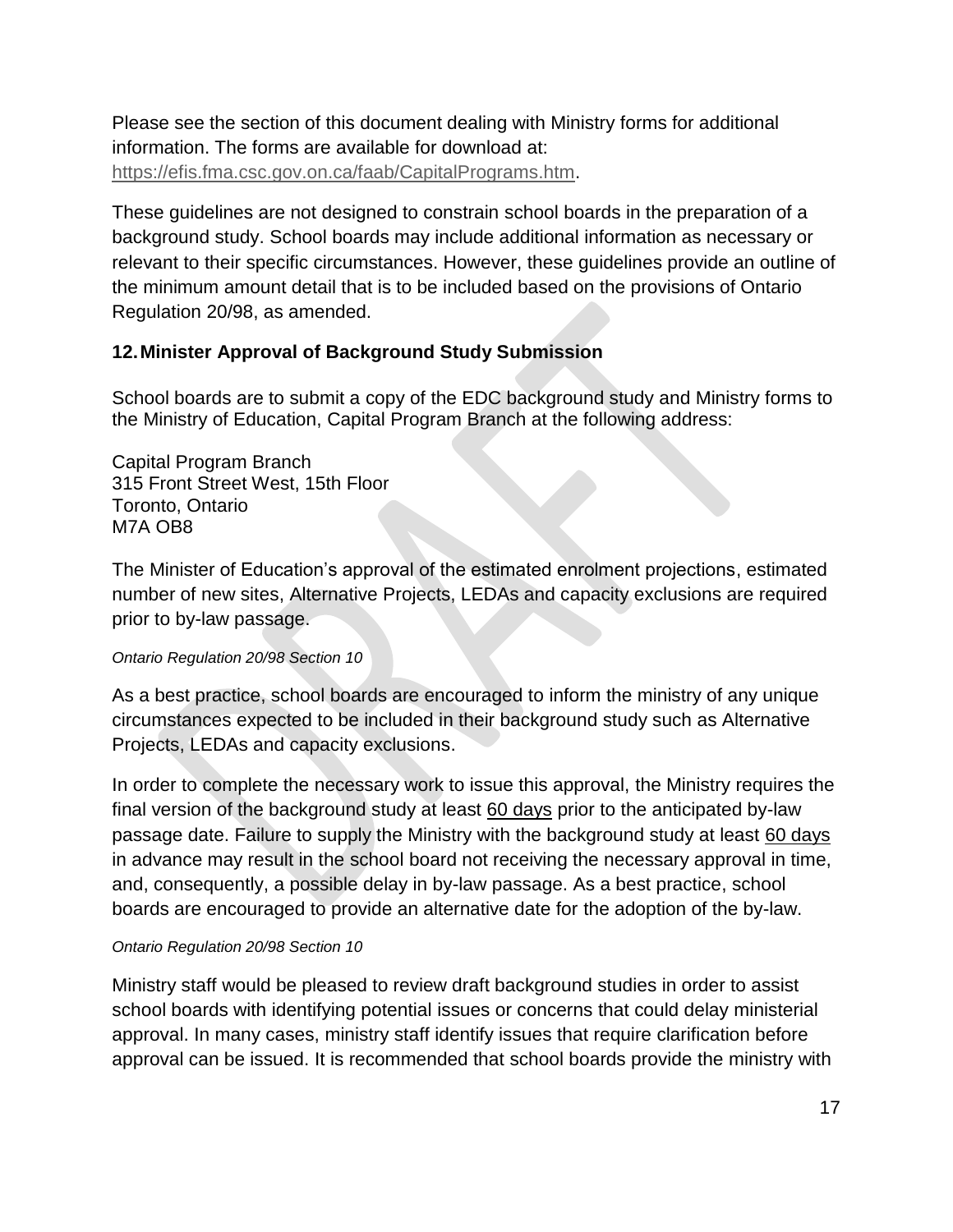the names and contact information of staff directly involved in the preparation of the background study.

# <span id="page-18-0"></span>**13.Stakeholder Participation**

School boards are also encouraged to include stakeholders in their discussions regarding the imposition of EDCs in their jurisdiction, specifically regarding any potential Alternative Projects or LEDAs.

Local developers (or developer associations) should be contacted prior to the commencement of the EDC process to ensure they are made aware of the school boards intent to pass an EDC by-law in the jurisdiction of the school board.

As a best practice, school boards are encouraged to engage local developers in a conversation regarding potential Alternative Projects or LEDAs well in advance of preparing the background study. As these types of transactions can be complex, early engagement will allow all parties to participate in the development Alternative Projects or LEDAs. During the development of these agreements, school boards should inform the ministry to ensure a more timely approval of the background study.

This practice will help ensure that all stakeholders are well informed when a background study is released, which may assist the school board in a smooth passage of its by-law. School boards are encouraged to meet with developers (or developer associations) to outline the basis for the EDC by-law, and to listen to the concerns of the development industry.

Other potential interested parties may include (but are not limited to):

- Ratepayer groups;
- Agricultural organizations;
- Business improvement commissions;
- Chambers of commerce;
- Retirement homes', and
- Hospitals.

School boards are advised to meet with as many community partners and stakeholders as possible regarding a potential EDC by-law. This could be done through a school board's annual process to engage community partners.

The Ministry recommends that school boards work closely with coterminous school boards when developing an EDC submission. Coterminous school boards imposing charges in the same area should agree upon the data and assumptions used in the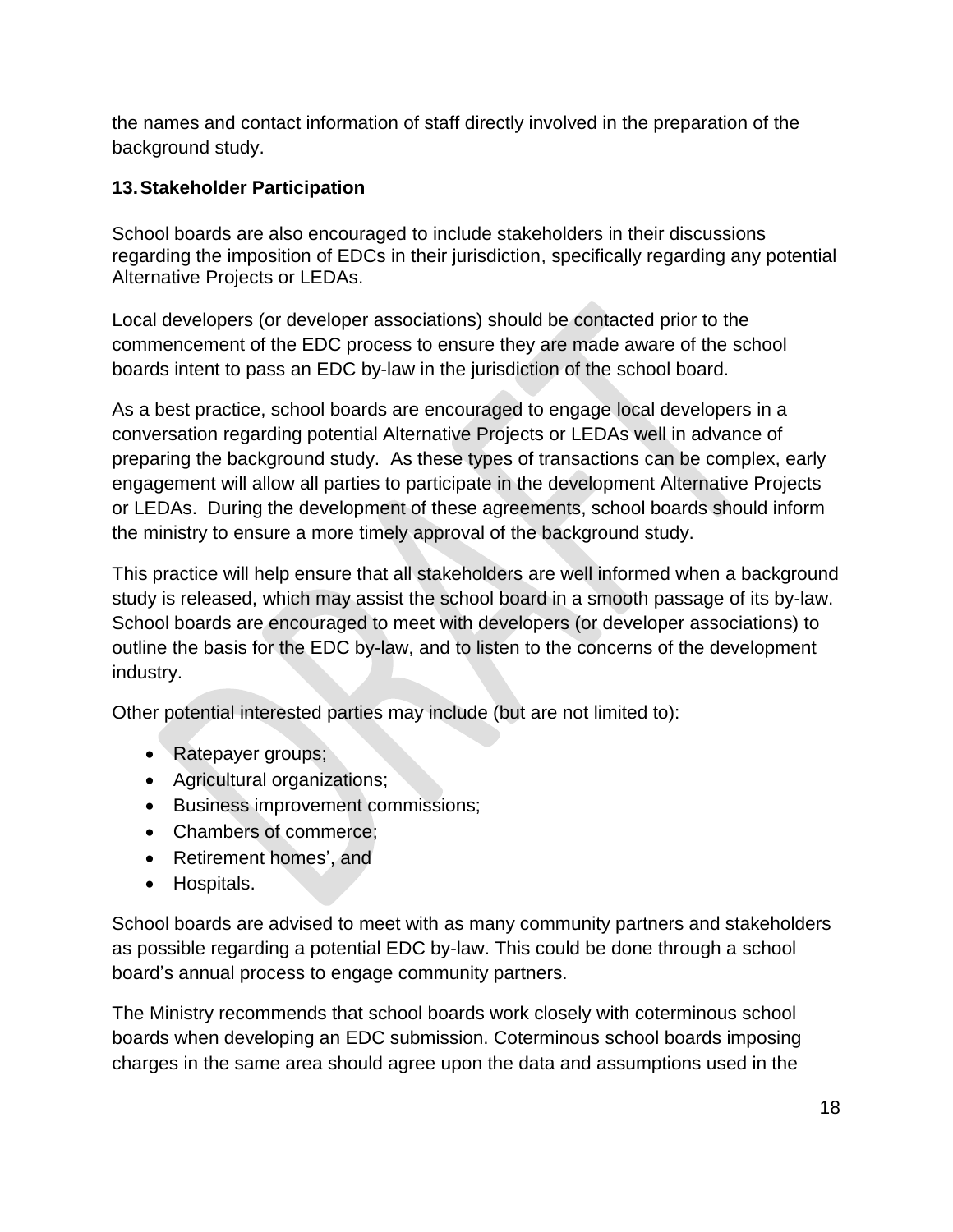calculation of the respective charges. Also, if a school board intends on entering into a LEDA, coterminous schools are to be contacted to determine whether a joint project is feasible.

In addition, municipalities should be contacted and advised that the school board is considering an EDC. While municipalities do not have the authority to approve or veto EDC by-laws, they are responsible for collecting EDCs when issuing building permits. In some cases, this means that municipal staff will require additional information on how to calculate and collect the EDC on behalf of the school board (See Section 55). Providing municipalities with as much advance notice as possible of the potential EDC will help the municipality plan their collection and accounting procedures.

Municipalities can supply information on growth projections, official plans, plans of subdivisions, as well as information and policies relating to the imposition of municipal development charges. Consultation with municipalities may also alert a school board to each municipal council's plans for development. This will assist the school board in developing a by-law that is sensitive to municipalities' circumstances and priorities.

The *Education Act* requires school boards to provide the public with a copy of the EDC background study at least two weeks prior to the public meeting; however, school boards are strongly encouraged to make background studies public at least eight weeks before the first public meeting. This will allow all interested parties sufficient time to analyze complex background studies in order to fully participate in the public meeting process.

# <span id="page-19-0"></span>**Eligibility**

# <span id="page-19-1"></span>**14.Eligibility**

EDCs may be collected on new residential or non-residential development and are to be used to support the following costs required to provide accommodation for students resulting from new residential development in the area to which the by-law applies through the following:

- Site acquisition;
- Lower-cost alternatives to site acquisition (Alternative Projects); and
- Site Preparation costs

If a school board has chosen to implement a Localized Education Development Agreement, the area to which this agreement applies would be exempt from the collection of EDC revenue on new residential or non-residential development.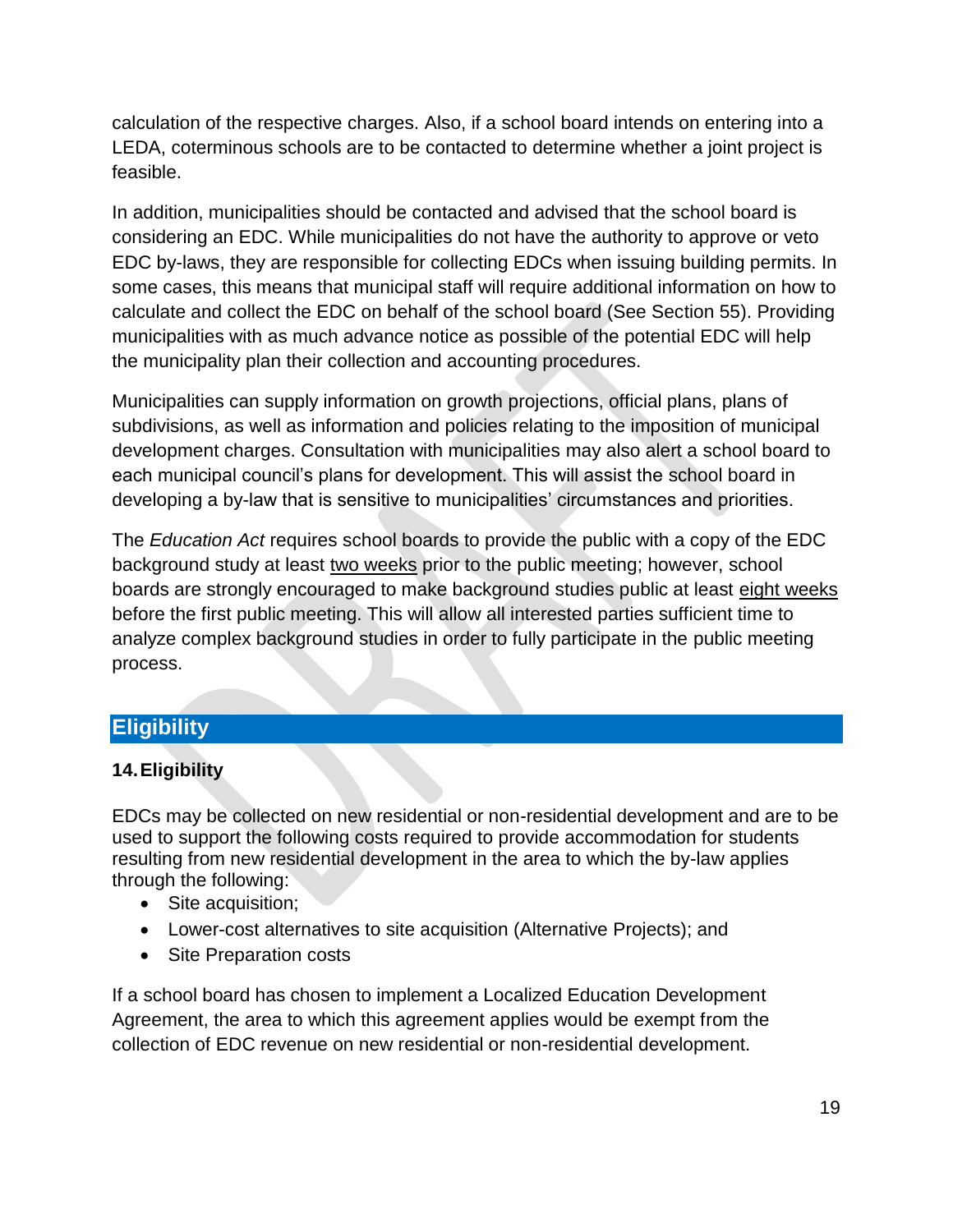In order to be eligible to pass an EDC by-law, a school board must submit its background study to the Minister and to its coterminous boards and meet one of the two eligibility criteria outlined below.

*Ontario Regulation 20/98 Section 10(2)*

# <span id="page-20-0"></span>**15.Capacity Trigger**

A school board becomes eligible to pass an EDC by-law if the projected average elementary or secondary enrolment within its jurisdiction, over the five years following the date of by-law passage, exceeds their elementary or secondary capacity (as of the date the by-law is passed) as agreed upon by both the school board and the Ministry.

#### *Ontario Regulation 20/98 Section 10(2)(i) or 10(2)(ii)*

Capacity for mixed schools should be split between elementary and secondary panels as reflected in the School Facility Inventory System (SFIS). In addition, school boards are to include any capacity approved through the ministry's Capital Priorities Grant program but not yet reflected SFIS.

# <span id="page-20-1"></span>**16.Financial Obligation Trigger**

A school board becomes eligible to pass an EDC by-law when its projected financial obligations that exceed the projected balance of the EDC Reserve Fund. As a result, it is possible that a school board may have sufficient capacity to accommodate enrolment over the term of the next by-law contemplated (and therefore not meet the eligibility trigger in Section 15), yet still be obligated to pay for sites purchased for new growth.

School boards are required to demonstrate in the background study that an EDC Financial Obligation exists. The following is required to demonstrate that an EDC Financial Obligation exists:

- The school board must have had a previous EDC by-law in effect after September 1, 1999.
- If the school board borrowed any funds out of the EDC Reserve Fund, the original amount of the funds borrowed plus applicable interest must be reconciled back into the EDC Reserve fund before an EDC Financial Obligation determination can be made.
- The school board is to provide a copy of the most recent Appendix D1 (Education Development Charges Report) and Appendix D2 (Supplementary Information on Site Acquisitions and Related Debt Obligations) from the School Board Financial Statement with the background study.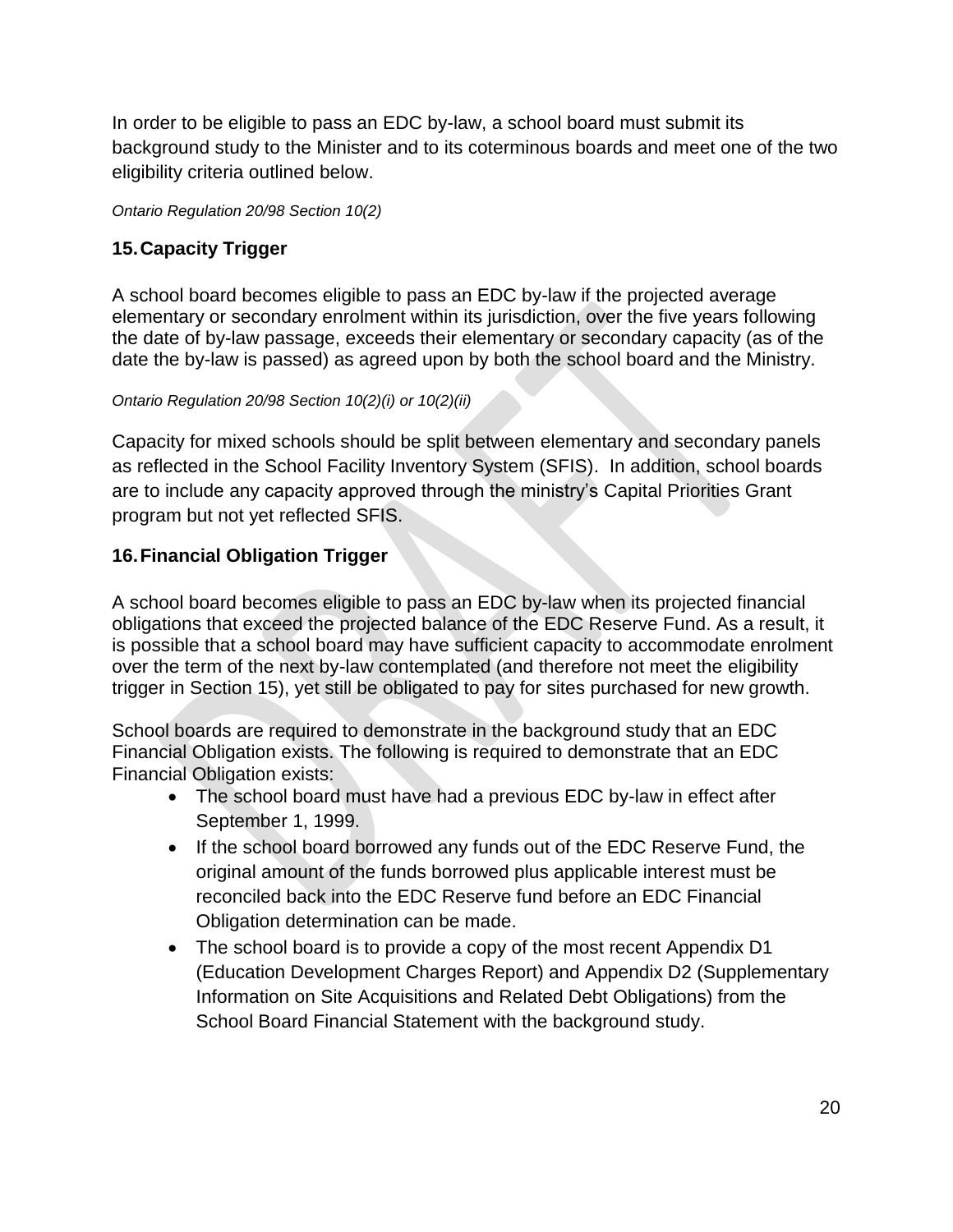- The school board must include a Transaction History of all EDC-related financial activity since Appendices D1 and D2 of the most recently filed School Board Financial Statement was submitted to the ministry.
- This Transaction History is to include all activity up to the date the background study was officially submitted to the ministry. If there has been no activity since the last Financial Statement was submitted to the ministry, a statement to this effect is to be included in the background study.

The Transaction History or statement of inactivity is to be signed by the school board's independent auditor, treasurer, or director to indicate that it is free of material misstatement.

The school board is also to include a repayment schedule to demonstrate how the EDC Financial Obligation will be eliminated.

The calculation to determine if a school board qualifies under the EDC Financial Obligation eligibility criterion is as follows:

1. Determine the amount reported as Outstanding Principal from Appendix D2 of the last School Board Financial Statement.

2. Adjust the Outstanding Principal to reflect the activity reported on the Transaction History to determine the Adjusted Outstanding Principal.

3. Determine the EDC Reserve Fund Balance from line 4.0 of Appendix D1 of the most recently filed School Board Financial Statement.

4. Adjust the EDC Reserve Fund Balance to reflect the transactions that have taken place in the EDC Reserve Fund since the most recently filed School Board Financial Statement to determine the Adjusted EDC Reserve Fund Balance.

5. From the Adjusted Outstanding Principal, subtract the Adjusted EDC Reserve Fund Balance. If the result of the above calculation is a positive number (the Adjusted Outstanding Principal is greater than the Adjusted EDC Reserve Fund Balance) then the school board qualifies under this eligibility criterion.

6. From the Adjusted Outstanding Principal, subtract the Adjusted EDC Reserve Fund Balance. If the result of the above calculation is a positive number (the Adjusted Outstanding Principal is greater than the Adjusted EDC Reserve Fund Balance) then the school board qualifies under this eligibility criterion.

*Ontario Regulation 20/98 Section 10(2)(iii)*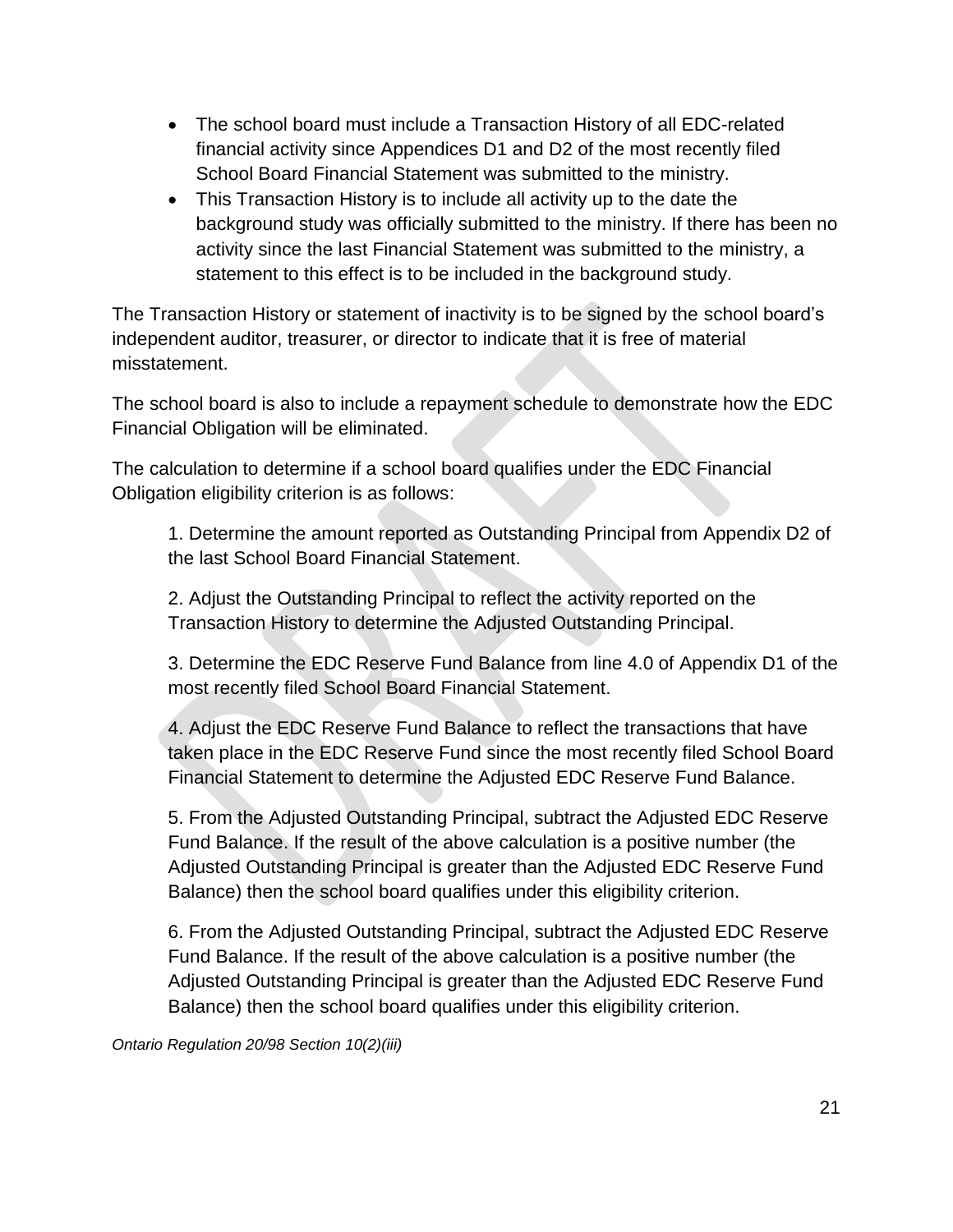# <span id="page-22-0"></span>**Development of Background Study**

#### <span id="page-22-1"></span>**17.Process and Methodology**

This section of the guidelines package outlines the minimum amount of information that is to be included in an EDC background study; however, school boards may design the background study in whatever manner best presents the information.

#### <span id="page-22-2"></span>**18.Area to Which By-Law Apply**

The EDC Regulation has divided the jurisdictions of school boards into regions for purposes of Section 257.57 of the *Education Act*. A school board may have one EDC by-law covering an entire prescribed region in which it intends to build a school or a school board may identify sub-areas within a prescribed region and exempt one or more of these sub-areas from its EDC by-law. Similarly, a school board may have different EDC by-laws for different areas within a prescribed region. A school board, however, cannot have one by-law governing more than one prescribed region.

#### *Ontario Regulation 20/98 Section 19*

If a school board has entered into a LEDA, the corresponding geographic area should be removed from the by-law area.

Revenue collected under one EDC by-law that applies to land in a region or sub-area may not be used to meet growth-related land needs arising outside that region or subarea. See Section 38 for more information.

All EDC background studies are to clearly outline the geographic regions in which an EDC by-law will be passed. If more than one by-law will be passed in the jurisdiction of a school board, area-specific calculations of the EDC are to be provided in the background study. Maps to scale are also to be included in the background study to clearly demarcate the area in which an EDC will be levied and to identify sites to be acquired through EDCs.

Although a separate by-law is required for different regions within the jurisdiction of the school board, one consolidated background study may be submitted to the ministry to meet the requirements of the EDC Regulation. School boards are to segregate the information pertaining to different regions into distinct chapters to ensure the study remains easily understandable.

*Ontario Regulation 20/98 Section 16(2)(a) ?*

#### <span id="page-22-3"></span>**19.Demographic Data Sources**

Development and enrolment projections are determined using a variety of methods and sources of data. As part of the enrolment projection process, school boards are required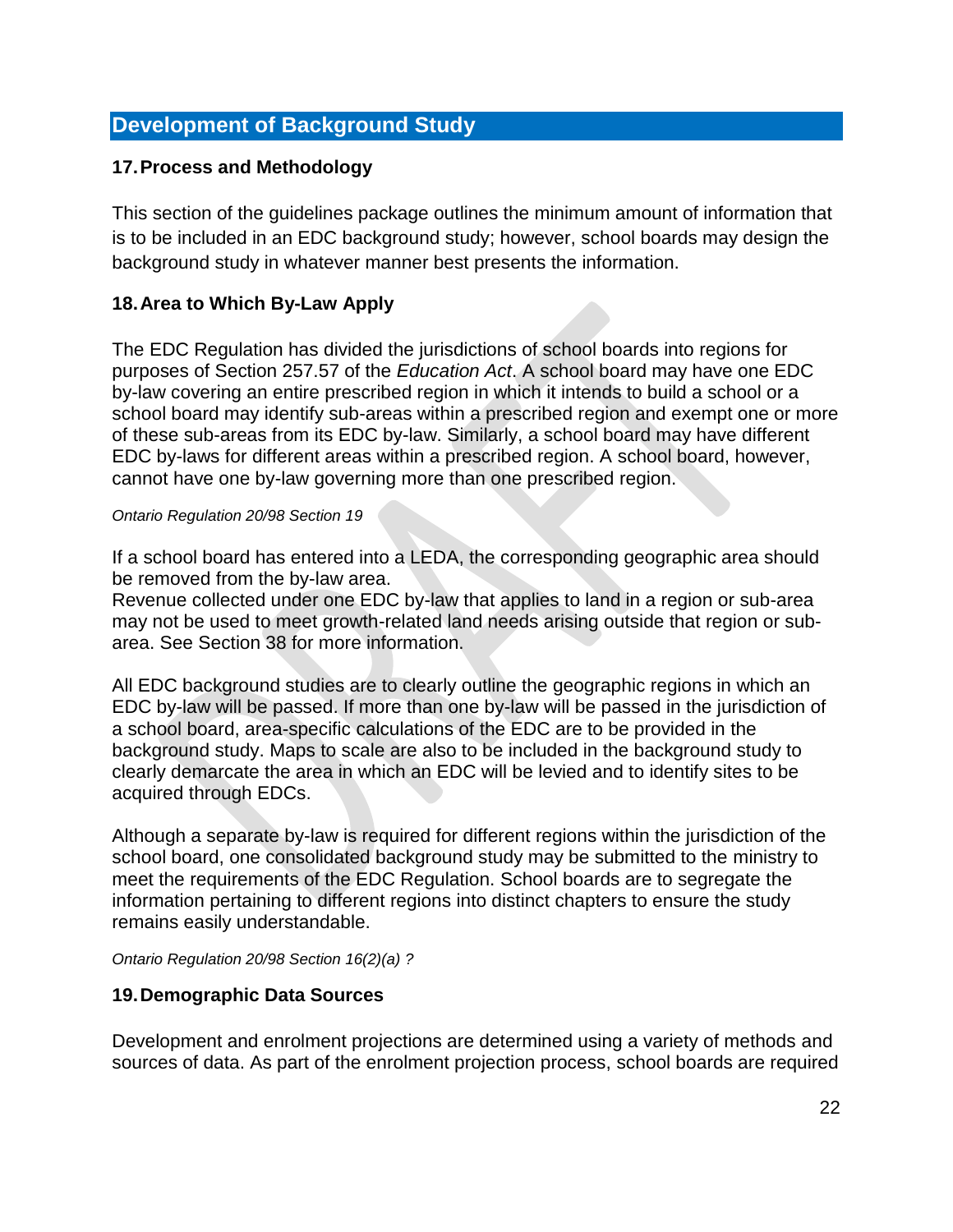to provide year-by-year enrolment projections for both students from existing housing stock and those arising from new development.

The ministry recognizes that school boards require flexibility when designing enrolmentforecasting models to take into account variables unique to specific jurisdictions.

However, school boards are still encouraged to ensure that projections for growth are consistent with those of municipalities.

In the EDC background study, school boards are to outline the methodology employed in determining their growth forecasts, estimated housing starts, and enrolment projections. Detailed information is to be provided to identify/justify data sources and how the data was modelled to achieve the projections contained in the background study.

### <span id="page-23-0"></span>**20.Review Areas**

It is possible for a school board to examine its growth-related needs on a review area basis governed by board-imposed boundaries or treat the entire area upon which EDCs are to be imposed as one review area. A map, to scale, of the review area(s) and proposed school sites is to be included in the study.

Review areas are artificial constructs designed to break up the jurisdiction of a school board into smaller zones to make more accurate determinations of where school sites are needed. Typically, these review areas are established by school boards to reflect traditional catchment areas, natural dividers, or major thoroughfares. Generally, these incorporate the entire area served by a school board (within a specified EDC region). Where possible, review areas used in EDC background studies should be consistent with those found in the school board's long-term plan.

Once review areas are established, there is usually minimal need to make changes, with some exceptions (e.g. the extension of a major road or highway which bisects an existing review area, a change in attendance patterns, school openings or closures, etc.). As such, school boards are encouraged to ensure that review areas in subsequent EDC background studies are consistent with the previous study. If the school board opts to modify review areas from the previous background study, an explanation is required.

EDC background studies are to clearly outline the methodology employed by the school board in determining review areas and how the school board addressed attendance issues (e.g. pupils in holding schools, pupils from outside the jurisdiction, pupils residing in one review area but attending school in another, feeder school alignments, variations in program configuration, etc).

### <span id="page-23-1"></span>**21.Capacity Determination**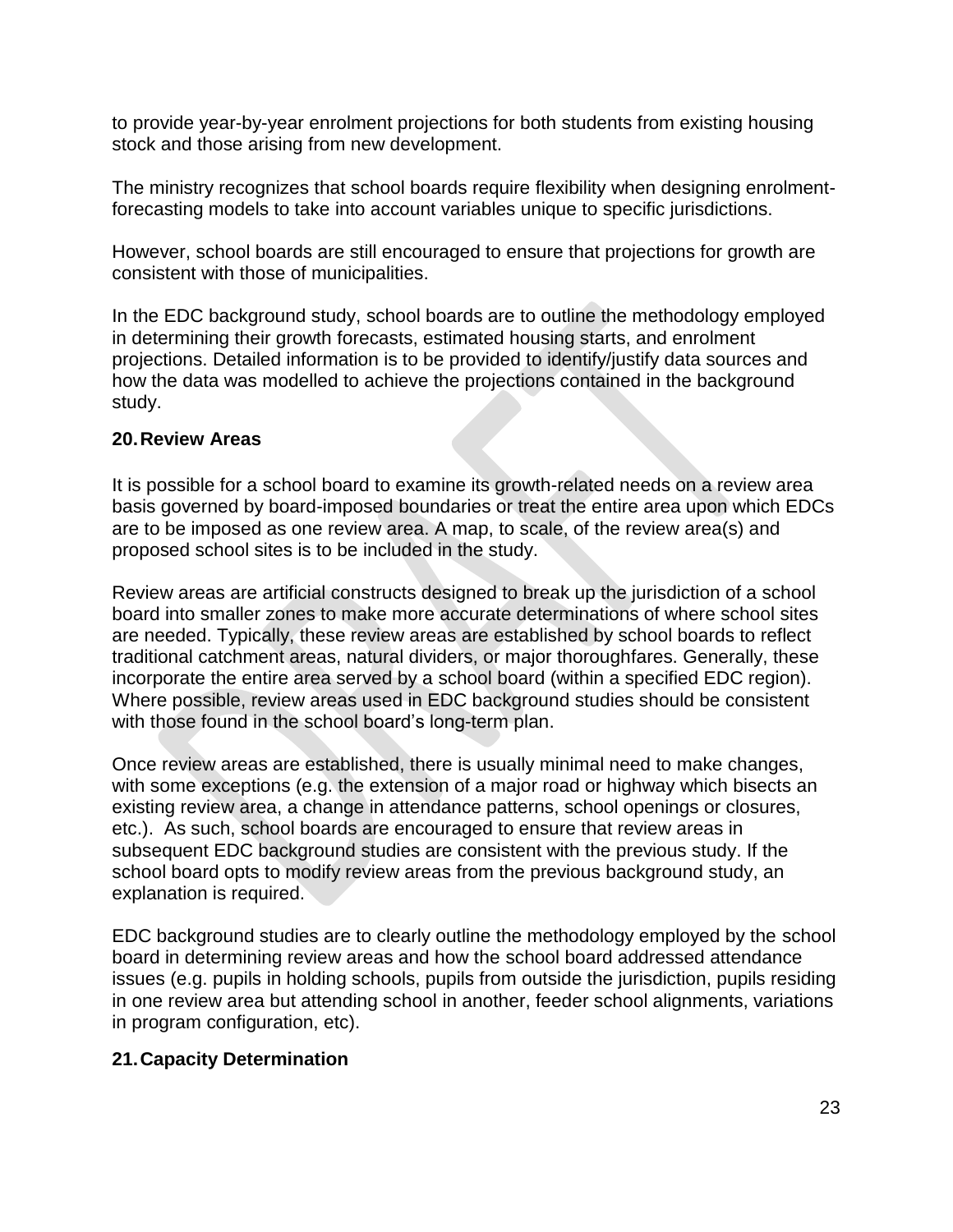For the purpose of EDCs, school boards are required to include all existing capacity for all calculations (trigger, net new pupil places, etc.). Schools board are to include the following:

- Leased space in which the lease term is longer than the duration of the background study;
- Closed schools;
- Site declared surplus to the needs of the school board including those facilities that may have been transferred to a  $3<sup>rd</sup>$  party; and

School boards have the option to exclude existing space from the overall capacity but require Minister approval to do so. This approval will be provided when the Minister approves elements of the background study. To exempt capacity, school boards, must provide a rationale to support the exemption as part of the background study.

If the Minister denies the exemption, the school board will need to update their background study accordingly. School boards should build into their process time to make any adjustments required, if Minister approval is not provided. If the exemption is not granted, school boards also need to revisit their eligibility calculation.

#### *Add Reg*

School boards are required to use the current capacity (as recorded in the Ministry's School Facilities Inventory System) of all capacity of the school board (also known as the "On-The-Ground" Capacity) on the day the by-law comes into force. Adjustments reflecting ministry policy are to be made in such circumstances as outlined below (in consultation with staff from the Capital Program Branch of the Ministry of Education):

- The "On-The-Ground" capacity of schools transferred between panels (e.g. an elementary school being converted into a secondary school) within 12 months of by-law passage may be attributed to the panel the school will be used for after the transfer is complete. In order to shift the "On-The-Ground" capacity between panels in these situations, the school board must have passed a resolution transferring the school from one panel to the other.
- The capacity of all schools/additions that have received ministry approval through the Capital Priorities Grant program but are not reflected in SFIS should be included in the calculation of On-The -Ground capacity.
- All purpose-built special education facilities, small adult education (e.g. storefront) facilities, or outdoor education facilities that cannot be used by the school board to provide elementary or secondary accommodation may be excluded from capacity for EDC purposes following consultation with staff from the Capital Program Branch of the Ministry of Education. These types of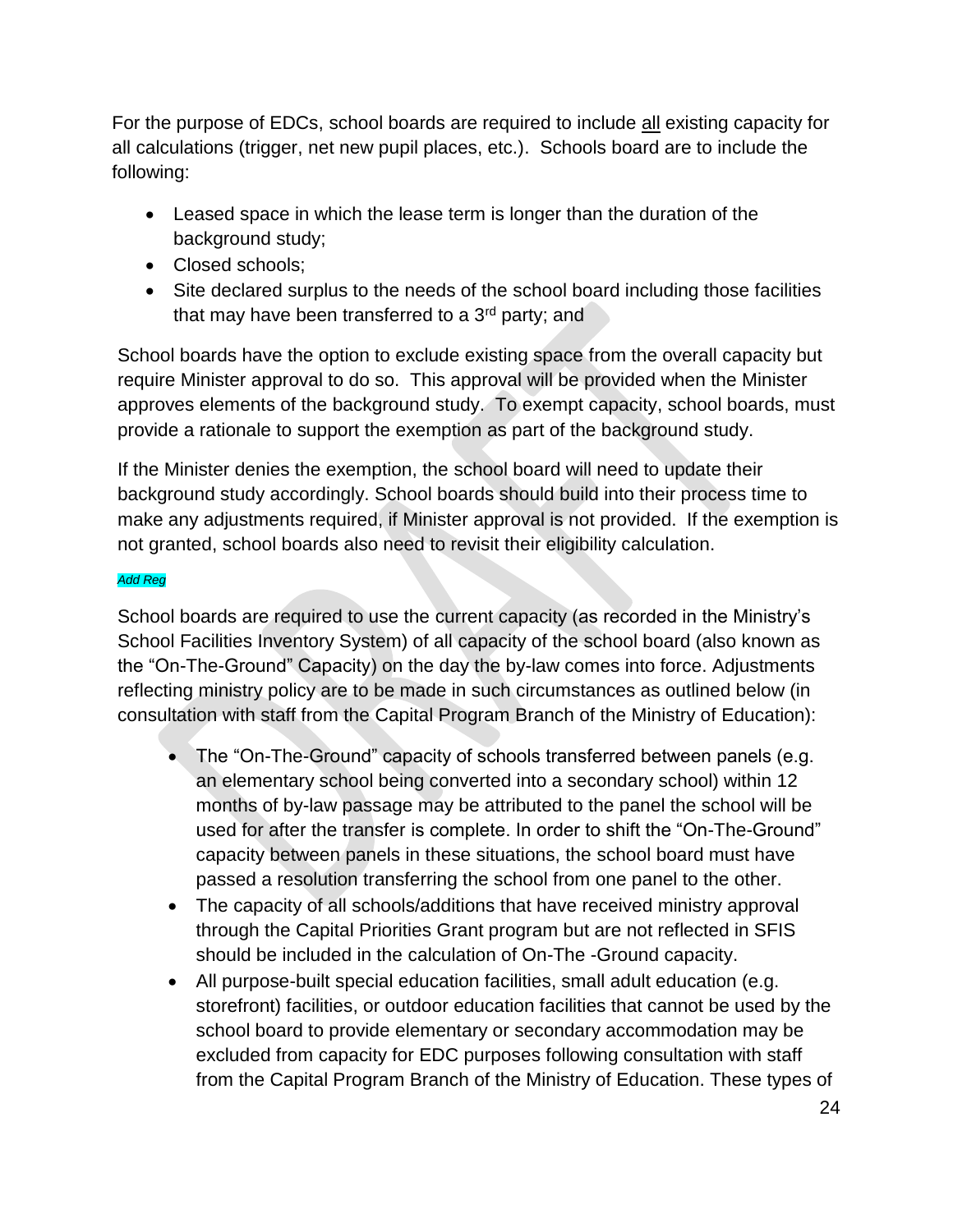facilities may be excluded because they cannot be used for elementary or secondary accommodation without extensive renovations, they are too small to be used effectively, or they are located in remote areas without typical classroom configurations.

School boards are encouraged to contact the Ministry of Education, Capital Program Branch, prior to commencement of an EDC background study to request an extract of the data contained in the School Facilities Inventory System in order to ensure consistency in the determination of capacity for EDC purposes. School boards are also encouraged to inform the Ministry of Education, Capital Program Branch, if the school board plans to exclude any capacity from the EDC calculation.

School boards are required, in the background study, to document all capacity adjustments made that are not consistent with the current information loaded in the Ministry's School Facilities Inventory System. Where applicable, school boards are to ensure that the School Facilities Inventory System has been updated to reflect the current configuration of schools in the school board's real estate portfolio.

A school board is to also include in its background study information regarding the number of temporary facilities (portables etc.) it has within the area in which it is proposing to impose EDCs. This too is to be consistent with the information contained in the Ministry's School Facilities Inventory System.

*For additional information on the School Facilities Inventory System, see hhtp://sfis.edu.gov.on.ca*

### <span id="page-25-0"></span>**22.Demographic Projections**

In order to calculate the quantum of the EDC, the first mathematical step is to determine, for each of the next fifteen years in the area subject to the EDC by-law, the Number of New Dwelling Units projected to be constructed.

If the school board intends to levy a non-residential EDC, it must also provide estimates of either the Non-Residential Board-Determined Gross Floor Area or the Non-Residential Declared Value of development that will occur during the fifteen-year planning horizon. The area municipalities should be consulted for input on this forecast (See Section 13).

These determinations are to be consistent with the explanation of the use of demographic data sources (See Section 19).

*Ontario Regulation 20/98 Section 1*

### <span id="page-25-1"></span>**23.Number of New Dwelling Units**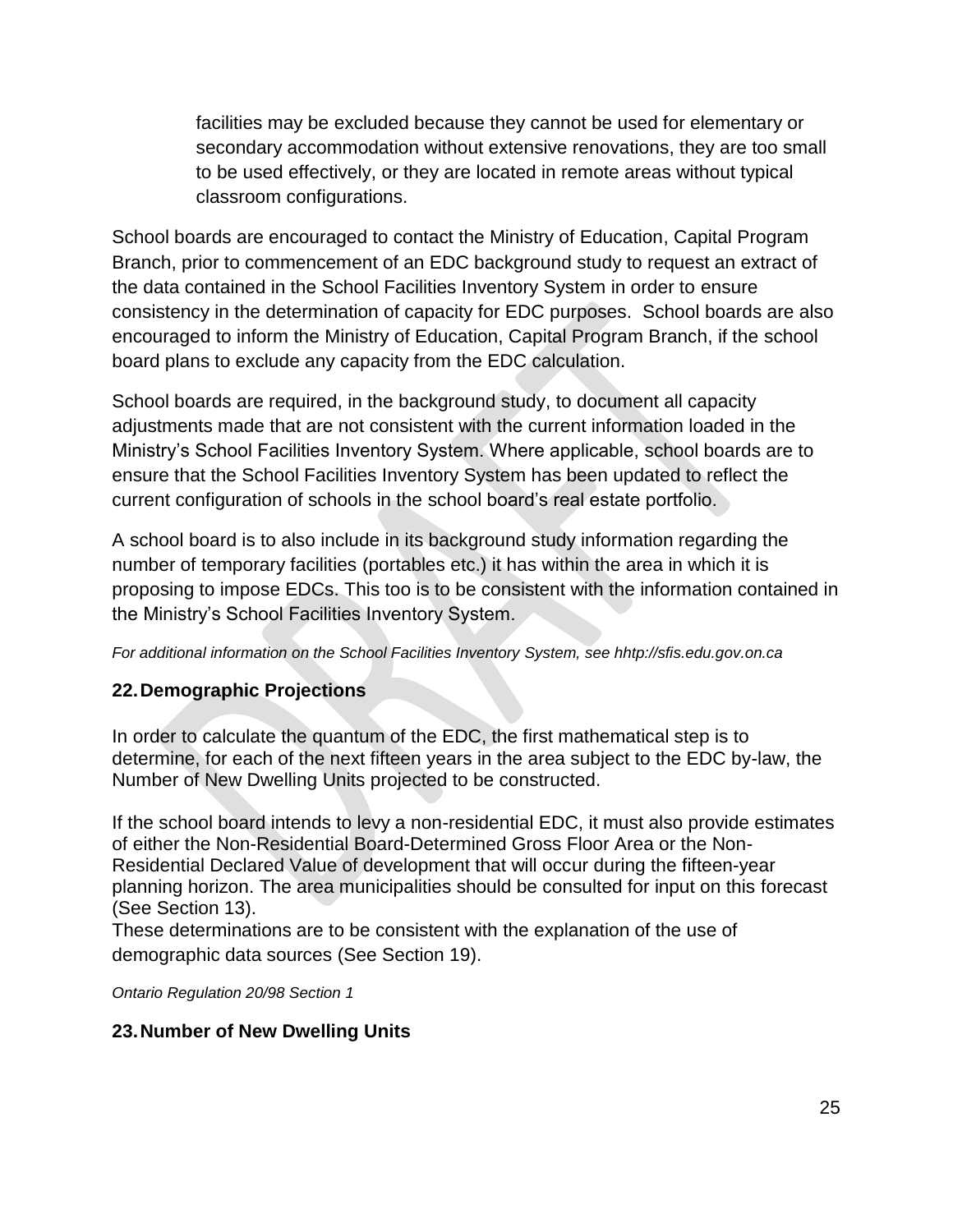Using demographic models (See Section 19) school boards are to determine, for each year of the fifteen years following the day the by-law comes into force, the projected number of New Dwelling Units that will be constructed in the area subject to the EDC by-law. School boards are to determine the number of Projected New Dwelling Units based on the type of development and criteria that is relevant to the school board (e.g. low, medium, and high density; condominiums/apartments, townhouses, detached houses; etc.).

The determination of the varying types of dwelling units is necessary to determine the number of new pupils that will arise from new development (See Section 28) and to calculate the Differentiated Residential EDC based on dwelling type for school boards pursuing Differentiated Residential EDCs (See Section 38).

*The Education Act and the EDC Regulation, in certain situations, specify development that is exempt from Education Development Charges. Ontario Regulation 20/98 Section 7 Education Act Section 257.54(3) and (5)*

## <span id="page-26-0"></span>**24.New Dwelling Units Exemptions**

The *Education Act* and the EDC Regulation, in certain situations, specify residential development that is exempt from Education Development Charges. These situations include:

- Housing intensification (subject to the limits outlined in the EDC Regulation);
- Enlargement of an existing residential dwelling;
- Replacement dwellings that were destroyed or rendered uninhabitable by fire or demolition (within two years of the date the former dwelling was destroyed, became uninhabitable, or was demolished); and
- Dwellings built on Toronto Railway Lands subject to the terms of Section 6 of the EDC Regulation and the relevant agreement specified therein.

School boards are to ensure that the determination of the number of new units has factored out the number of units that will be excluded from the EDC by-law because of these mandatory exemptions, as applicable.

The number of new units calculated after subtracting mandatory exemptions is referred to as the Number of Net New Dwelling Units. This figure is used in subsequent calculations required by the EDC Regulation.

*Ontario Regulation 20/98 Section 3, 4, 6, and 7(1)*

# <span id="page-26-1"></span>**25.Localized Education Development Agreements**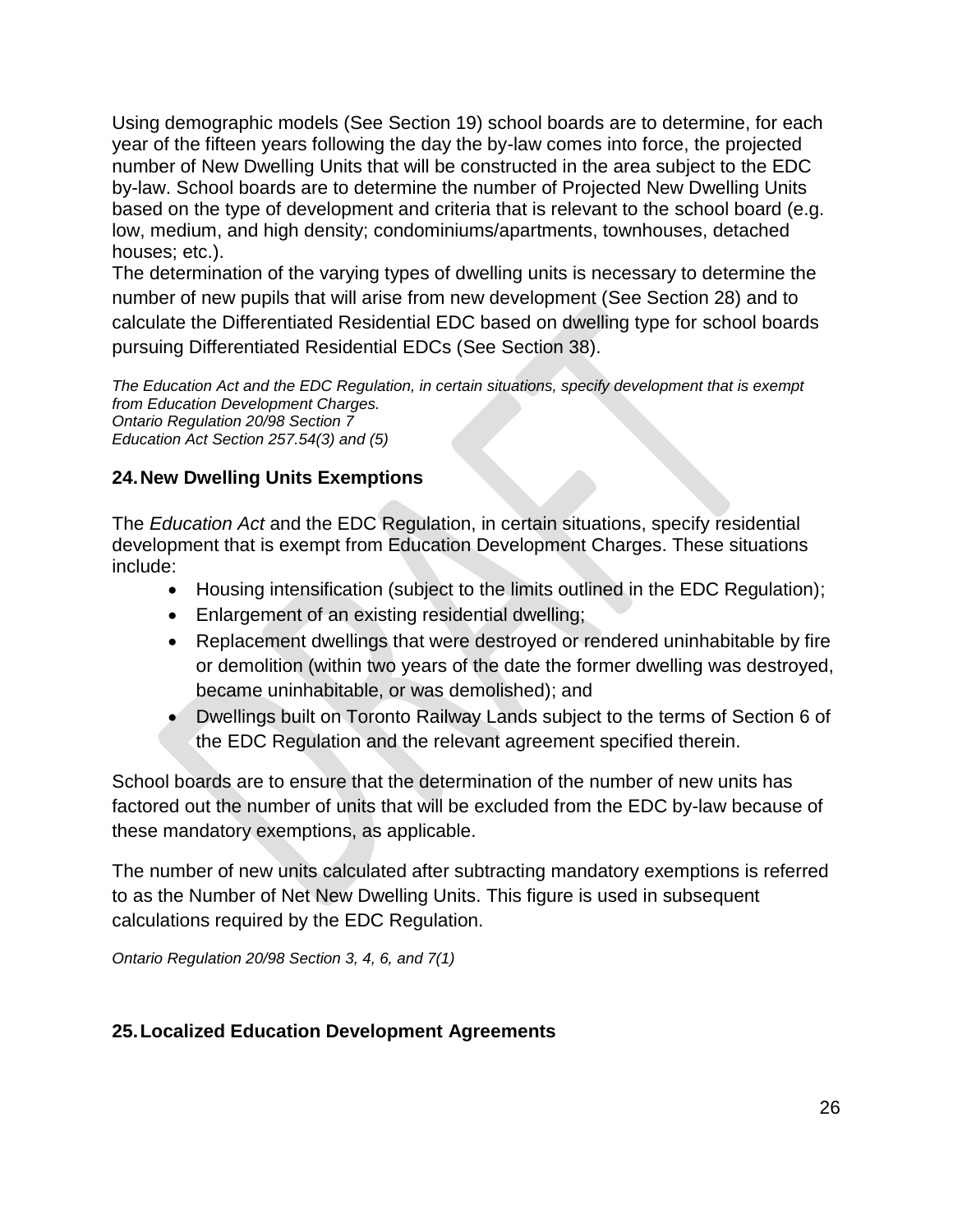If a school board enters into a LEDA, the new dwelling units associated with this geographic area should be excluded from the number of new dwelling unit's calculation.

#### *Education Act Section 257.53.2(1)(b)*

## <span id="page-27-0"></span>**26.Non-Residential Development**

School boards opting for a non-residential component to the EDC (See Section 43) are required to provide estimates of the amount of non-residential development that will occur in the area subject to the EDC by-law during the fifteen-year planning horizon. Using demographic models (See Section 19) school boards are to forecast the amount of non-residential development using either the Estimated Board-Determined Gross Floor Area that will be constructed over the fifteen-year planning horizon or the Estimated Declared Value of that development.

#### *Ontario Regulation 20/98 Section 7(10)*

The definition of Estimated Board-Determined Gross Floor Area may be determined by the school board, in which case the definition is included in the EDC by-law. In situations where school boards do not provide a definition in the EDC by-law, the default interpretation is that provided in Section 1 of the EDC Regulation.

## <span id="page-27-1"></span>**27.Non-Residential Exemptions**

The Regulation specifies certain types of non-residential development that are exempt from EDC charges and include:

- Long-term care homes;
- Retirement homes:
- Private schools:
- Universities and colleges;
- Memorial homes, clubhouses or athletic grounds of the Royal Canadian Legion;
- Hospices; and
- Child care

#### *Ontario Regulation 20/98 – To Be Added*

Also, the *Education Act* and the EDC Regulation, in certain situations, specify other non-residential development that is exempt from Education Development Charges and include:

• Enlargement of an existing industrial building (subject to the limits outlined in the *Education Act*);

*Education Act Section 257.55*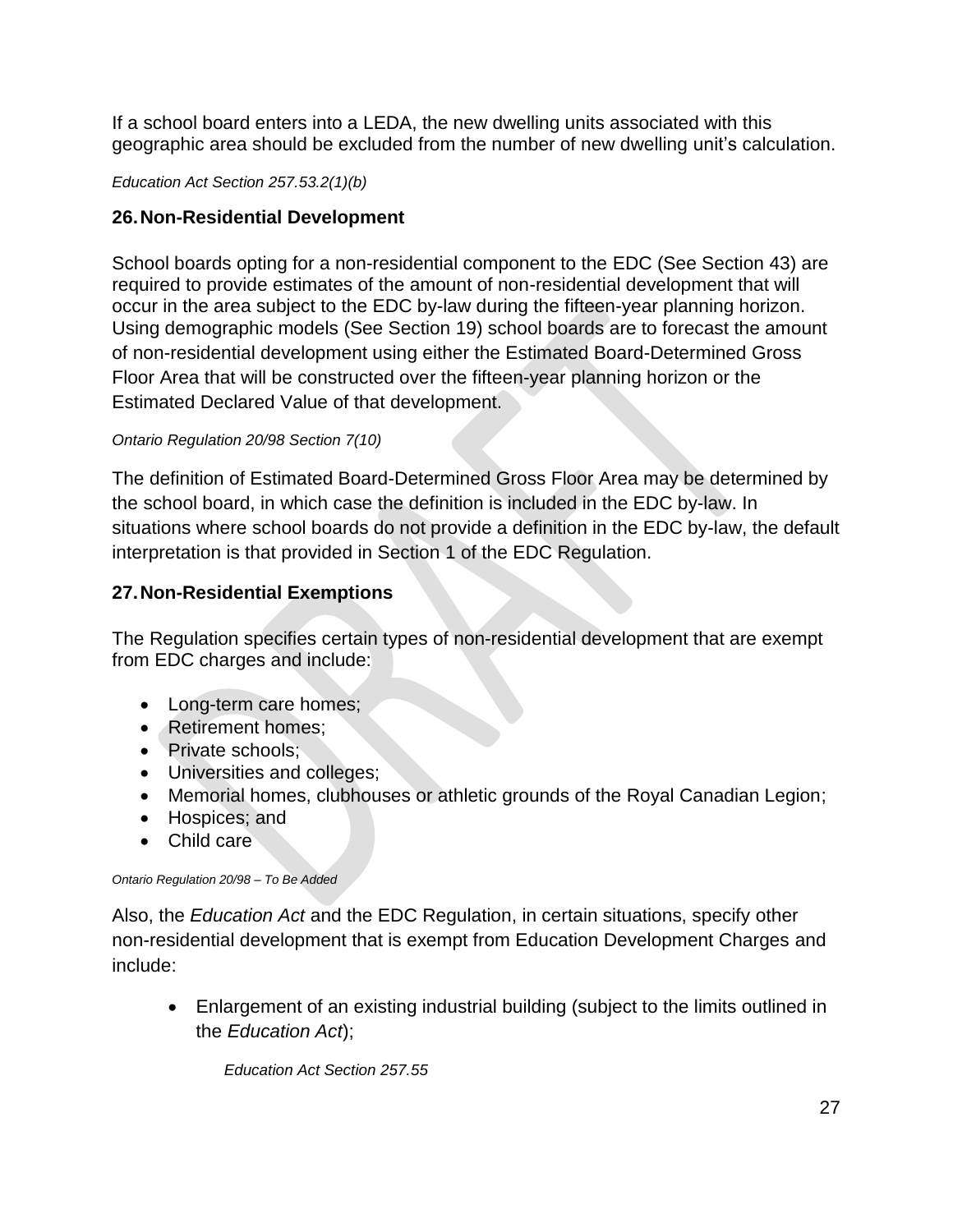- Replacement of non-residential buildings that were destroyed or rendered unusable by fire or demolition (within five years of the date the former building was destroyed, became unusable, or was demolished subject to the limits outlined in the EDC Regulation),
- Buildings built on Toronto Railway Lands subject to the terms of Section 1 of the EDC Regulation and the relevant agreement specified therein.

School boards are to ensure that in the determination of the Estimated Board-Determined Gross Floor Area or the Estimated Declared Value of new non-residential development that, the above exemptions are taken into consideration, as applicable.

In calculating the Estimated Board-Determined Gross Floor Area using municipal forecasts, school boards are to ensure that their definition of Board-Determined Gross Floor Area is consistent wherever possible with that used by the area municipalities in the proposed by-law area.

*Ontario Regulation 20/98, Section 5, 6, and 7.10(vi)*

### <span id="page-28-0"></span>**28.Growth-Related Pupils/Yield Factors**

The second mathematical step in determining the amount of the EDC is to determine the number of Growth-Related Pupils that will be generated from the new development described in Section 23. This is accomplished with the use of pupil yield factors that are applicable to each type of development.

Pupil yields are mathematical representations of the number of school-aged children that will be generated by a particular dwelling unit type cumulatively over the fifteen-year planning horizon, and who will attend schools of the school board in question. Elementary and secondary yield factors should be based on historical data and trends as outlined in Section 19.

Consultation between coterminous boards is strongly recommended to ensure that data and assumptions for pupil yields are justifiable and reasonable. The background study should include an explanation of how the pupil yields were determined. In order to determine the number of Growth-Related Pupils:

1. Determine the Elementary and Secondary Yield Factor for each type of development represented in the determination of the total number of net new dwelling units.

2. For each of the fifteen years in the forecast period, and for each type of development represented, multiply the appropriate Elementary and Secondary Yield Factor by the number of Net New Dwelling Units.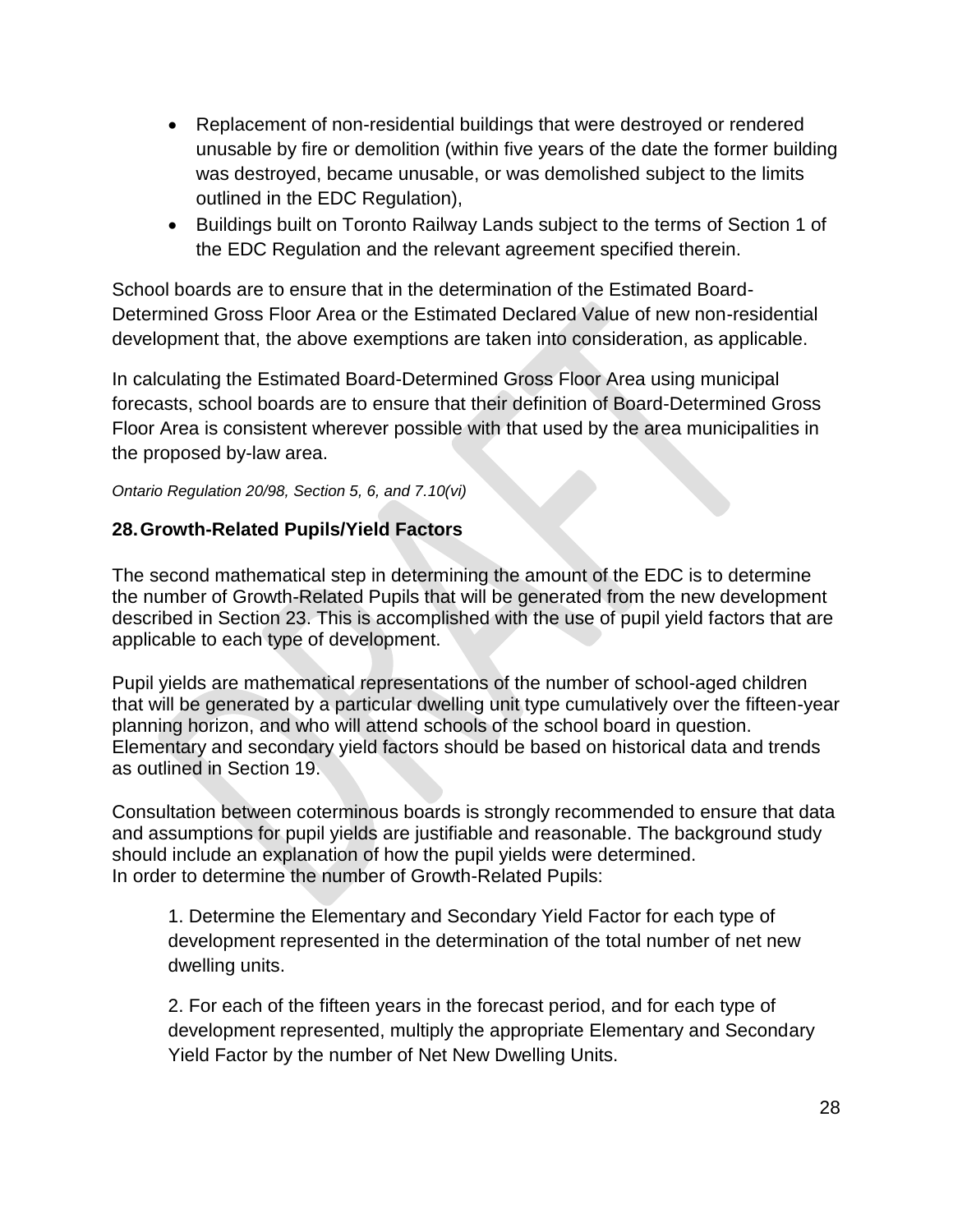3. Add together the total number of elementary pupils that will be generated over the fifteen-year period to determine the Elementary Growth-Related Pupils arising from new development.

4. Add together the total number of secondary pupils that will be generated over the fifteen-year period to determine the Secondary Growth-Related Pupils arising from new development.

For further information, see Section 48 regarding Ministry forms.

*Ontario Regulation 20/98 Section 7(3)*

### <span id="page-29-0"></span>**29.Inclusion of Holding Students**

Students residing in development areas identified in previous background studies and are not accommodated in permanent structures are to be identified as holding students. School boards may include these holding students in determining their Net Growth-Related Pupils.

### <span id="page-29-1"></span>**30.Net Growth-Related Pupil Places/Available Pupil Places**

School boards are required to offset the total Growth-Related Pupils described in Section 28 by any Available Pupil Places that are not required by existing pupils of the school board in year fifteen of the planning horizon. If the school board opts for a 'review area' approach in its EDC calculations, this determination is done independently for each review area of the school board.

School boards are to provide, for each existing facility, the capacity as recorded in the Ministry's School Facilities Inventory System (as adjusted in accordance with Section 21), as well as the Average Daily Enrolment for the current year (as documented in Appendix C of the last Financial Statement, Revised Estimate, or Estimate the school board filed with the Ministry) and enrolment projections for each year of the fifteen-year planning horizon when determining the availability of existing pupil places within review areas. For a definition of Average Daily Enrolment, please see the Average Daily Enrolment Regulation for the academic year in which the background study is being prepared.

Where a school board has available space in its jurisdiction to accommodate some or all Growth-Related Pupils but elects not to include the Available Pupil Places in its EDC calculation, the school board is to provide a rationale for not acknowledging these spaces in their background study. Minister approval is required for any spaces that are not included.

By subtracting Available Pupils Places from the Growth-Related Pupils, the school board has determined the Net Growth-Related Pupil Place Requirements.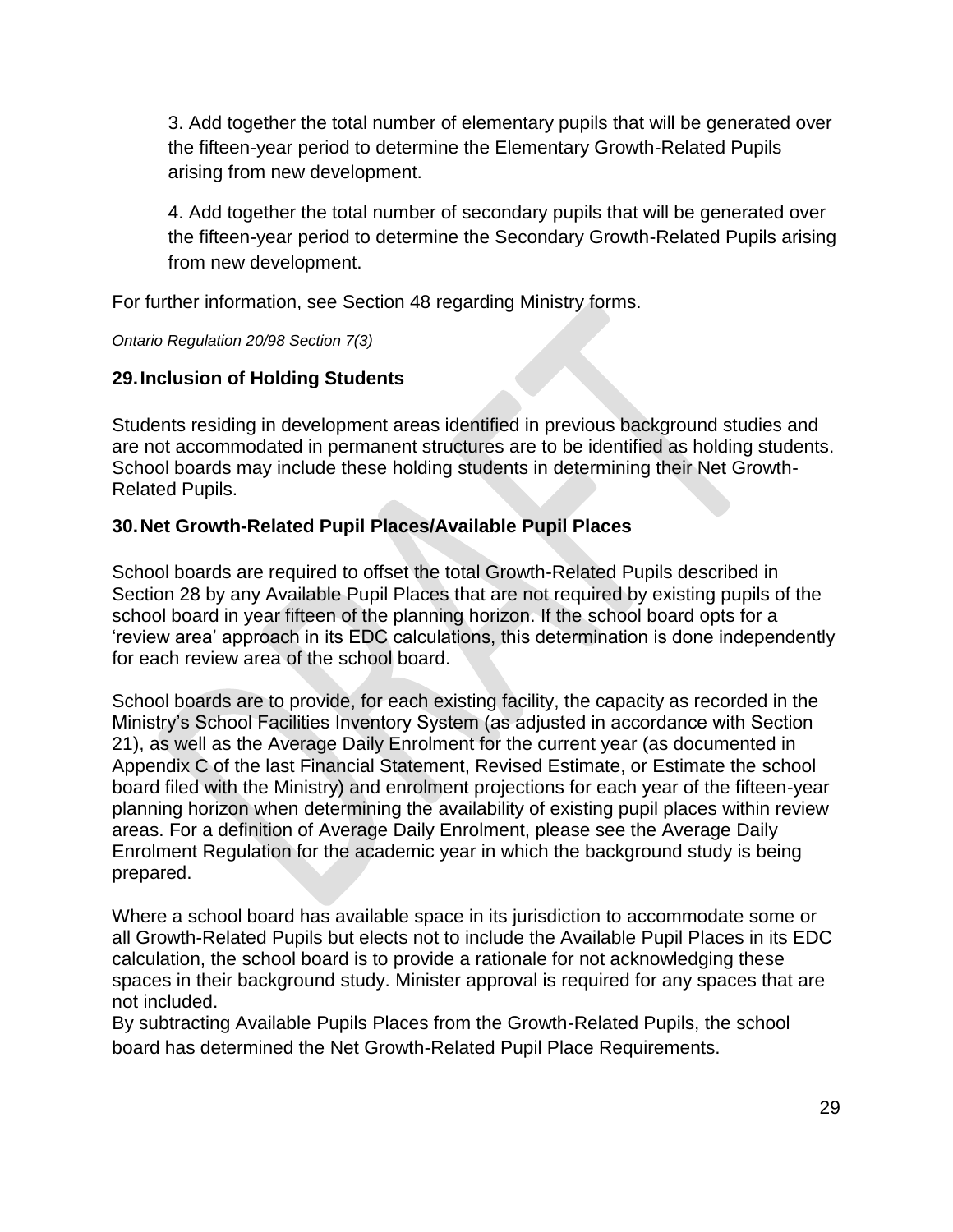For further information, see Section 48 regarding Ministry forms.

*Ontario Regulation 20/98 Section 7(3(i) and 7(3)(ii)*

### <span id="page-30-0"></span>**31.Site Acquisition Needs**

Once the school board has determined its Net Growth-Related Pupil Place Requirements in accordance with Section 30, the next step is an analysis of where new schools will need to be built, what size each facility will be, when the land will be acquired for school construction, and if an Alternative Project or LEDA could be implemented.

Growth-related land needs could also include enhancements to existing school sites to accommodate additions to existing schools.

The background study is to provide detailed information on each of these components, in conjunction with the Ministry form related to site needs, Alternative Projects and LEDAs. (See Section 48 regarding Ministry forms).

Since the study encompasses 15-year planning horizon, site-specific locations may not be known at the time of background study. Nevertheless, a school board should provide the general location of all sites whose cost the school board intends to include in its EDC calculation.

*Ontario Regulation 20/98 Section 7*

### <span id="page-30-1"></span>**32.Alternative Projects**

School boards are now required to consider Alternative Projects where site acquisition is expected to occur within 5 years of the date of the by-law. If an Alternative Project is not the suggested solution to pupil accommodation, a rationale needs to be provided (as per Section 15).

### <span id="page-30-2"></span>**33.Maximum Site Size**

The regulation provides a table of maximum site sizes depending on the number of pupil places that will be constructed. This table is reproduced below. However, the EDC Regulation also recognizes specific situations in which a site size may exceed the sizes specified in the table.

When the area of any of the proposed sites exceeds the site designations in this table, justification as to the need for the excess land is required.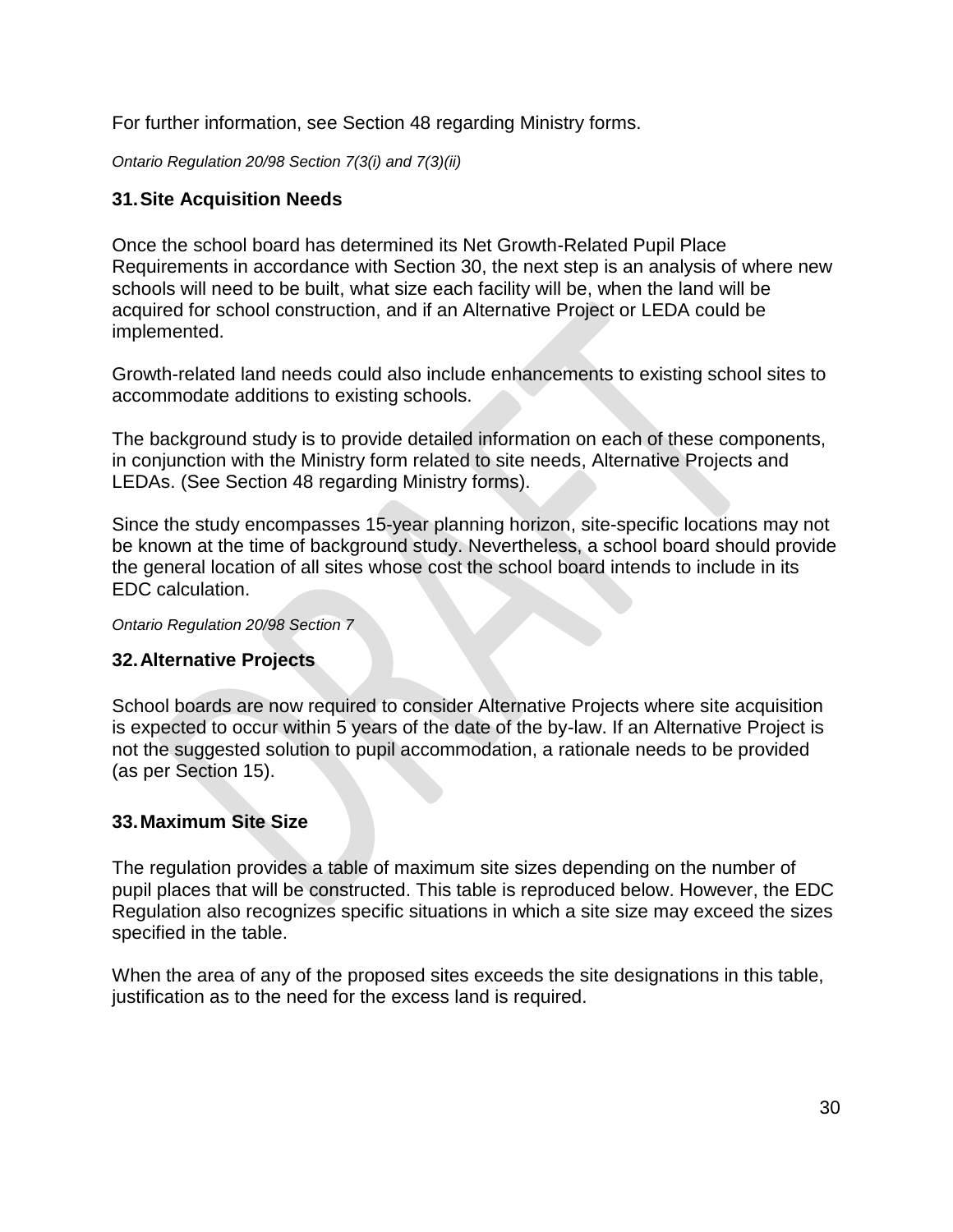#### Maximum Site Sizes

|                         | <b>Elementary Schools</b> |                         | <b>Secondary Schools</b> |
|-------------------------|---------------------------|-------------------------|--------------------------|
| <b>Number of Pupils</b> | Maximum<br>Area (acres)   | <b>Number of Pupils</b> | Maximum<br>Area (acres)  |
|                         |                           |                         |                          |
| 1 to 400                | 4                         |                         |                          |
| 401 to 500              | 5                         | 1 to 1000               | 12                       |
|                         |                           | 1001 to 1100            | 13                       |
| 501 to 600              | 6                         | 1101 to 1200            | 14                       |
| 601 to 700              | 7                         |                         |                          |
|                         |                           | 1201 to 1300            | 15                       |
| 701 or more             | 8                         |                         | 16                       |
|                         |                           | 1301 to 1400            |                          |
|                         |                           | 1401 to 1500            | 17                       |
|                         |                           | 1501 or more            | 18                       |

Situations where a site size may be greater than the maximum size outlined above include:

- Additional land required to meet a legal requirement relating to the site (municipal requirements, Ministry of the Environment's "Reasonable Use Policy" requirements, bus loops, parking requirements, etc.).
- Additional land required to meet a legal agreement entered into prior to February 1, 1998 or land acquired prior to February 1, 1998.

*Ontario Regulation 20/98 Section 2(5)*

# <span id="page-31-0"></span>**34.Growth-Related Net Education Land Costs**

To determine Growth-Related Net Education Land Costs:

1. Determine the number of Elementary and/or Secondary School sites or Alternative Projects required to accommodate the estimated Net Growth-Related Pupils determined in Section 30 over the fifteen-year planning horizon being considered in the background study.

Note: This may include school sites or Alternative Projects considered under a previous by-law but not yet acquired.

*Ontario Regulation 20/98 Section 7(4)*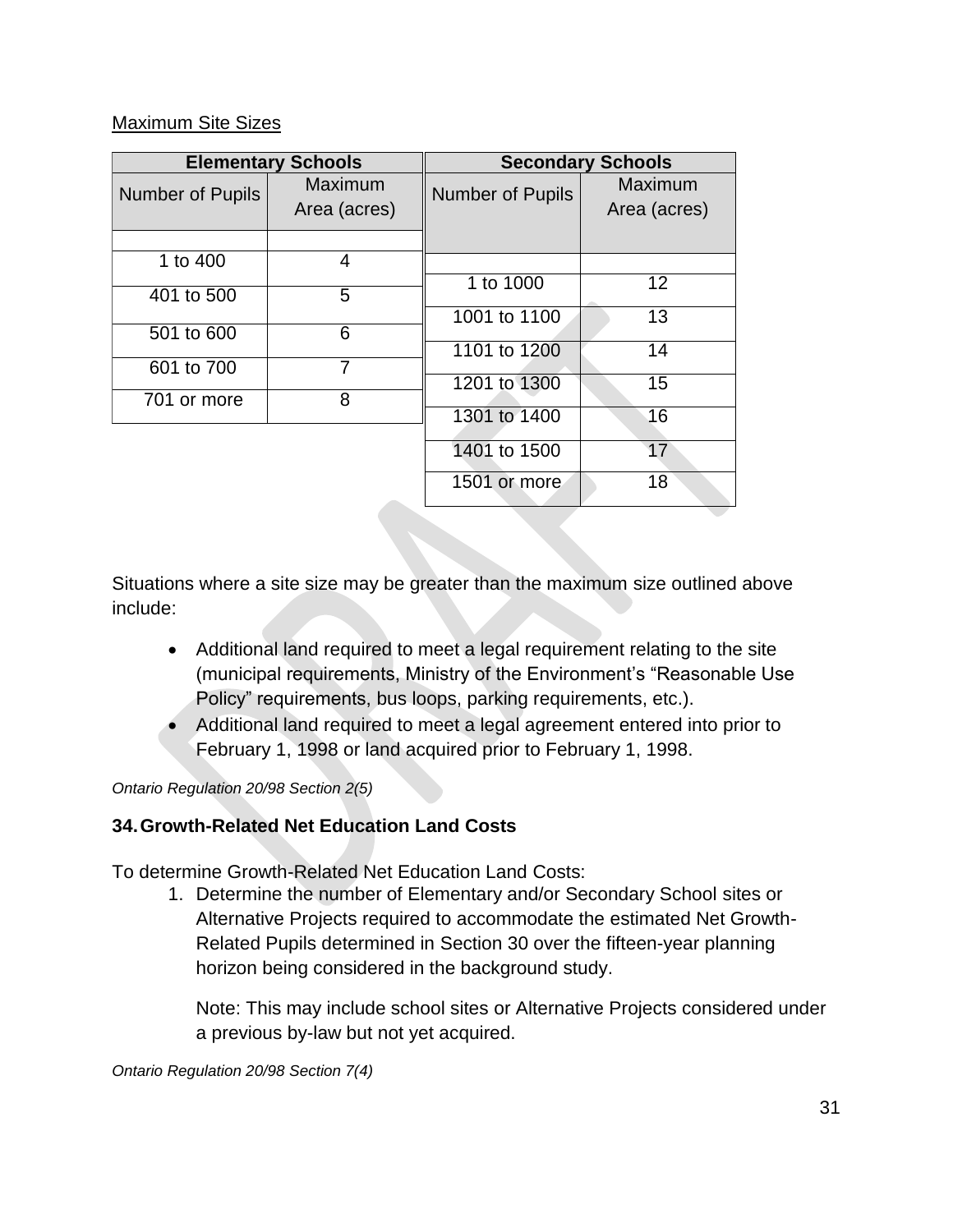2. Determine the total costs to acquire and service the land or implement an Alternative Project, adjusted by the percentage of each site that can be financed through the EDC (determined by the percentage of Net Growth-Related Pupil Places that will be accommodated in the new school (or addition) to be built on the site compared to "existing" students of the board).

3. Add to the total land and Alternative Project cost, the Total Outstanding Education Development Charge Financial Obligations (principal and interest) incurred by the school board under a previous by-law, if any, to determine the Net Education Land Cost.

Note: LEDAs should not be included in the calculation of the Total Outstanding Education Development Charge Financial Obligation.

Note: A negative balance in an existing Education Development Charges Reserve Fund, established for the area to which the proposed by-law will apply, is considered to be part of the Total Outstanding Education Development Charge Financial Obligations.

- a. To arrive at the Growth-Related Net Education Land Cost, subtract from the total Net Education Land, all contributions to site costs, which the school board has received or to which it is entitled, that defray, or will defray, the Net Education Land Cost.
	- Note: A school board is to report all contributions from the sale of any sites and not just the portion funded by EDCs. This applies to any site that was purchased after January 2019. Thus, the gain on any sale cannot be reported as Accumulated Surplus on the school board's financial statements.

A positive balance in an existing Education Development Charges Reserve Fund, established for the area to which the proposed by-law will apply, is considered to be an amount that defrays the Net Education Land Cost.

5. At the calculation stage, the costs to prepare and distribute the EDC background study may also be included as an eligible cost that can be recovered through a school board's EDC by-law. By adding the Growth-Related Net Education Land Costs and the EDC Background Study Costs the school board has determined the Total Growth-Related Net Education Land Costs.

Please Note: These instructions are in not intended to create a situation where a school board has "double-counted" education land costs and is in effect recovering monies in excess of those permitted by the *Education Act*. School boards are to ensure that a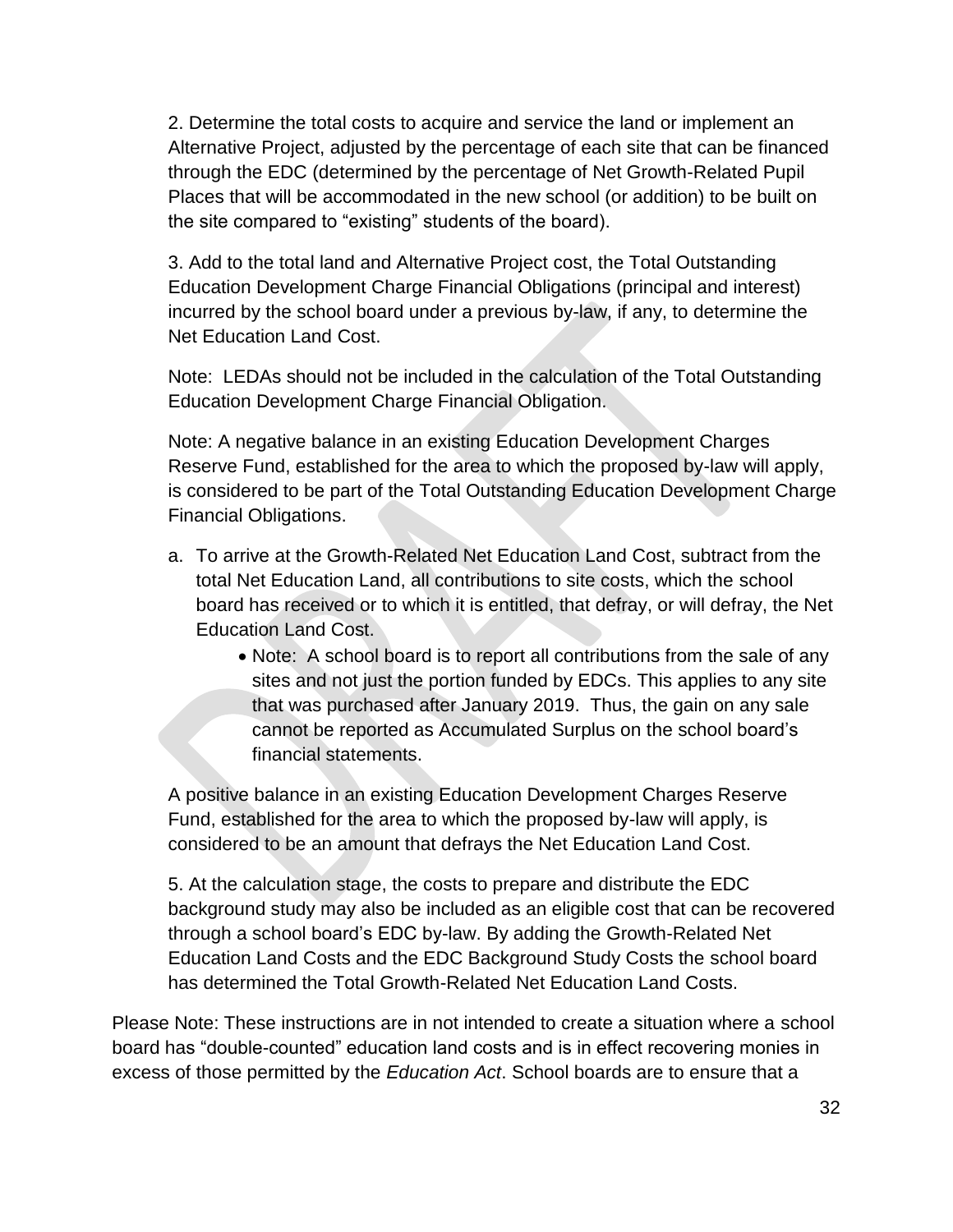common-sense approach to these calculations is undertaken to ensure that no ineligible amounts are factored into the determination of Total Growth-Related Net Education Land Costs. Special care is to be taken when incorporating Outstanding Education Development Charge Financial Obligations and reserve fund balances into the determination of Total Growth-Related Net Education Land Costs.

# <span id="page-33-0"></span>**35.EDC Eligible Costs/Net Education Land Costs**

In addition to the amount of money required to acquire sites or implement Alternative Projects, to accommodate new growth, there are certain other costs that a school board may include in the determination of Net Education Land Costs.

#### *Education Act Section 257.53*

Other costs may include:

- All interest and borrowing costs related to site acquisition
- Land escalation considerations used to establish future values of land
- Costs related to the preparation and distribution of EDC background studies
- Costs related to studies of land being considered for acquisition (environmental assessments, soil analysis, etc.)
- Costs to service land in preparation for construction (environmental remediation, municipal service lines, grading, etc.)

School boards are advised to use discretion when attributing items as education land costs and are only to include such costs when they are directly attributed to acquiring and servicing the land indicated in the EDC background study.

Please see the section of this document dealing with Ministry forms for further information.

### <span id="page-33-1"></span>**36.Inflation and Interest Rates**

Background studies are to include information regarding the assumed interest rates that are used in cash-flow assumptions. Interest rates are applicable to both interest earned by the school board on the balance of the EDC reserve fund and interest payable on financing used to pay for land purchases.

School boards are entitled to include in the determination of Net Education Land Costs the increased costs of acquiring land in the future. Generally termed "land escalation factors", these accelerators factor in the effects of inflation on the cost of school sites to be purchased in the future.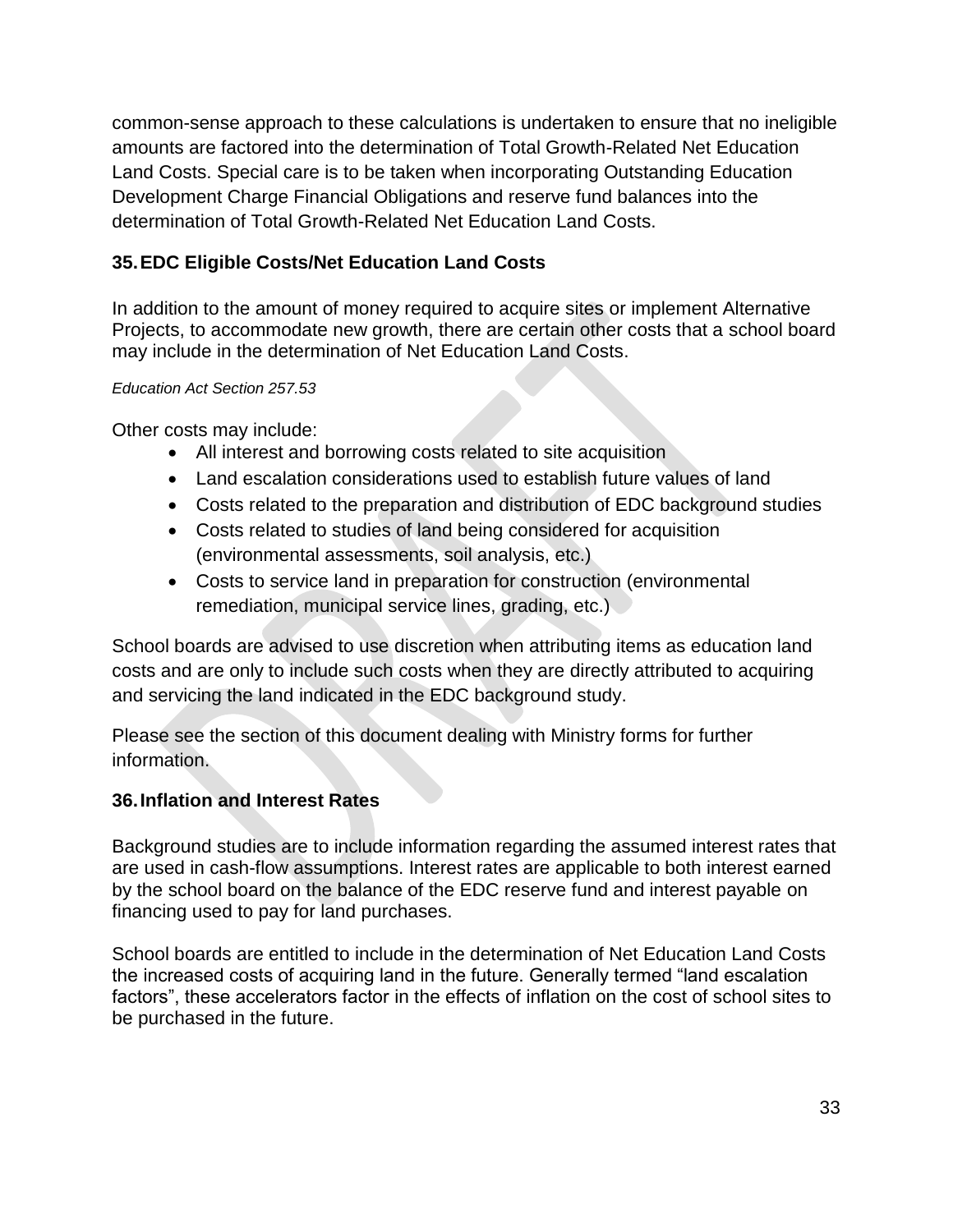Typically, school boards only apply escalation factors to site purchases in the first five years of the fifteen-year planning horizon. This ensures that short-term site cost increases will be considered and allows the school board to review the future cost of sites to be purchased beyond the first five years in a subsequent background study.

## <span id="page-34-0"></span>**37.Revenue Sources**

In some cases, school boards will need to purchase sites or construct Alternative Projects prior to collecting sufficient EDC revenue to pay for them. School boards are required to arrange their own financing in order to pay for sites, if required. School boards may arrange for short or long-term financing with financial institutions or may finance site acquisition by issuing debentures. These decisions are entirely up to the school board.

#### *Education Act Section 241*

Additionally, school boards may borrow from other reserves subject to the provisions of the *Education Act*.

## <span id="page-34-1"></span>**38.Reserve Funds**

The EDC legislation outlines the requirements regarding the establishment of an Education Development Charge Reserve Fund by a school board for the area to which an EDC by-law applies.

School boards establish EDC Reserve Funds with the initial passage of a by-law. Separate reserve funds are required for each area to which a by-law applies within a school board's jurisdiction. All EDC revenue forwarded from a municipality to a school board is to be placed in the appropriate EDC Reserve Fund. These reserve funds continue to exist as the school board passes subsequent by-laws in the same area.

#### *Ontario Regulation 20/98 Section 16*

Monies deposited into a reserve fund for one area of the school board's jurisdiction cannot be used to purchase sites in another area.

### *Ontario Regulation 20/98 Section 16*

The *Education Act* and the EDC Regulation prescribes the only authorized expenditures from the EDC Reserve Fund:

- For growth-related net education land costs in the area in which the EDC bylaw applies (See Section 35);
- For the production, distribution, and revision of the pamphlet required (See Section 44);
- To pay for bank charges related to maintaining the reserve fund;
- To reimburse building permit holders if a permit is revoked (including interest);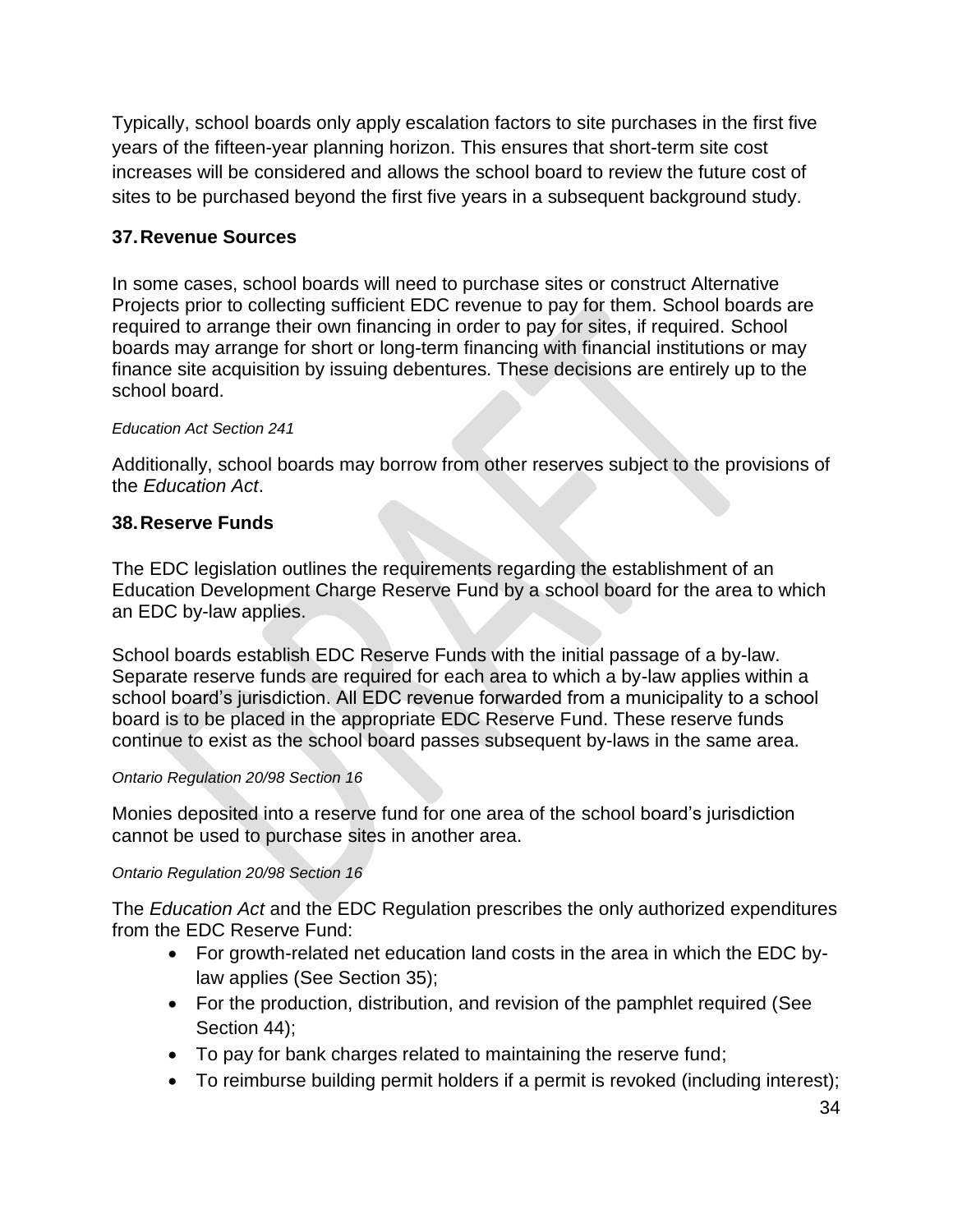• For refunds.

*Ontario Regulation 20/98 Section 16 Education Act Section 225.69, 357.78, and 257.90*

In addition, school boards may borrow or invest monies from their EDC reserve fund to help cash flow other school board operations. However, interest is payable on all monies borrowed at the prescribed rate as defined in the EDC Regulation.

*Education Act Section 241 and 257.99*

#### <span id="page-35-0"></span>**39.Determination of Education Development Charge**

The EDC Regulation prescribes that the study include the steps used in the calculation of the residential and, if employed, the non-residential charge as outlined below. A nonresidential charge is optional, and at the discretion of the school board (See Section 40). The ministry has standard forms that school boards are to complete for all calculations required as part of the background study. Please see the section in this document dealing with ministry forms.

#### *Ontario Regulation 20/98 Section 7(9) and 7(10)*

The EDC regulation allows school boards to determine the type of EDC the school board will impose on new residential development. School boards are entitled to choose between a Uniform Residential EDC (where the quantum of the EDC is exactly the same regardless of the type of development) or a Differentiated Residential EDC (where there is a different EDC rate applied to different dwelling unit types). The following subsections outline the steps in calculating both types of EDCs as well as the determination of the non-residential EDC, if any.

#### *Ontario Regulation 20/98 Section 7(9) and Section 7(9.1)*

If a school board has chosen to implement a Localized Education Development Agreement the geographical area that the LEDA will service should be excluded from the EDC rate calculation.

#### <span id="page-35-1"></span>**40.Appointment of Education Land Costs Across Development**

At the discretion of the school board, an EDC may be imposed on non-residential development as well as residential development. No more than 40% of the Growth-Related Net Education Land Costs may be attributed to non-residential development. Prior to proceeding with the determination of the residential EDC, school boards are to apportion the Growth-Related Net Education Land Costs across development: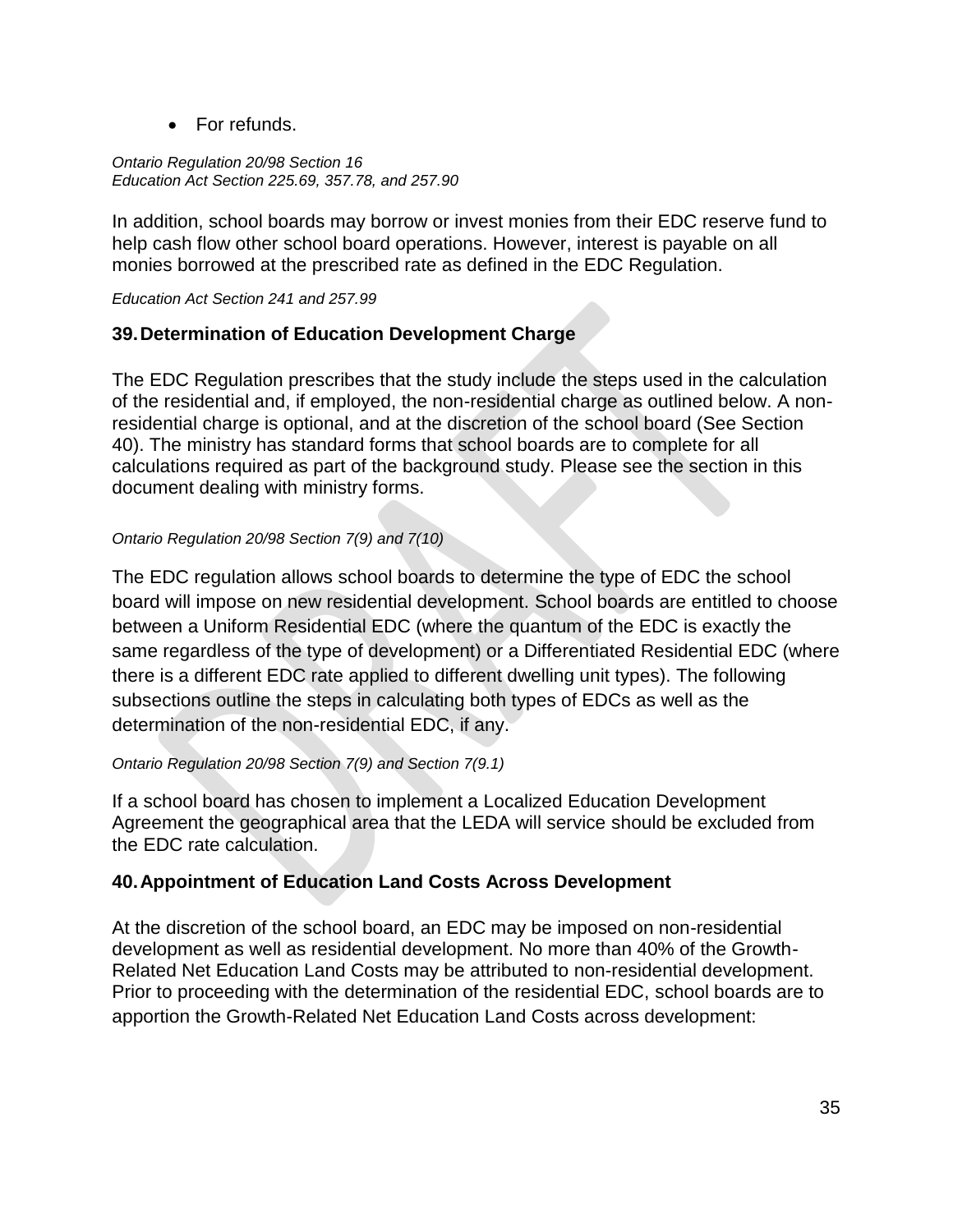1. Multiply the Growth-Related Net Education Land Costs by the percentage that will be attributed to non-residential development (no more than 40%) to determine Non-Residential Growth-Related Net Education Land Costs.

2. The balance remaining of the Growth-Related Net Education Land Costs after determining the non-residential component is termed the Residential Growth-Related Net Education Land Costs.

*Ontario Regulation 20/98 Section7(8)*

### <span id="page-36-0"></span>**41.Uniform Residential EDC**

This section outlines the calculation steps in determining the Uniform Residential EDC. This type of residential charge results in a consistent EDC across the by-law area. Please review this section in conjunction with the ministry forms.

To determine the Uniform Residential EDC:

• Divide the Residential Growth-Related Net Education Land Costs (Section 34) by the Number of Net New Dwelling Units (Section 23) estimated to be built over the fifteen-year period to arrive at the Uniform Residential Education Development Charge per Dwelling Unit.

It is important to note that the annual EDC rate increase for residential units is restricted (See Section 4).

*Ontario Regulation 20/98 Section 7(9)*

### <span id="page-36-1"></span>**42.Differentiated Residential EDC**

A differentiated residential EDC rate results in different charges based on dwelling unit types defined by the school board and is apportioned on the basis of the distribution of pupils arising from different types of dwelling units.

School boards may define dwelling unit types based on the nature of development and criteria that is relevant to the school board (e.g. low, medium, and high density; condominiums/apartments, townhouses, detached houses; etc.). School boards are encouraged, where possible, to rely on the categories of development used by the municipalities impacted by the EDC by-law.

Please review this section in conjunction with the ministry forms.

To determine the Differentiated Residential EDC:

1. Determine the distribution of total Growth-Related Pupils (Section 28) arising from Net New Dwelling Units (this is a blending of total new elementary and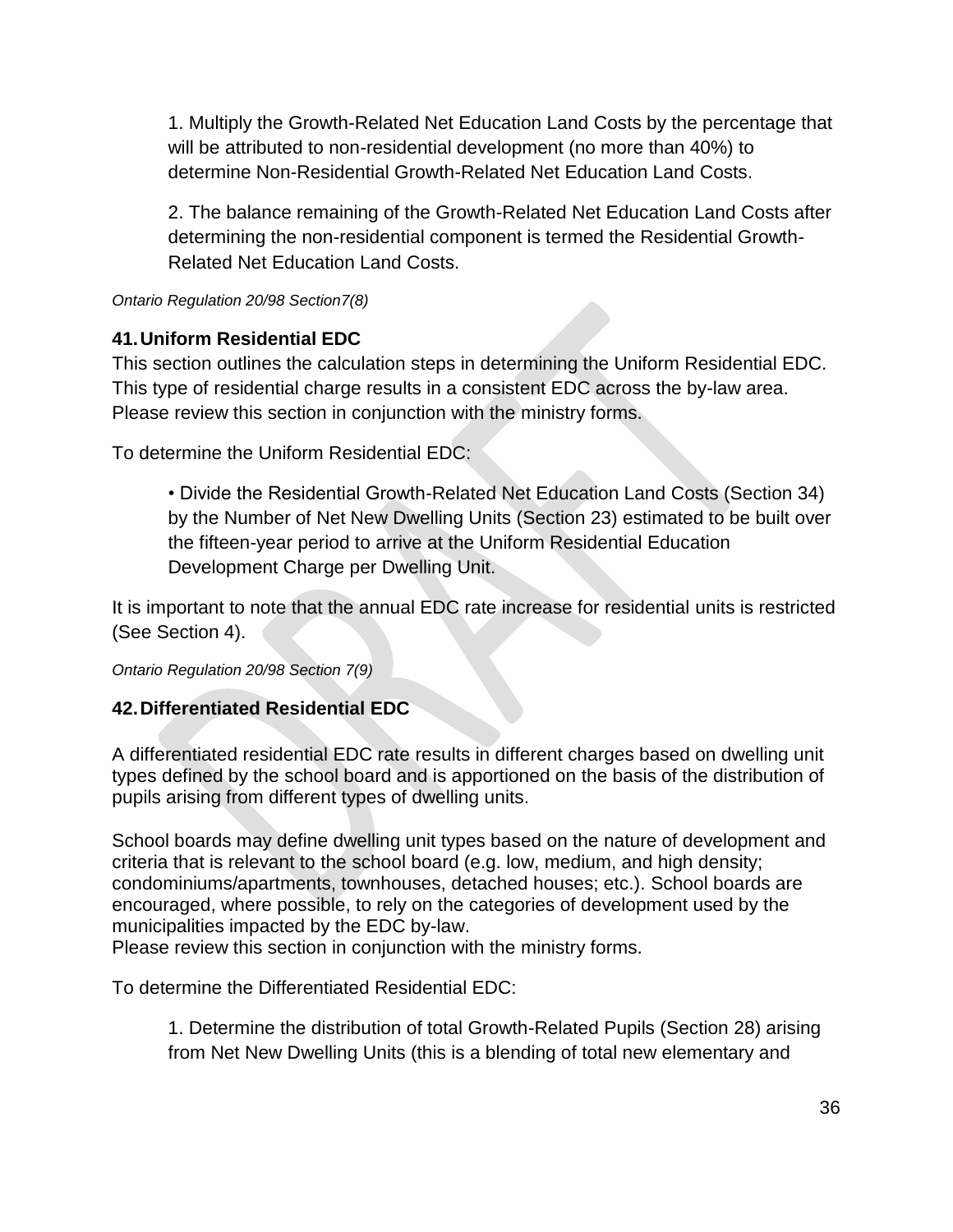secondary needs) amongst the various dwelling unit types defined by the school board. This is known as the Distribution Factor.

2. Multiply each Distribution Factor by the Residential Growth-Related Net Education Land Costs (Section 34) to determine the Apportionment of Residential Net Education Land Costs By Development Type.

3. Divide each amount representing the Apportionment of Residential Net Education Land Cost By Development Type by the number of Net New Dwelling Units (Section 23) for the particular development type to arrive at the Differentiated Residential EDC Per Unit By Development Type.

*Ontario Regulation 20/98 Section 7(9.1)*

## <span id="page-37-0"></span>**43.Non-Residential EDC**

If charges are to be imposed on non-residential development, a school board shall calculate the amount of an EDC on non-residential development projected over the fifteen-year period, expressed as an amount per square foot of gross floor area or as a percentage of the declared value (See Section 41).

If the school board chooses to express the charge as an Amount Per Square Foot of Board-Determined Gross Floor Area, the following is the method used to calculate this amount:

• Divide the Non-Residential Growth-Related Education Land Cost (Section 34) by the Estimated Total Board-Determined Gross Floor Area (Section 26) of all non-residential development for which building permits will be issued during the 15-year period, other than non-residential development(s) that are exempt from EDCs under the Act or Regulation.

If the school board chooses to express the charge as a Percentage of the Declared Value, the following is the method used to calculate this amount:

1. Divide the Non-Residential Growth-Related Education Land Cost (Section 34) by the Estimated Declared Value (Section 24) of all building permits to be issued during the 15-year period, other than building permits in respect of nonresidential development that is exempt from education development charges under the Act or Regulation.

2. Multiply the quotient obtained by 100.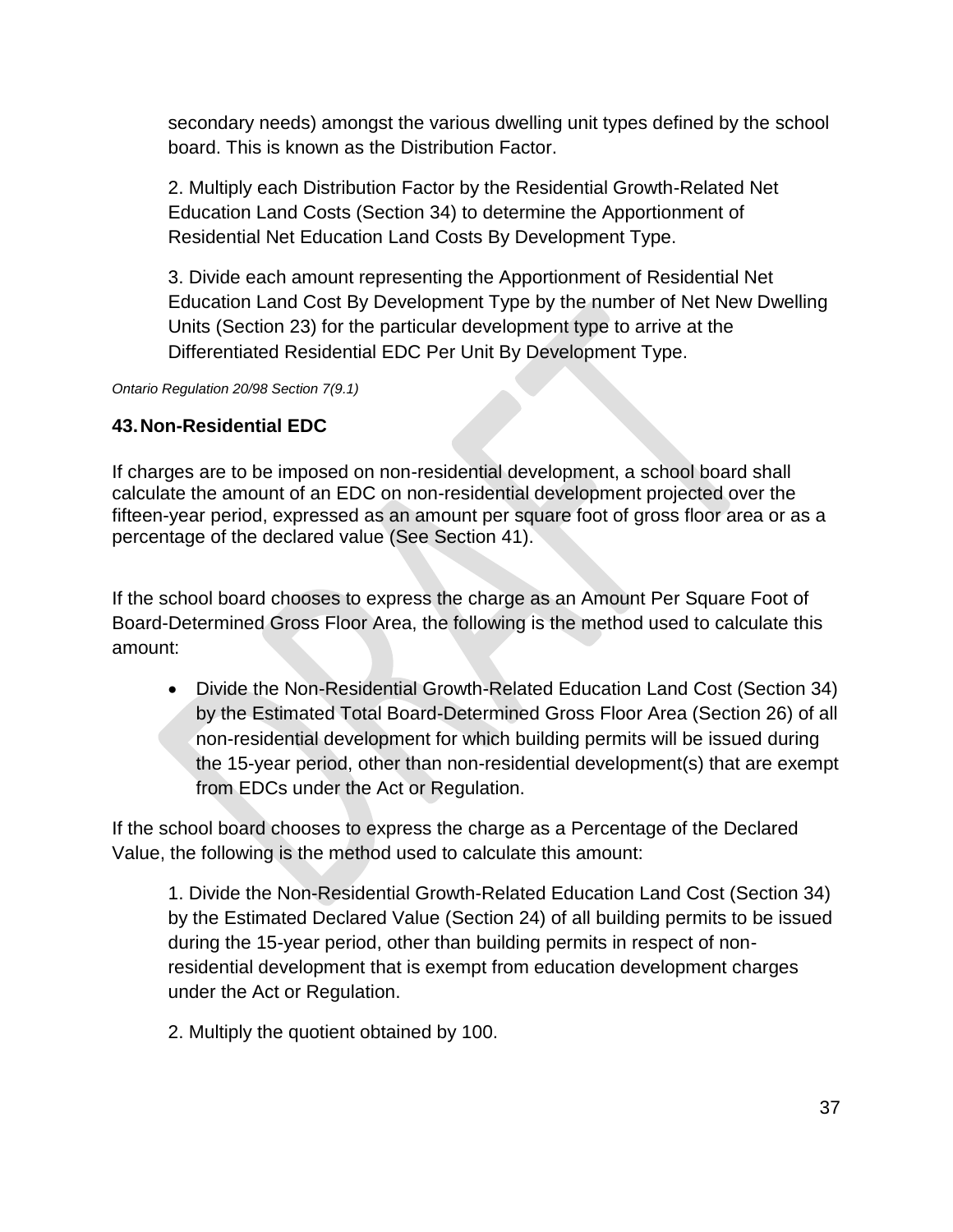It is important to note that the annual EDC rate increase for non-residential units is restricted (See Section 4).

*Ontario Regulation 20/98 Section 7(10) and Section 8*

# <span id="page-38-0"></span>**Policy Statements Required by the School Board**

#### <span id="page-38-1"></span>**44.Policy Statement Required by the School Board**

The school board is required to present in the background study, copies of boardapproved policy statements dealing with alternative accommodation and savings from operating budgets.

For all subsequent by-laws, school boards are required to review EDC policies in a public meeting of the school board (See Section 52). However, a policy review is not required for an initial by-law. For initial by-laws, school boards are required only to include copies of the policy statements in the background study.

*Education Act, Section 257.60(3)*

#### <span id="page-38-2"></span>**45.Alternative Accommodation**

The school board must include in the study a statement of its policies regarding alternative arrangements to provide pupil accommodation, which could reduce the proposed EDC or eliminate the need for such a charge.

#### *Ontario Regulation 20/98 Section 9(1)*

If a previous background study was prepared, the school board is to indicate how Alternative Accommodation policies were implemented (or not implemented) in the subsequent background study. School boards are also required to provide an overview of the end result of the previous policy. Documentation of the school board's efforts to provide such arrangements is to be kept on file by the school board and is to be made available, if requested, by interested parties.

*Ontario Regulation 20/98 Section 9(1)*

#### <span id="page-38-3"></span>**46.Operating Savings**

A statement from the school board indicating that it has also reviewed its operating budget for savings that could be applied to reduce the Growth-Related Net Education Land Costs is to be included in the study as one consideration in the school board's decision to impose EDCs. The amount of the savings, if any, is to be included in the calculation of the charge.

*Ontario Regulation 20/98 Section 9(1)(8)*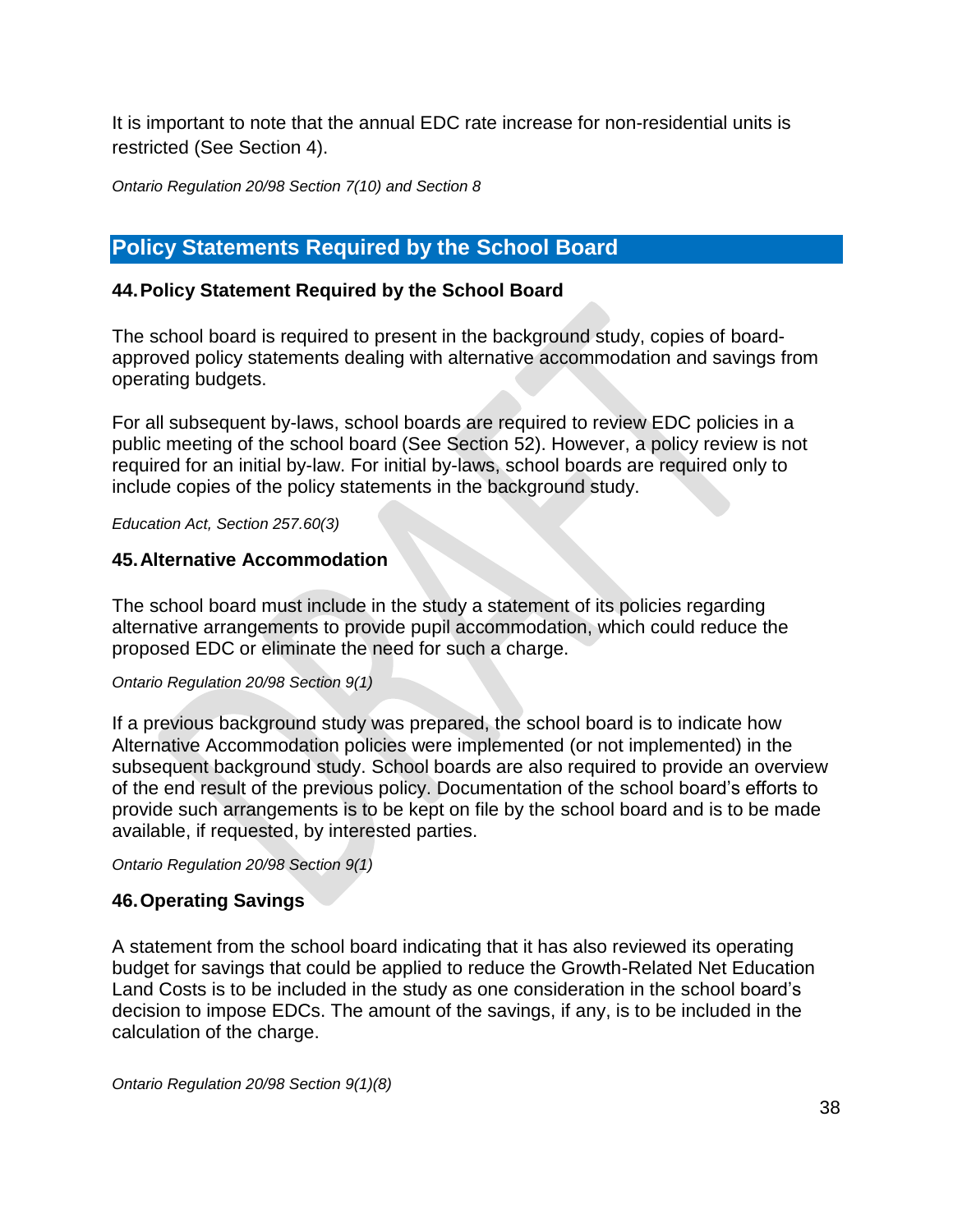## <span id="page-39-0"></span>**Ministry Submission**

#### <span id="page-39-1"></span>**47.Ministry Submission**

School boards are required to submit the following information for review 8 weeks prior to the adoption date of the EDC by-law:

- Background study; and
- Ministry forms.

This documentation allows ministry staff to analyze the EDC submission in a consistent manner for all school boards.

#### <span id="page-39-2"></span>**48.Ministry Forms**

The ministry has prepared standardized forms that are to be included with all EDC submissions. These forms are to be completed in their entirety by school boards. The ministry will not accept any forms in any other format.

If school boards are able to provide the information earlier than  $8$  weeks, they are encouraged to do so.

The forms are available at [https://efis.fma.csc.gov.on.ca/faab/CapitalPrograms.htm.](https://efis.fma.csc.gov.on.ca/faab/CapitalPrograms.htm) These forms are considered an integral component of this guidelines package. Readers are encouraged to download and print these forms and review them in conjunction with the sections above.

There are eight forms for completion:

| Form A1 and            | Eligibility to Impose an EDC: Capacity Trigger and            |
|------------------------|---------------------------------------------------------------|
| Form A <sub>2</sub>    | Eligibility to Impose an EDC: EDC Financial Obligations       |
| Form B                 | <b>Net New Dwelling Units</b>                                 |
| Form C                 | Net New Dwelling Units - By-Law Summary                       |
| Form D                 | Non-Residential Development                                   |
| Form E                 | <b>Growth-Related Pupils</b>                                  |
| Form F                 | Growth-Related Pupil Place Requirements                       |
| Form G                 | <b>Growth-Related Net Education Land Costs</b>                |
| Form H <sub>1</sub> or | EDC Calculation - Uniform Residential and Non-Residential or  |
| Form H <sub>2</sub>    | EDC Calculation - Differentiated Residential and Uniform Non- |
|                        | Residential                                                   |

EDC-related terms used in these forms are defined in this guideline document. EDCrelated terms used in these forms are defined in this guideline document.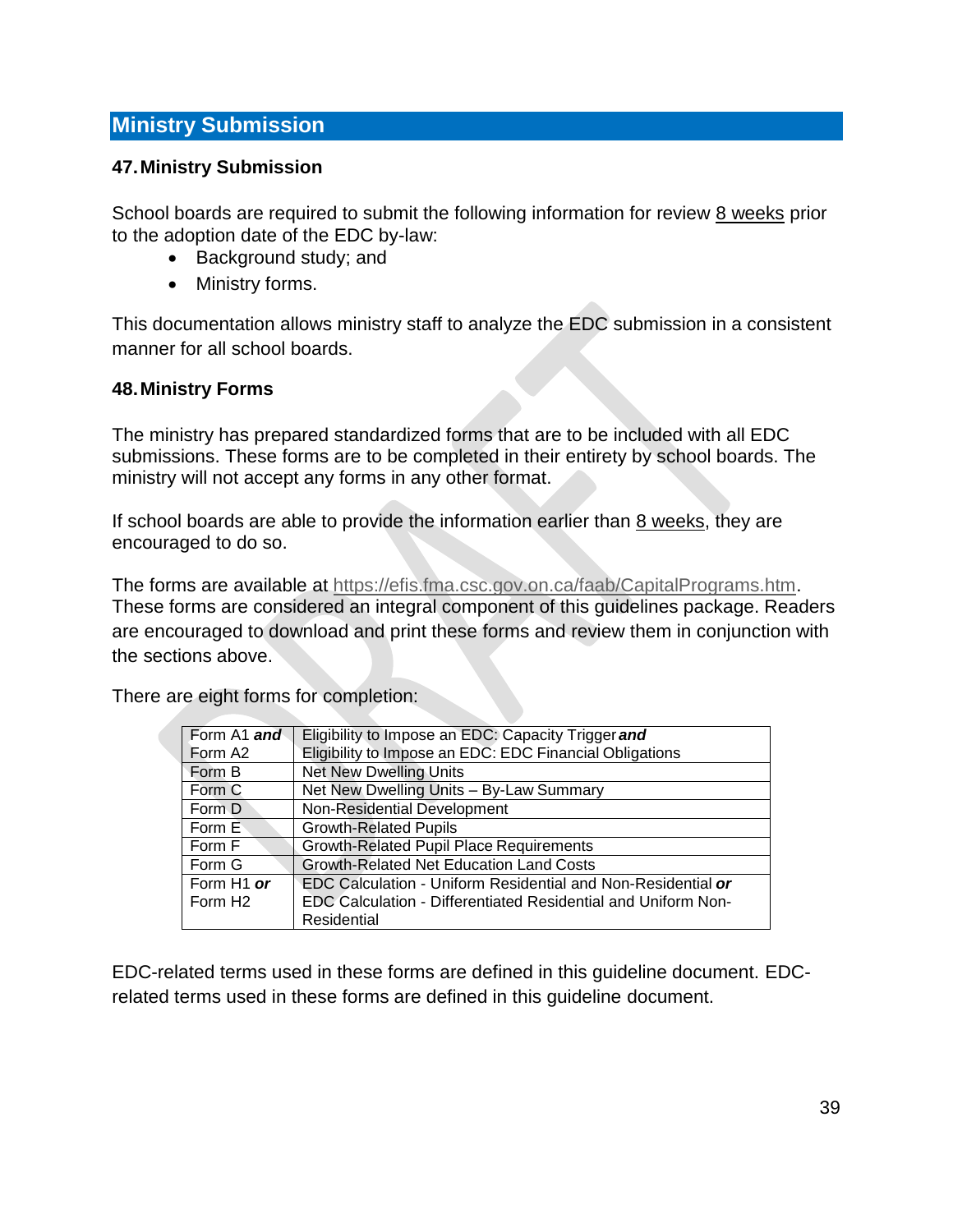# <span id="page-40-0"></span>**Education Development Charge By-Law**

#### <span id="page-40-1"></span>**49.Education Development Charge By-Law**

The passage of an Education Development Charge by-law by a school board authorizes the imposition and collection of EDCs. Each EDC by-law has a maximum term of 5 years. An EDC by-law can come into force on the fifth day after the date the school board passed the by-law. A school board may choose to specify an effective date beyond the fifth day after the by-law passage. *Education Act Section 257.56*

EDC by-laws must be passed within one year of completion of the EDC background study. For clarification, the background study is considered complete once it has been received in a public session of the school board (and has been released to the public). If for some reason the school board has not received the background study in a public session, the one-year period is considered to begin the date of the last public meeting on EDCs prior to receiving Minister's approval (See Section 50).

*Education Act Section 257.62*

#### <span id="page-40-2"></span>**50.Minister's Approval Required**

Before proceeding with the passage of an EDC by-law, the school board must be in receipt of a letter from the Minister of Education, or designate, acknowledging receipt of the background study and approving the enrolment projections, the number of sites, Alternative Projects, Localized Development Agreements and the exclusion of any capacity if applicable.

Ontario Regulation 20/98 Section 10

### <span id="page-40-3"></span>**51.Alternative Projects or Localized Development Agreements**

School boards are encouraged to engage developers in the conversation of possible Alternative Projects or Localized Education Development Agreements well in advance of preparing the background study. This will enable the school board and owners to develop and fully develop Alternative Projects or LEDAs.

#### <span id="page-40-4"></span>**52.Public Meeting(s)**

Before passing an EDC by-law, the *Education Act* requires school boards to hold at least one public meeting so that input from the community can be provided and considered, and other interested parties with respect to the proposed charge, can be voiced.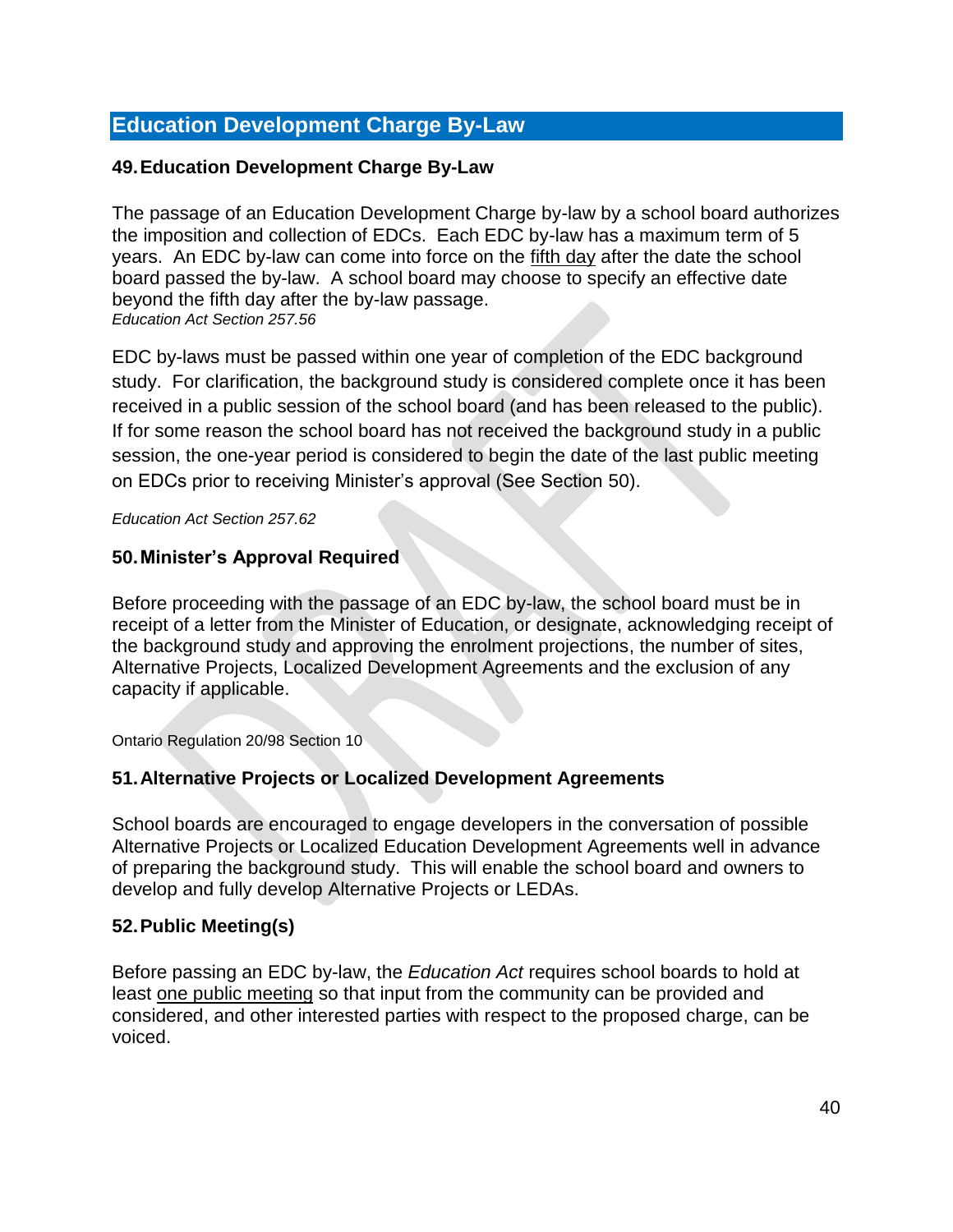However, as a best practice school boards are encouraged to hold at least two meetings. This will ensure the public have a final chance to present any Alternative Projects or LEDAs at the first meeting, and school boards will have sufficient time to review submitted proposals. School boards could also take out an ad in the local newspaper to inform owners they will receive Alternative Projects or LEDAs during a certain time period.

The public meetings are also an opportunity for the school board to address issues raised by the community. Land owners should also be invited to attend the public meeting or be given the option to submit an Alternative Project independently either in person or through email. *Education Act Section 257.63*

<span id="page-41-0"></span>**53.Timing of Notice of Public Meeting(s)**

The school board is required to provide at least 20 days notice prior to the meeting date and ensure that the EDC background study and proposed by-law are made available to the public at least 2 weeks prior to the first meeting.

However, as a best practice the ministry recommends that school boards release background studies to the public at least 60 days prior to the first public meeting to provide enough time for the public to review.

For clarification, the policy statement review required by the school board may be addressed by the school board during this public meeting.

#### *Ontario Regulation 20/98 Section 11*

As a best practice school boards are encouraged to provide an alternative date in which the by-law will be adopted.

### <span id="page-41-1"></span>**54.Notices**

The EDC Regulation requires school boards to prepare detailed notices regarding:

- Public meetings:
	- The notice of the public meeting should include:
	- o Location of the meeting;
	- o Time and date of the meeting and;
	- o Opportunities for owners to submit Alternative Projects or LEDAs.
- Notice of the passage of the EDC by-law;
- Notice of proposed amendment to an EDC by-law; and
- Notice of passage of an amending by-law

Please refer to the Regulation for further information on what is to be included in each type of notice.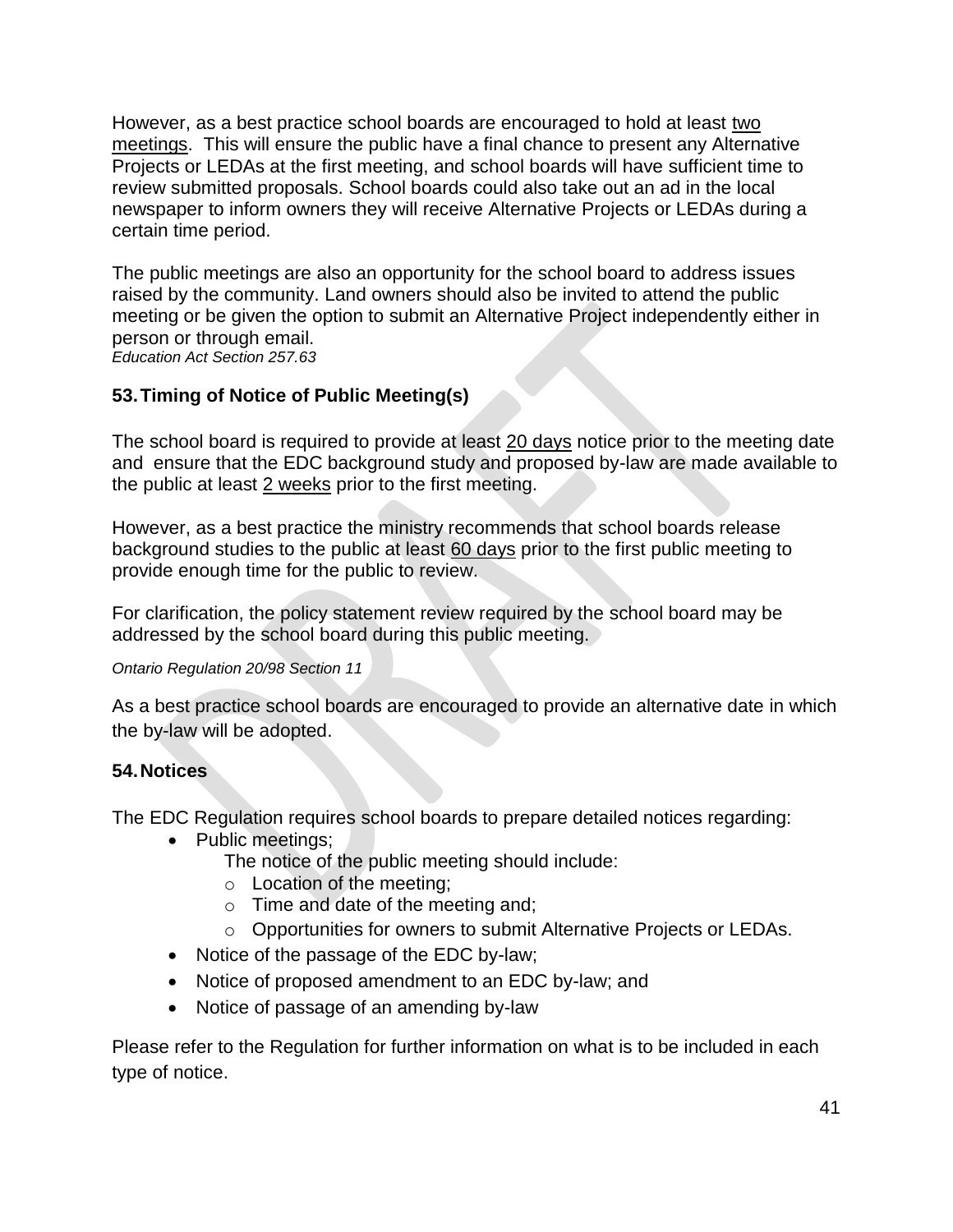These notices are provided to various individuals depending on which section of the Regulation applies. The list of potential recipients of notices include:

- Every owner of land in the area in which the by-law will apply;
- Any person or organization that has provided the school board with a written request for information on the by-law and has provided a return address;
- The Minister of Education;
- The clerk of every municipality having jurisdiction in the area in which the bylaw will apply; and
- The secretary of every school board having jurisdiction in the area in which the by-law will apply

For notices provided to every owner of land, this determination is made with reference to the last revised assessment roll, subject to any written notice of a change in ownership.

Notices provided to owners of land may be provided by email or by publishing notice in a newspaper having general circulation in the area to which the by-law will apply.

#### *Ontario Regulation 20/98 Sections 11, 12, 14*

Notices provided to other parties are to be done by either a posting to the school board's website or by publication in a newspaper. The requirements vary depending on the type of notice, and the group involved. Please refer to the text of the Regulation for further instructions.

### <span id="page-42-0"></span>**55.Pamphlet**

Once an EDC by-law has come into force, the school board is to prepare and distribute a pamphlet within 60 days outlining:

- The general purpose for which EDC by-laws are imposed; and
- The rules for determining if an EDC is payable in a particular case, and for determining the amount of the charge.

If the EDC by-law is appealed before the Ontario Municipal Board, the pamphlet is to be prepared and distributed within sixty days after the appeal decision or after the by-law is amended.

School boards are encouraged to provide copies of all published documents to municipalities administering the charge and to local developers.

Pamphlets are to be provided without charge.

*Ontario Regulation 20/98 Section 21*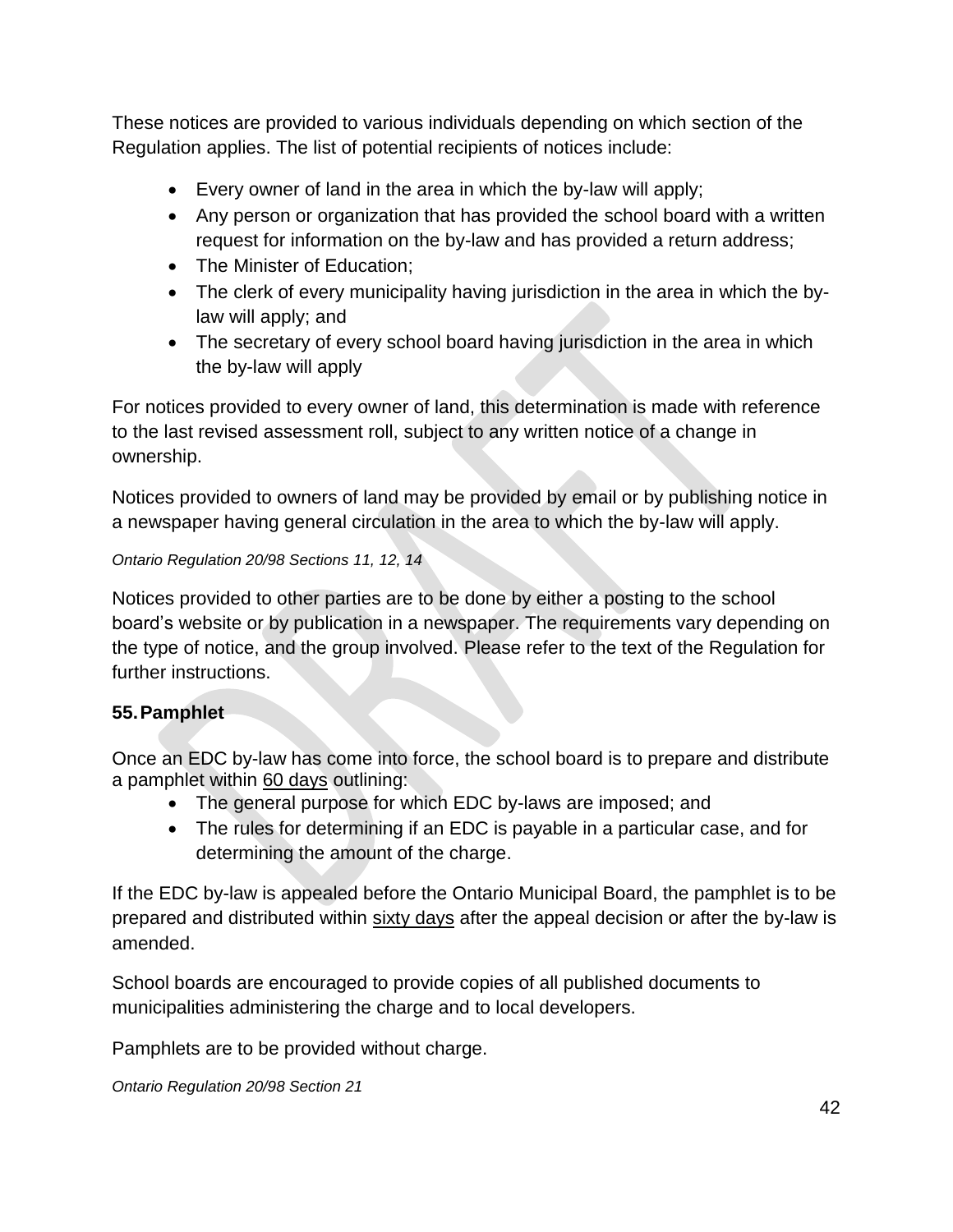### <span id="page-43-0"></span>**56.Statement of Treasurer**

The Treasurer of the school board is to provide an annual financial statement to the school board on a date specified by the school board, regarding the EDC Reserve Fund. A copy of the report is to be forwarded to the Minister of Education no later than 60 days from the date of the report. The statement is to include the opening and closing balances of the fund and the transactions that have taken place. In practice, this financial statement is provided to the Financial Analysis and Accountability Branch of the Ministry with the annual school board Financial Statement package.

*Education Act Section 257.98*

### <span id="page-43-1"></span>**57.By-Law Expiration**

School boards may specify any date for the expiration of an EDC by-law, with two exceptions:

- The maximum by-law term is five years; and
- A by-law of one school board automatically expires on the same date as an existing by-law of a coterminous school board if they are in force in any part of the same area.

*Ontario Regulation 20/98 Section 17*

#### <span id="page-43-2"></span>**58.Non-Statutory Exemptions**

In addition to statutory exemptions, a school board may designate types of development that will be exempt from the EDC. For instance, a school board may decide to exclude senior citizens' complexes, subsidized housing, institutional, or recreational development. Non-statutory exemptions may also apply to non-residential development. These decisions are entirely at the discretion of the school board.

It should be noted that EDC revenues lost due to non-statutory exemptions cannot be recovered through revenues collected on non-exempt development. Including nonstatutory exemptions in an EDC by-law may result in revenues shortfalls.

# <span id="page-43-3"></span>**Role of Municipality**

#### <span id="page-43-4"></span>**59.Role of Municipality**

The role of the municipality is outlined in the EDC Regulation. It is the responsibility of municipalities to: collect EDCs on behalf of the school board, transfer EDC revenue to the school board, and to provide monthly reports to the school board regarding amounts collected and refunded.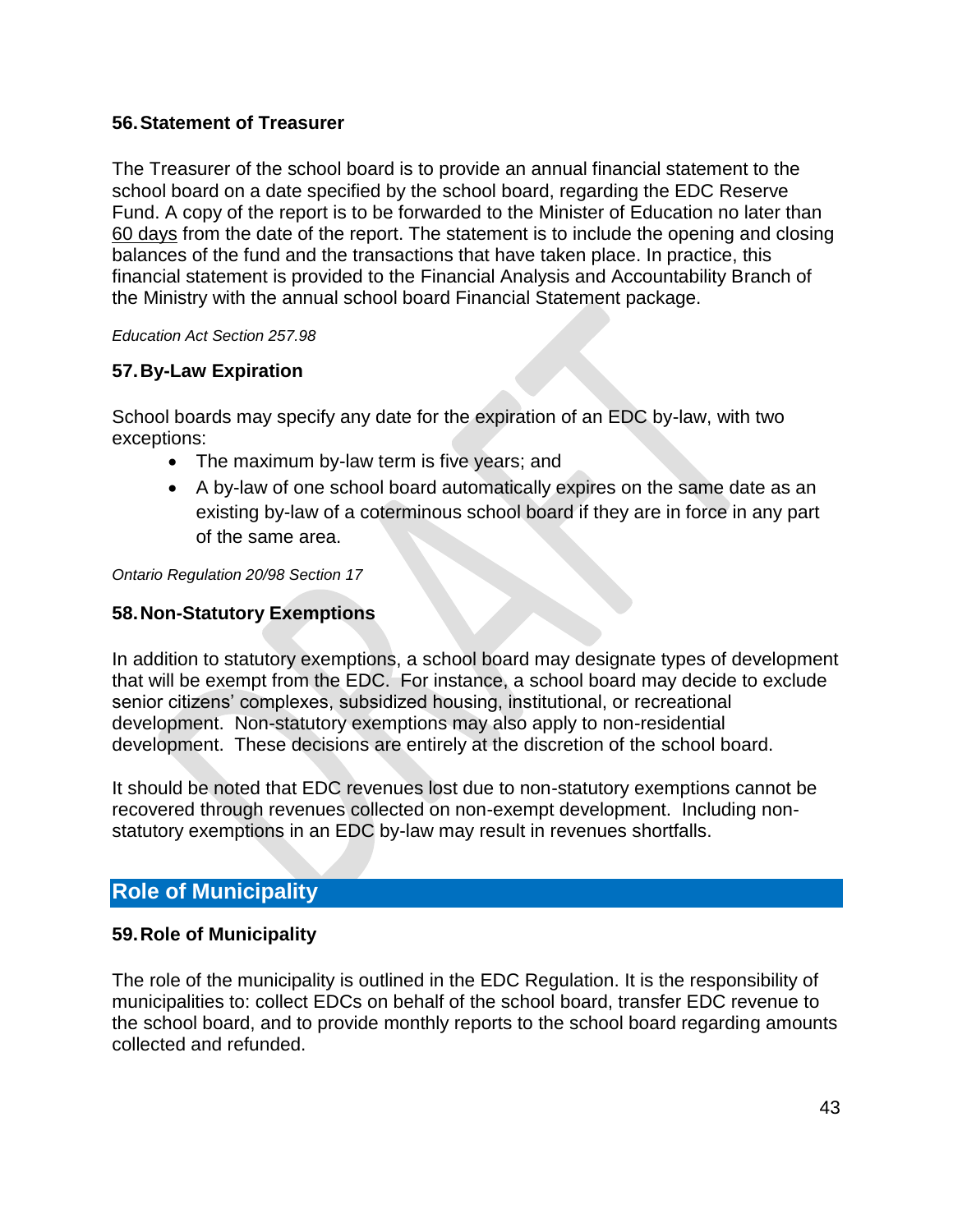Municipalities are not entitled to charge a school board for collection of an EDC. Remuneration to the municipality is considered to be provided in the form of interest the municipality earns on the monthly balance of the collected EDCs.

In unorganized areas of Ontario, there is no municipal structure. In these cases, please refer to Section 257.92 of the *Education Act* for information on the collection process.

*Education Act Section 257.80 and Section 257.81*

#### <span id="page-44-0"></span>**60.Credits for Land-Use Conversion**

School board by-laws may include provisions for credits for land use conversion. Typically, this situation would arise if an EDC is paid for one type of development (i.e. residential) and shortly thereafter (the period of time defined in the school board's EDC by-law), the land is rezoned, and a new building permit issued for redevelopment (i.e. non-residential). EDC by-laws may include provisions for providing credits in this situation, to take into account the EDC amount paid on the original development (generally by offsetting the EDC amount payable on the redevelopment).

# <span id="page-44-1"></span>**Reporting**

#### <span id="page-44-2"></span>**61.Monthly Reporting by Municipality**

The *Education Act* requires municipalities collecting EDCs on behalf of a school board to prepare a monthly report regarding EDC-related activity.

#### *Education Act Section 257.97*

These reports are to include the following details:

- The total EDCs collected for residential development; and
- The number of building permits issued for each type of residential development;
- The location of lands to which the residential building permits were issued; and
- The number of building permits issued for residential development for which no EDC was collected.

And, if the school board has a non-residential EDC:

- The total EDCs collected for non-residential development;
- The total board-determined gross floor area of the non-residential; and development used to generate the non-residential EDCs collected OR the total declared value of the non-residential development used to generate the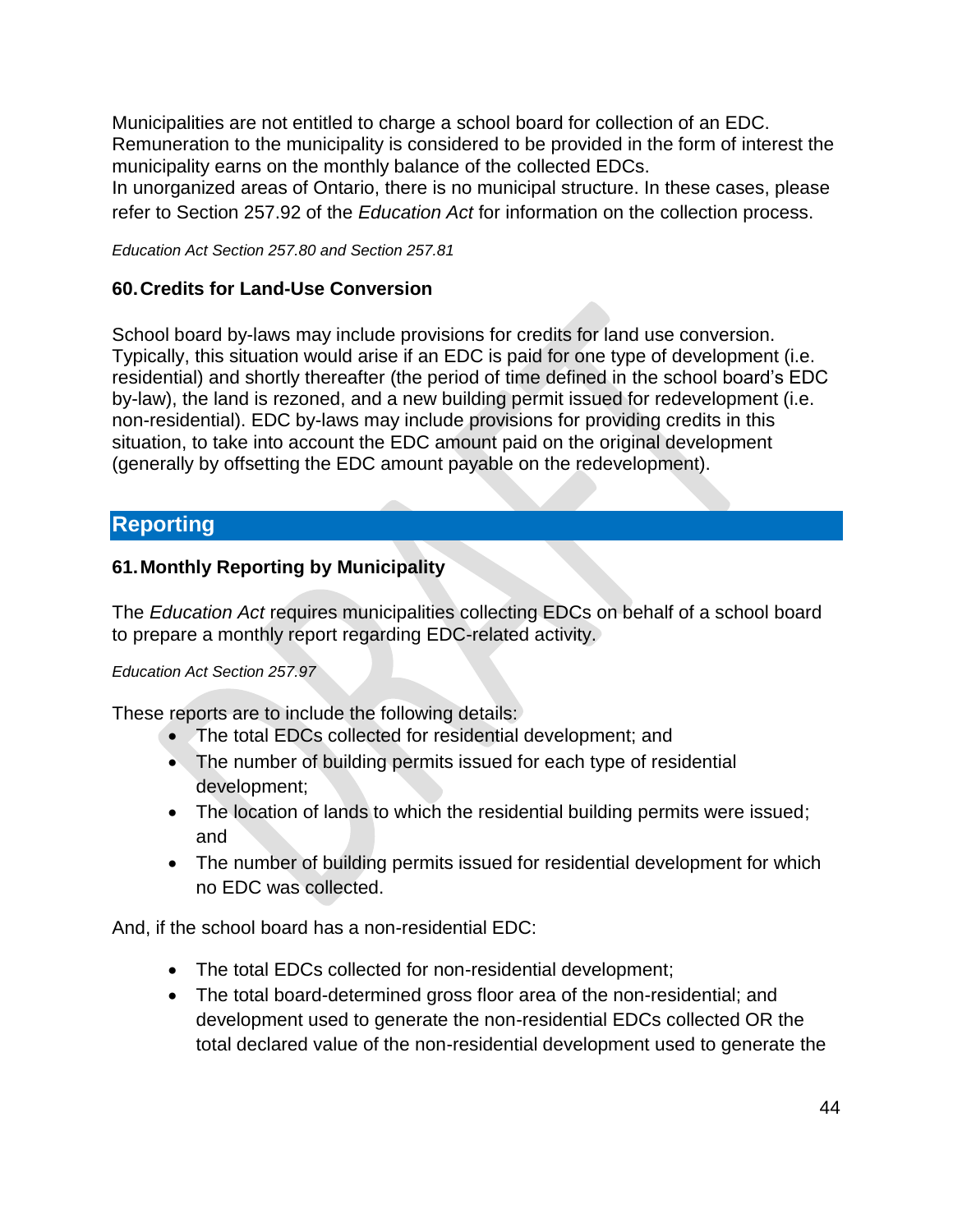non-residential EDCs collected (depending on the method the school board used to determine the non-residential EDC in the by-law).

Information regarding exemptions from industrial development (enlargement of 50 per cent or less), including:

- The total gross floor area of each existing building;
- The gross floor area of each enlargement; and
- If the EDC is based on declared value, the declared value of the development in question.

Information regarding exemptions from non-residential development (replacement buildings), including:

- The board-determined gross floor area of the part of the building being replaced;
- The board-determined gross floor area of the replacement component of the building;
- If the EDC is determined using the declared value, the declared value of the development in question; and
- The number of building permits issued for non-residential development for which no EDC was collected.

Each report begins the day after the previous report period ended (unless there was no previous report, in which case it begins the day the EDC by-law came into force) and ends on the twenty-fifth day of each month.

These reports are to be provided by the municipality to the school board by the fifth day of the following month.

*Ontario Regulation 20/98 Section 20*

# <span id="page-45-0"></span>**Complaints and Appeals**

# <span id="page-45-1"></span>**62.Complaints Regarding EDCs**

The process to handle complaints by either a school board or a landowner subjected to an EDC is handled by the municipality. A complaint is not an appeal of an EDC by-law – it is an objection to the application of the by-law in a particular case.

*Education Act Section 257.85*

### <span id="page-45-2"></span>**63.Complaint Process**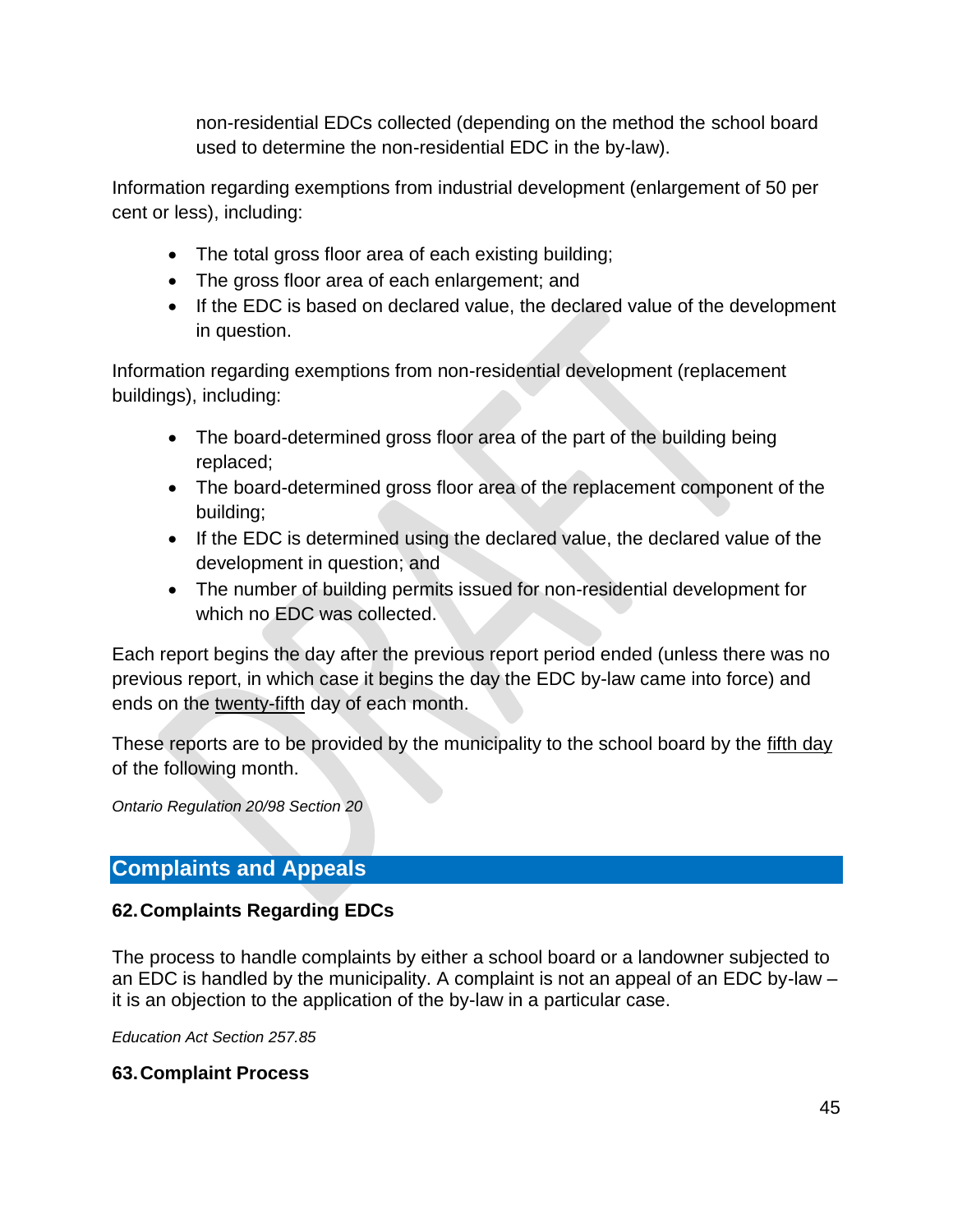Any person subject to an EDC or a school board has the option of complaining to the council of a municipality if they believe that:

- The amount of the EDC was incorrectly determined in a particular case;
- A credit was incorrectly determined or applied in a particular case; or
- There was an error in the application of an EDC by-law.

A complaint may only be made within 90 days after the day the EDC (or any part of it) becomes payable.

A complaint must be in writing, and is to include the following information:

- Name of complainant;
- Address where notice can be given; and
- Reasons for the complaint

### <span id="page-46-0"></span>**64.Complaint Hearing**

The municipal council is to hold a hearing into the complaint and will give the parties an opportunity to make representations. The parties are considered to be the owner of land subject to the EDC and the school board. Municipal clerks are to provide written notice of a hearing at least 14 days in advance of the hearing date.

After hearing the evidence, municipal council's powers with respect to the complaint include dismissing the complaint or rectifying the incorrect determination. The decision of the council is to be mailed to the parties within 20 days after the day the decision is made.

*Education Act Section 257. 91 and 257.90*

# <span id="page-46-1"></span>**65.Appeals**

Education Development Charge by-laws are subject to appeal by any individual or organization in accordance with the provisions of the *Education Act*. This section provides information regarding the appeal process.

### <span id="page-46-2"></span>**66.Appeal Period**

An EDC by-law is subject to appeal during the forty days immediately following the date of passage. The board is required to provide written notice that the by-law is in effect (See Section 54) not more than twenty days after by-law passage. The notice must also state how to file an appeal.

*Education Act Section 257.64*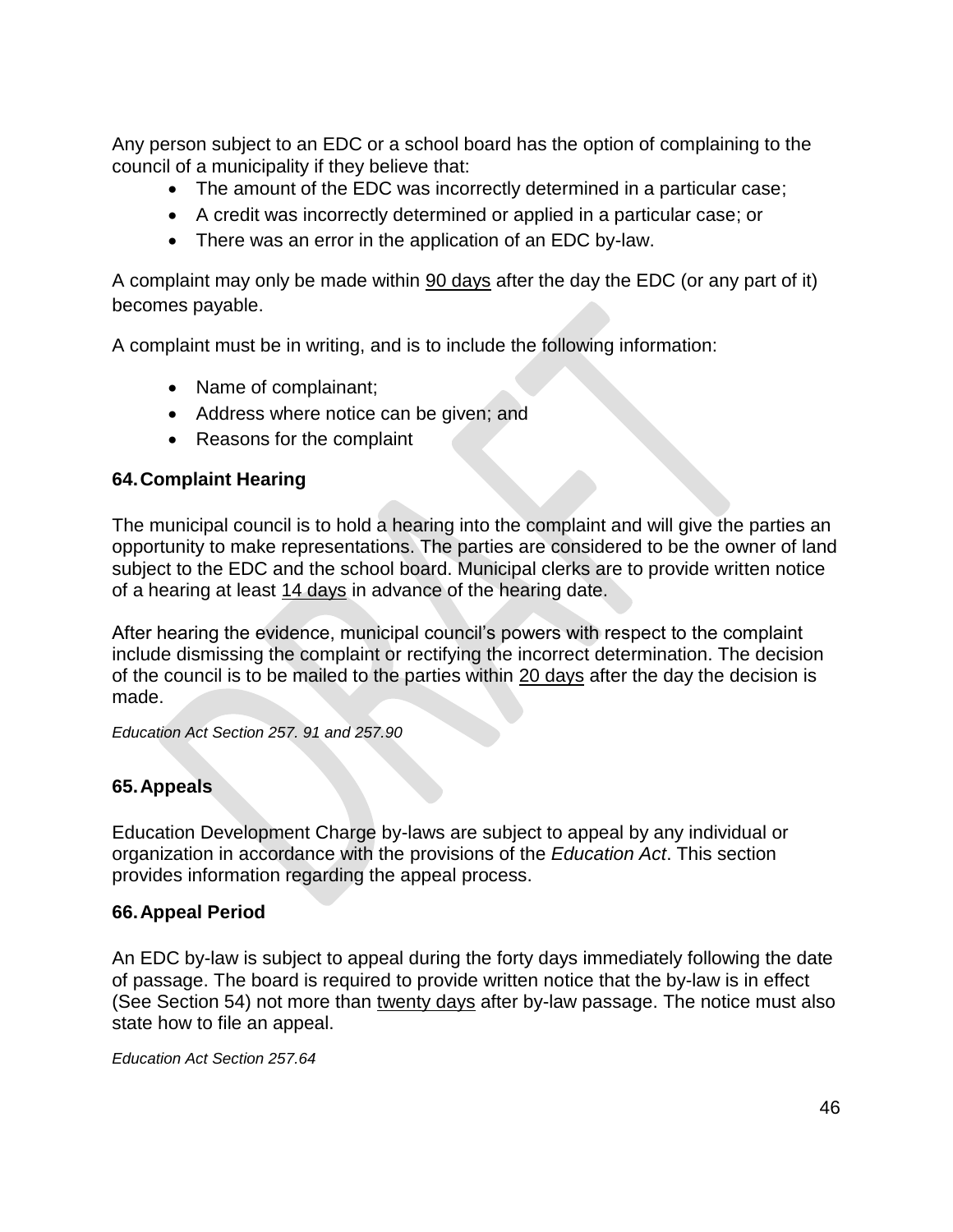### <span id="page-47-0"></span>**67.Notice of Appeal**

Any person or organization may appeal an EDC by-law to the Local Planning Appeal Tribunal (LPAT). To appeal a by-law, a Notice of Appeal setting out the objection to the by-law must be filed with the secretary of the school board that passed the by-law. Notice of Appeal must be received by the school board on or before the last day of the appeal period. The school board should make arrangements to receive an appeal of the by-law on the last day of the appeal period if the board offices would normally be closed to the public on that day.

The reasons for supporting the objection are to be included in the Notice of Appeal.

*Education Act Section 257.65*

#### <span id="page-47-1"></span>**68.Appeal Process**

In the event of an appeal, the secretary of the school board must forward a copy of the Notice of Appeal and the following documents to the LPAT within thirty days after the last day of the appeal period:

- A copy of the by-law certified by the secretary;
- A copy of the EDC Background Study;
- An affidavit or declaration certifying that notice of the passing of the by-law was provided in accordance with the *Education Act*; and
- The original or a true copy of all written submissions and material relevant to the by-law (and received before it was passed).

#### *Education Act Section 257.66*

The determination of who qualifies as an interested party is at the discretion of the LPAT. The LPAT will also decide the manner that notices regarding the hearing will be provided to interested parties.

#### *Education Act Section 257.67(2)*

The LPAT may also dismiss an appeal without a hearing if it is of the opinion that the reasons for the objection to the by-law set out in the Notice of Appeal are insufficient. However, the OMB must first notify the appellant and give the appellant the opportunity to make representations in support of the appeal.

*Education Act Section 257.67(5)*

### <span id="page-47-2"></span>**69.Powers of the Local Planning Appeal Tribunal (LPAT)**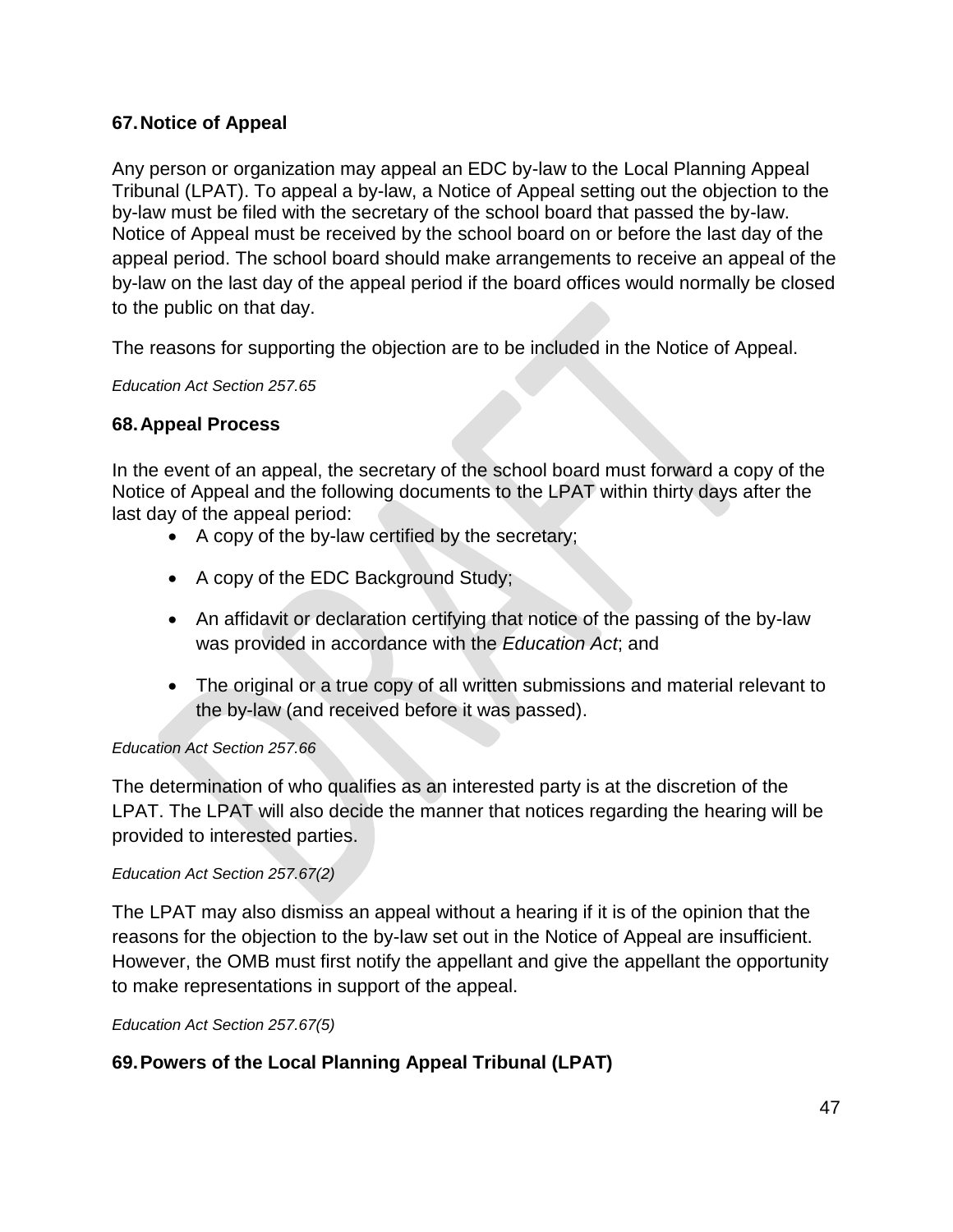Following a hearing on the appeal of an EDC by-law, the LPAT may decide to:

- Dismiss the appeal in whole or in part;
- Order the school board to repeal or amend the by-law in accordance with the order of the LPAT; or
- Repeal or amend the by-law itself

However, the LPAT is not permitted to:

- Increase the quantum of an EDC;
- Remove or reduce the scope of a discretionary exemption; or
- Change the expiration date of an EDC by-law

#### *Education Act Section 257.67(3) and (4)*

#### <span id="page-48-0"></span>**70.Refunds and Interest Rates**

If an EDC by-law is repealed (whether by the school board under an order from the LPAT or by the LPAT directly) the EDC paid shall be refunded. If the by-law is amended and the amendment results in a lower EDC, the difference between the previous EDC and the new EDC shall be refunded.

Refunds are due within 30 days if the LPAT repeals or amends a by-law itself. If the LPAT directs the school board to repeal or amend a by-law, the refund is due within 30 days of the repeal or amendment by the school board.

#### *Education Act Section 257.69 and 257.90*

Refunds are to be issued from the appropriate EDC Reserve Fund. Refunds are paid directly by the school board based on information provided by the area municipality (who the refund is payable to, the date the original EDC was paid, etc.).

Interest is payable on refunds retroactively from the time the EDC was paid until the refund was issued. The EDC Regulation specifies the manner that interest is to be calculated. If a school board is obligated to pay interest, the interest rate applicable is dependent on the period the interest is being paid for.

For all periods prior to Ontario Regulation 95/02 coming into force (March 12, 2002) the interest rate payable is determined by Ontario Regulation 20/98 Section 18(1). For all periods on or after March 12, 2002, the interest rate applicable is determined by Ontario Regulation 20/98 Section 18(2) and Section 18(3).

*Ontario Regulation 20/98 Section 18*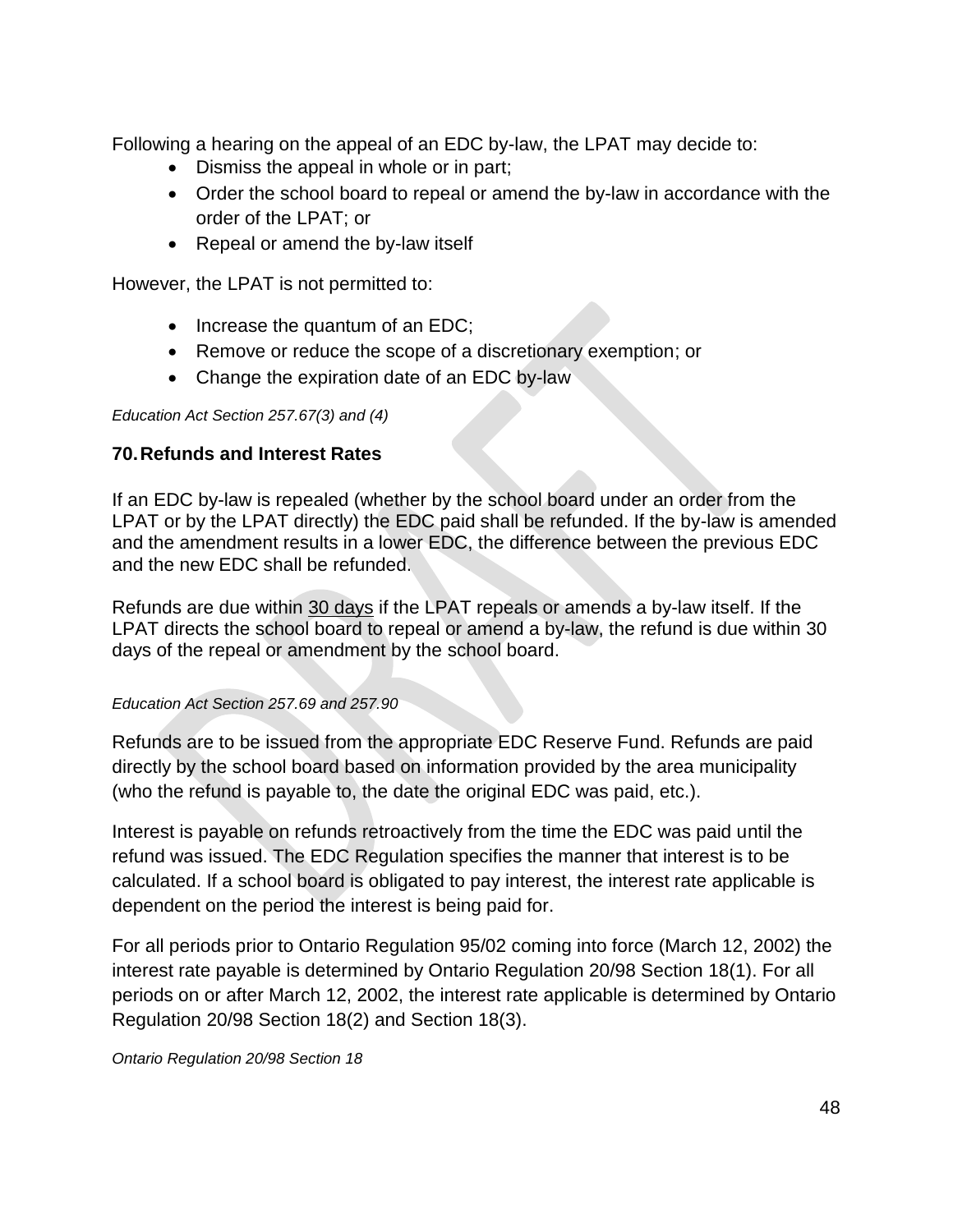School boards obligated to provide refunds under Section 18(1) are to calculate the interest rate payable as the lowest prime rate reported to the Bank of Canada by any of the banks listed in Schedule 1 to the Bank Act (Canada) at the beginning of the period for which interest is to be paid.

School boards obligated to provide refunds under Section 18(2) and Section 18(3) are to use the Bank of Canada Rate in effect on the date the by-law comes into force (or adjusted if the school board desires in accordance with Section 18(3)(b).

*For the Bank of Canada, see http://www.bankofcanada.ca*

# <span id="page-49-0"></span>**71.Appeals Against Amended EDC By-Laws**

Appeals to by-law amendments are subject to the same restrictions and procedures as given above for appeals to original by-laws. However, in the case of an appeal to an amended EDC by-law, the scope of the appeal is limited to the amended provisions only.

*Education Act Section 257.74(2)*

# <span id="page-49-1"></span>**72.Appeal of Municipal Decision**

The decision of a municipal council regarding a complaint (See Section 62 ) may be appealed by any of the parties to the LPAT within 40 days after the decision of council is made. An appeal to the LPAT is filed by submitting a Notice of Appeal to the clerk of the municipality on or before the last day in the appeal period.

### *Education Act Section 257. 87*

In the event of an appeal, municipal clerks are required to compile a record that includes:

- A copy of the EDC by-law certified by the clerk;
- An original or true copy of the complaint and all materials submitted by the parties;
- A certified copy of the decision of the municipal council; and
- An affidavit or declaration certifying that the notification of the council's decision was rendered in accordance with the *Education Act*.

In addition, a complainant may also appeal to the LPAT if the municipality fails to deal with the complaint within 60 days after the complaint is made. This is also done by filing a Notice of Appeal with the municipal clerk. Upon receipt of an appeal in this situation, the municipal clerk is to compile a record that includes: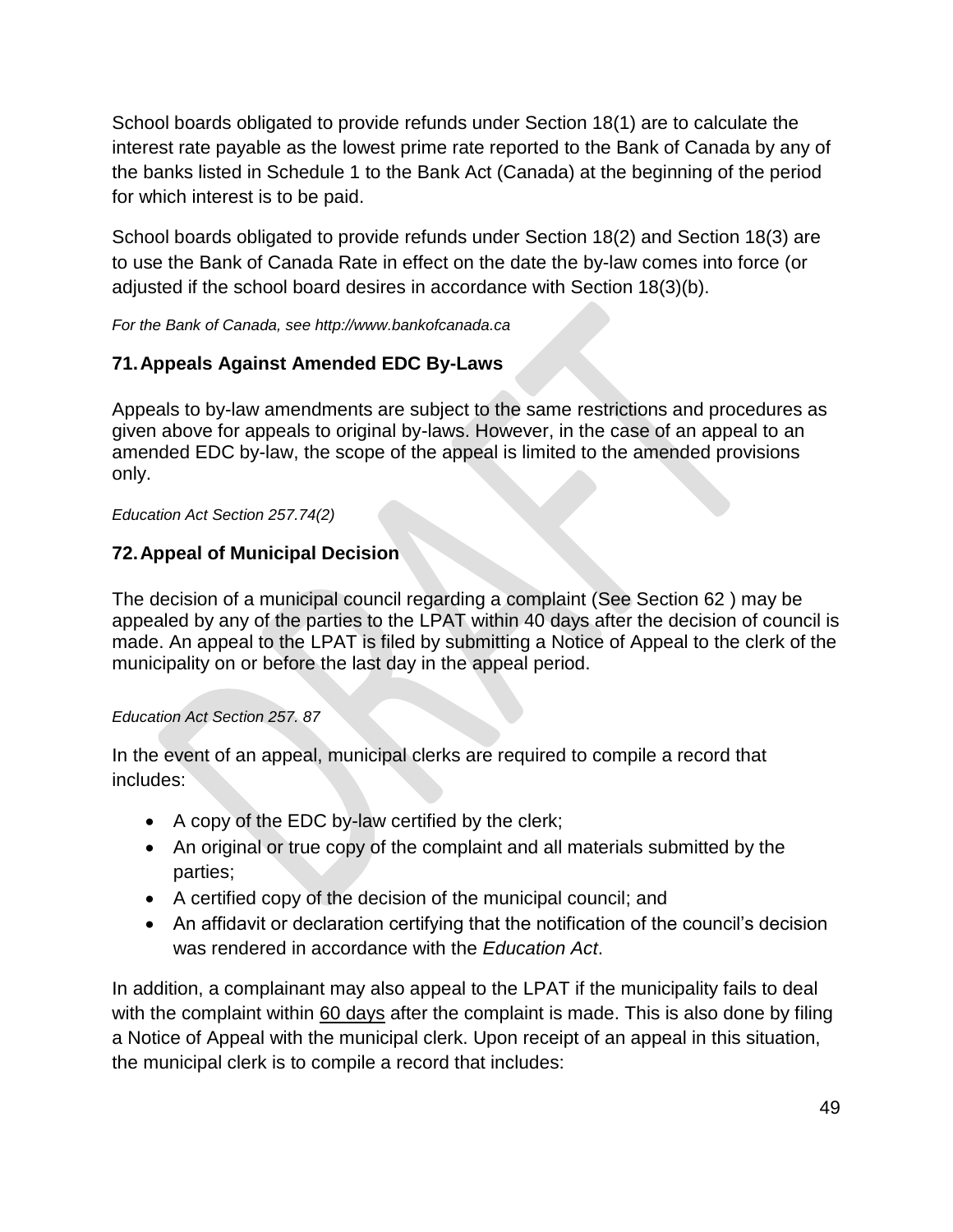- A copy of the EDC by-law certified by the clerk; and
- An original or true copy of the complaint and all materials submitted by the parties.

In all situations where a Notice of Appeal to the LPAT is filed with the clerk of a municipality, the clerk is to forward all documents to the secretary of the LPAT within 30 days after the Notice of Appeal is received. Furthermore, the municipal clerk is to provide all information and materials requested by the LPAT.

#### *Education Act Section 257. 88*

The LPAT will hold a hearing into the matter and has the authority to do anything that the municipality could have done under the complaint process. If a refund is owed to an individual that has paid an incorrectly calculated EDC, see Section 70 for information regarding the determination of refunds and interest owing.

#### *Education Act Section 257. 89*

If an EDC increases as a result of an LAPT determination, the amount is immediately payable by the person who paid the EDC.

*Education Act Section 257. 91*

# <span id="page-50-0"></span>**Amendments to Existing By-Laws**

### <span id="page-50-1"></span>**73.Amendments to Existing By-Law**

School boards may need to amend an EDC by-law for various reasons. In certain situations, a school board may decide it is necessary to adjust the quantum of the EDC to reflect changes in the estimated acquisition price of land or Alternative Project Cost, to reduce or increase the scope of discretionary exemptions (See Section 23), or to effect other changes deemed appropriate by the school board.

School boards are not required to seek approval of the Ministry of Education in order to amend an EDC by-law. School boards are required, as part of the notice process (See Section 54) to ensure that the Ministry has been provided with notices regarding a proposed amendment and notice of an amended by-law. This section outlines the requirements of a school board wishing to amend an existing by-law.

### <span id="page-50-2"></span>**74.Limitation on Amendments**

Within the one-year period of a by-law coming into force, a school board may not amend a by-law more than once to effect the following changes:

• Increase the quantum of the EDC that is payable; or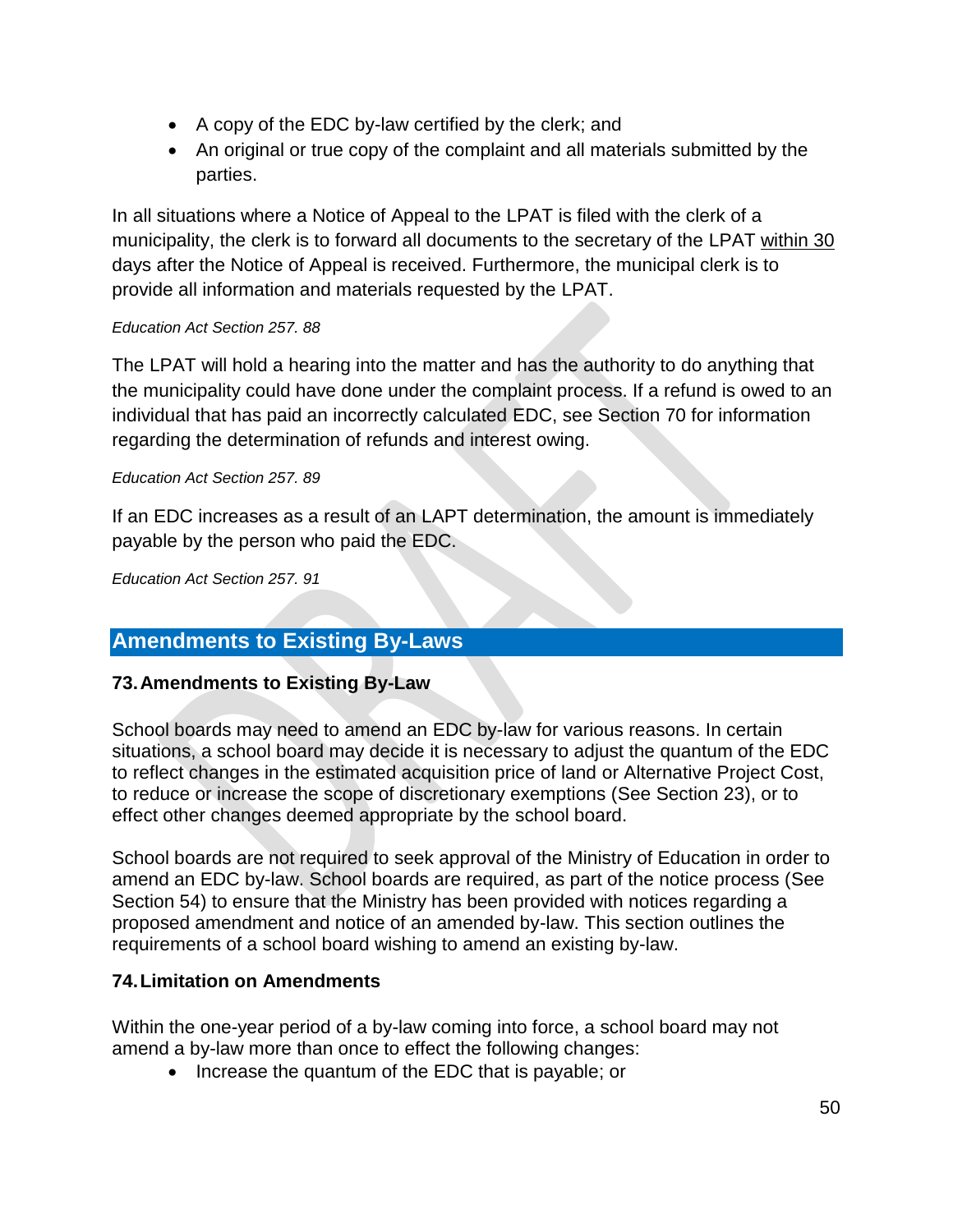• Extend the term of a by-law.

*Education Act Section 257.70*

## <span id="page-51-0"></span>**75.Process to Amend a By-Law**

School boards wishing to amend an existing EDC by-law do so by passing an Amending By-Law. Amending By-Laws come into force on the fifth day after by-law passage.

School boards wishing to pass an Amending By-Law are required to provide notice to the public (See Section 54). In addition, school boards are required to ensure that the original background study and any information that would allow the public to understand the proposed amendment are made available to anyone interested.

School boards are encouraged to hold at least one public meeting prior to passing an amendment. The school board is further encouraged to give at least 20 days notice of the meeting. For further information on public meetings, see Section 53.

*Education Act Section 257.70 and 257.71 & Education Act 257.72*

# <span id="page-51-1"></span>**76.Calculation of Amended EDC**

The EDC Regulation specifies that adjustments to the original calculation are to be made by a school board amending the quantum of the EDC. This provision requires school boards to make "necessary modifications" to the application of Section 7 of the EDC Regulation when determining an amended EDC. Estimates of the EDC Reserve fund used in the calculation are to be made as of the day before the Amending By-Law comes into force.

*Ontario Regulation 20/98 Section 13*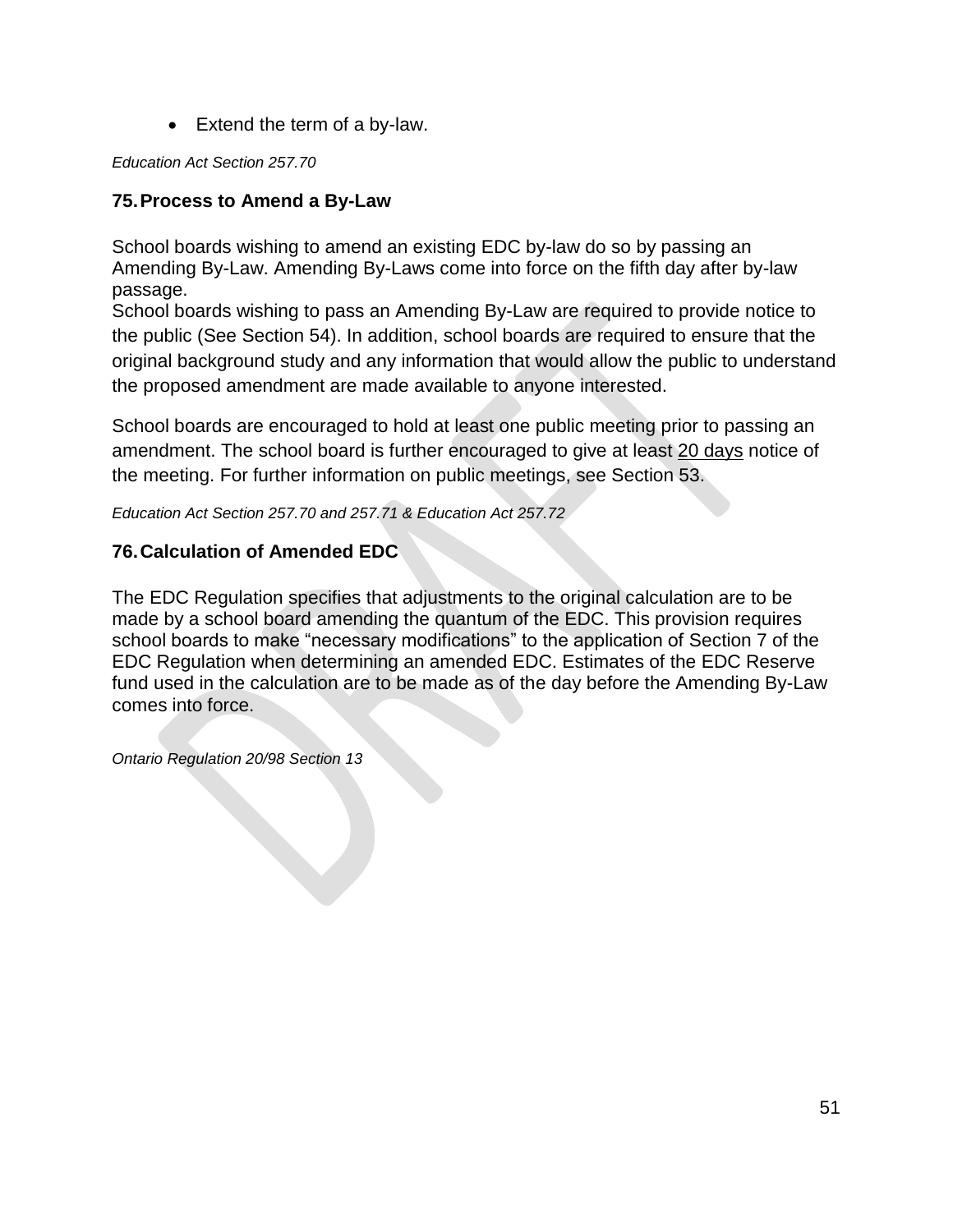# <span id="page-52-0"></span>**MINISTER NOTIFICATION OF SITE ACQUISTION, LEASE OR EXPROPRIATION**

### <span id="page-52-1"></span>**77.Minister Notification of Site Acquisition, Lease or Expropriation**

School boards are required to notify the Minister 60 days prior to the financial close of land purchases, expropriation or before entering a lease. This is required for all transactions that are expected to close after January 1, 2020.

The Minister will provide a response within 60 days after receiving the documentation, if the school board is not to proceed with the purchase, lease agreement or expropriation.

The school board is required to submit the following information to the ministry for review along with an appraisal and other information the school board deems relevant to acquiring or expropriating land:

#### • **Location of Site:**

- o Legal name and address
- **Site Size:** 
	- $\circ$  # of acres; and
	- $\circ$  If the proposed # of acres are higher than reported in the background study, provide a rationale.
- **Cost to Purchase & Prepare Site:** 
	- o Cost to purchase and prepare the site or the school board approved upper limit;
	- o Copy of an appraisal; and
	- o Any potential issues with the site.
- **Rationale:** 
	- o Reason the site is required.
- **Funding of Construction:** 
	- o Status of ministry funding to support the construction of the school; and
	- o Estimated opening date of school.

A school board is required to submit the following information before entering a lease or renewing an existing lease along with providing a copy of the lease or any other documentation the school board deems relevant:

- **Address of Leased Facility:**
	- o Legal name and address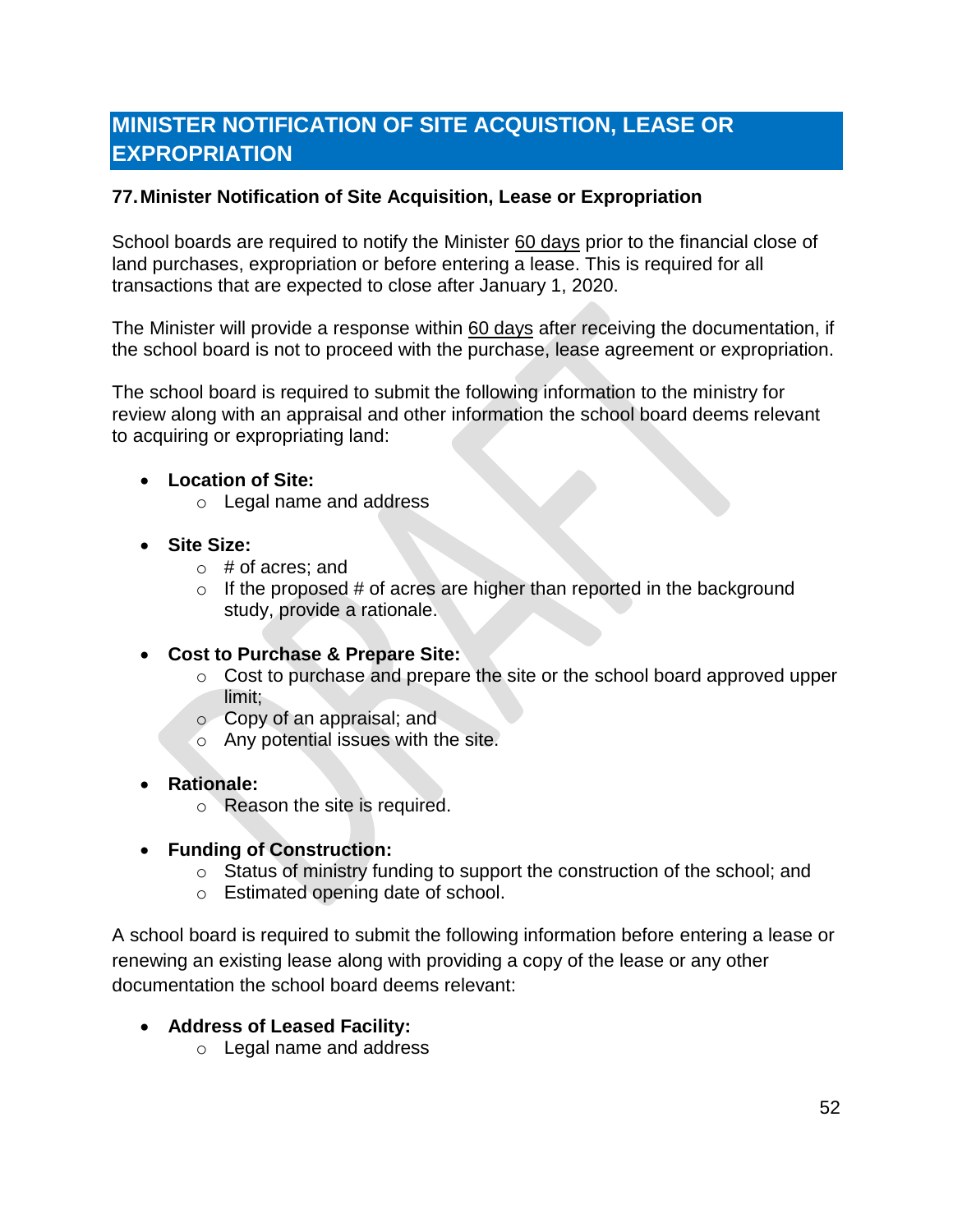- **Name of Lessor;**
- **Type of Facility Leased:** 
	- o Store front etc.
	- o Sqft. leased
- **Cost of Lease:** 
	- o Monthly lease payment;
	- o Any step-ups in rent over the lease term and;
	- o Leasehold improvements.

#### • **Terms of Lease:**

- o New lease or renewal of existing lease; and
- o Start date of lease; and
- o Term of the lease.

#### • **Rationale:**

- o Reason the lease is required.
- **Funding of Construction:** 
	- o Approval of funding for construction received from the Ministry; and
	- o Estimated opening date of school.

School boards are required to complete the Minister Notification of Site Acquisition-Expropriation-Lease Form along with providing supporting documentation. Please contact your Ministry Capital Analyst for a copy. (See Appendix X – Minister Notification of Site Acquisition–Expropriation-Lease Form). Add Reg.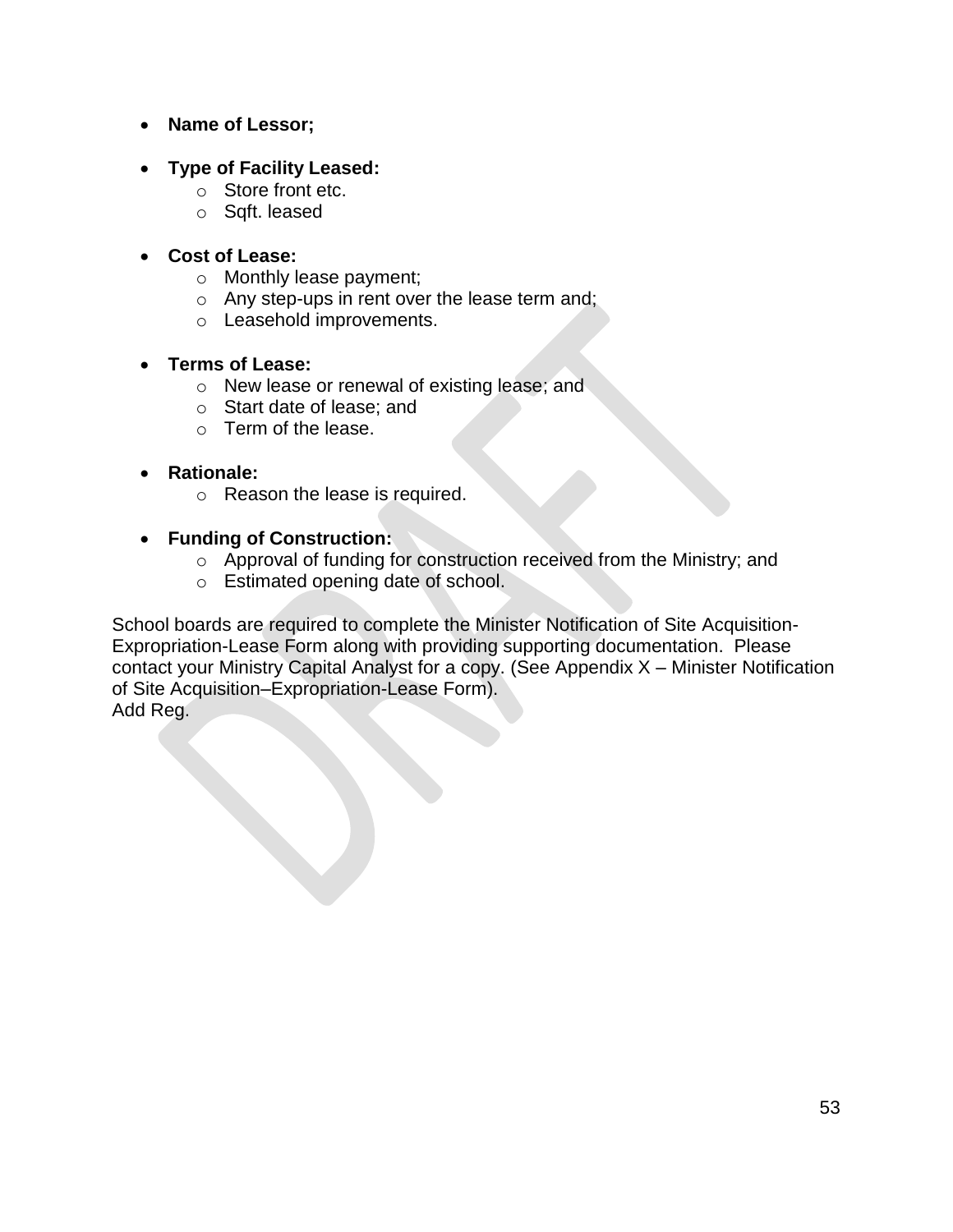# <span id="page-54-0"></span>**Definitions**

**Alternative Projects (AP):** A lower-cost alternative or alternative project allows for the application of EDC for project costs that would address the needs of the board for pupil accommodation. Alternative projects are expected to lower EDC rates. Examples of alternative projects include but are not limited to:

- Underground parking garages;
- Existing facilities access;
- Purpose built space within a larger development;
- Trading options for land;
- Artificial turf which results in a smaller site size.
- Lease of land for providing parking;
- Long-term lease of land in place of site acquisition; and
- Additional construction costs to allow for the construction of  $3<sup>rd</sup>$  floors such as deeper foundations, additional elevator costs etc.

**Capacity Trigger:** This is one of the two eligibility triggers to qualify for an EDC. If a school board's average elementary or secondary enrolment on a jurisdiction wide basis over the five years following proposed by-law passage is greater than the board's elementary or secondary On-The-Ground capacity than it is eligible to impose an EDC.

**Demographic Projections:** The demographic projections for an EDC consist of both forecasts of new housing development and projections of school enrolment. Projections of both new housing and enrolment must be provided on an annual basis for a 15-year period following by-law imposition. These projections ultimately determine eligibility, need and the final quantum of the charge.

**Differentiated Residential EDC:** This is the type of residential EDC which results in different charges based on dwelling unit types defined by the board. It is apportioned on the basis of the distribution of pupils arising from different types of dwelling units. Boards may define dwelling unit types based on the nature of development and criteria that is relevant to the board (e.g. low, medium, and high density; condominiums/apartments, townhouses, detached houses; etc.).

**Financial Obligations:** This financial obligation eligibility trigger was added to the original capacity trigger criteria with an amendment to O.Reg 20/98 and came into force on March 12th, 2002. A school board that has an existing EDC by-law in place and has outstanding financial obligations related to its existing by-law that exceed the balance of the EDC reserve fund, is eligible to impose EDCs.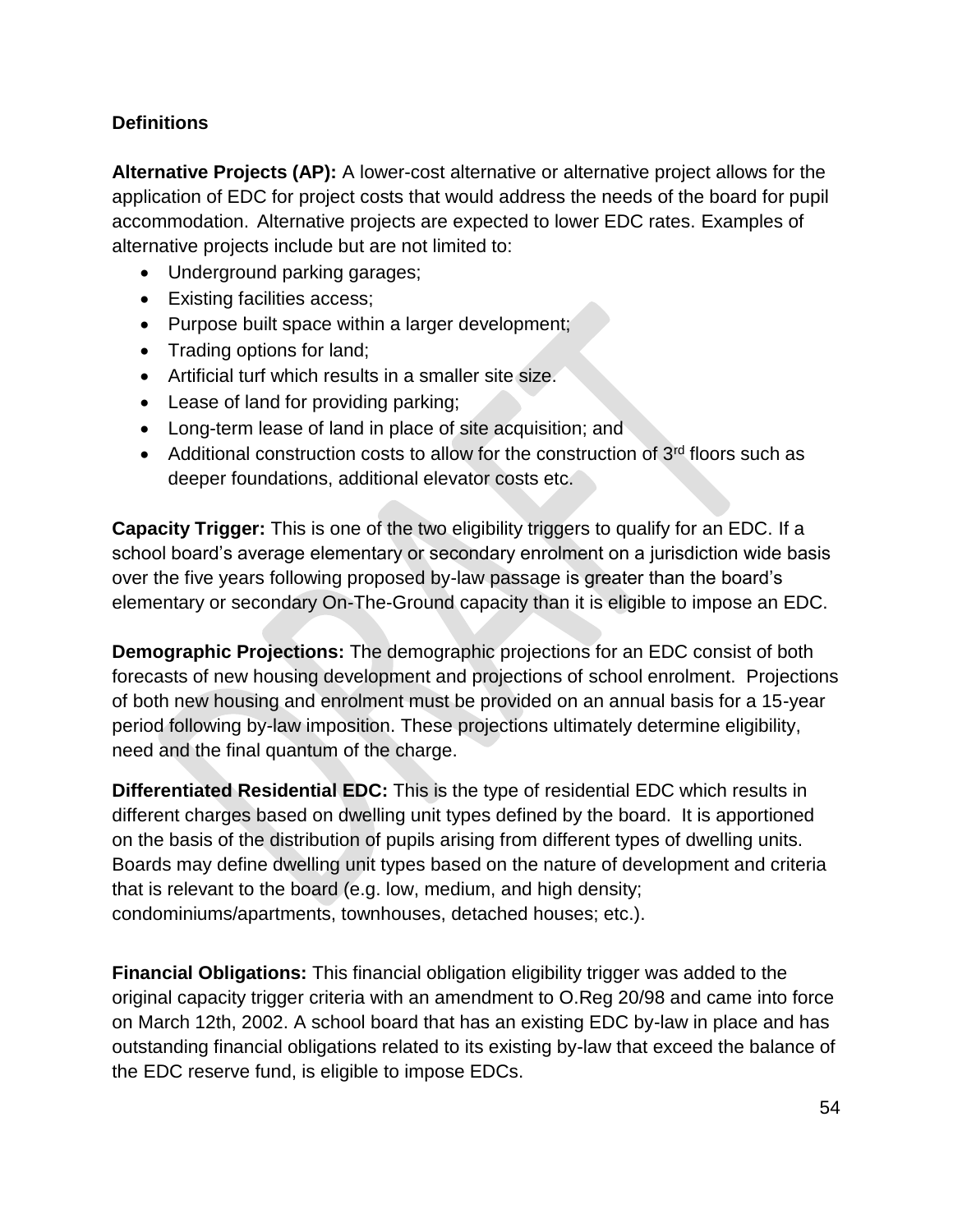**Education Development Charges (EDC)**: EDCs are a revenue source for eligible school boards that need to purchase land for new schools, in order to accommodate students coming from new housing development. In order to pass an EDC by-law, a board must first complete a background study.

**EDC Background Study:** An Education Development Charge background study must be completed by a school board that wishes to pass an EDC by-law. The intention of the background study is to provide information on the process and methodology of calculating an EDC, as well as the background and assumptions that make up the estimates of the enrolment projections and site needs.

**EDC Reserve Fund:** The reserve fund analysis summarizes the EDC collections (both actual and estimated) as well as the EDC costs that have been expended (both actual and estimated) and the estimated EDC reserve fund balance. The EDC reserve fund must also include certain estimates respecting revenues and expenditures to account for the most recent actual balance and the balance estimated to the new EDC by-law date.

**Growth Related Net Education Land costs (GRNELC):** Growth Related Net Education Land costs are costs incurred or proposed to be incurred where the level of new residential development is sufficient to warrant the acquisition of a site for the construction of a new school. Any outstanding education development charge financial obligations that have been incurred by the Board under previous by-laws are added to the total land costs to determine the growth-related net education land costs for which EDCs may be collected.

**Localized Education Development Agreement (LEDA):** A LEDA is an agreement between a school board and an owner such as a developer in which the owner provides a lease, real property or other benefit to be used to provide pupil accommodation. In exchange the geographical area that the LEDA will service will be exempt from the collection of EDCs. School boards must consult with co-terminus boards when developing a LEDA to determine if a joint project is possible.

**On-The-Ground (OTG) capacity**: The capacity of the school as determined by the Ministry of Education by loading all instructional spaces within the facility to current Ministry standards for class size requirements and room areas.

**Public meeting**: The purpose of the public meetings are to review the existing EDC policies of the Board and to also advise any interested stakeholders and the public at